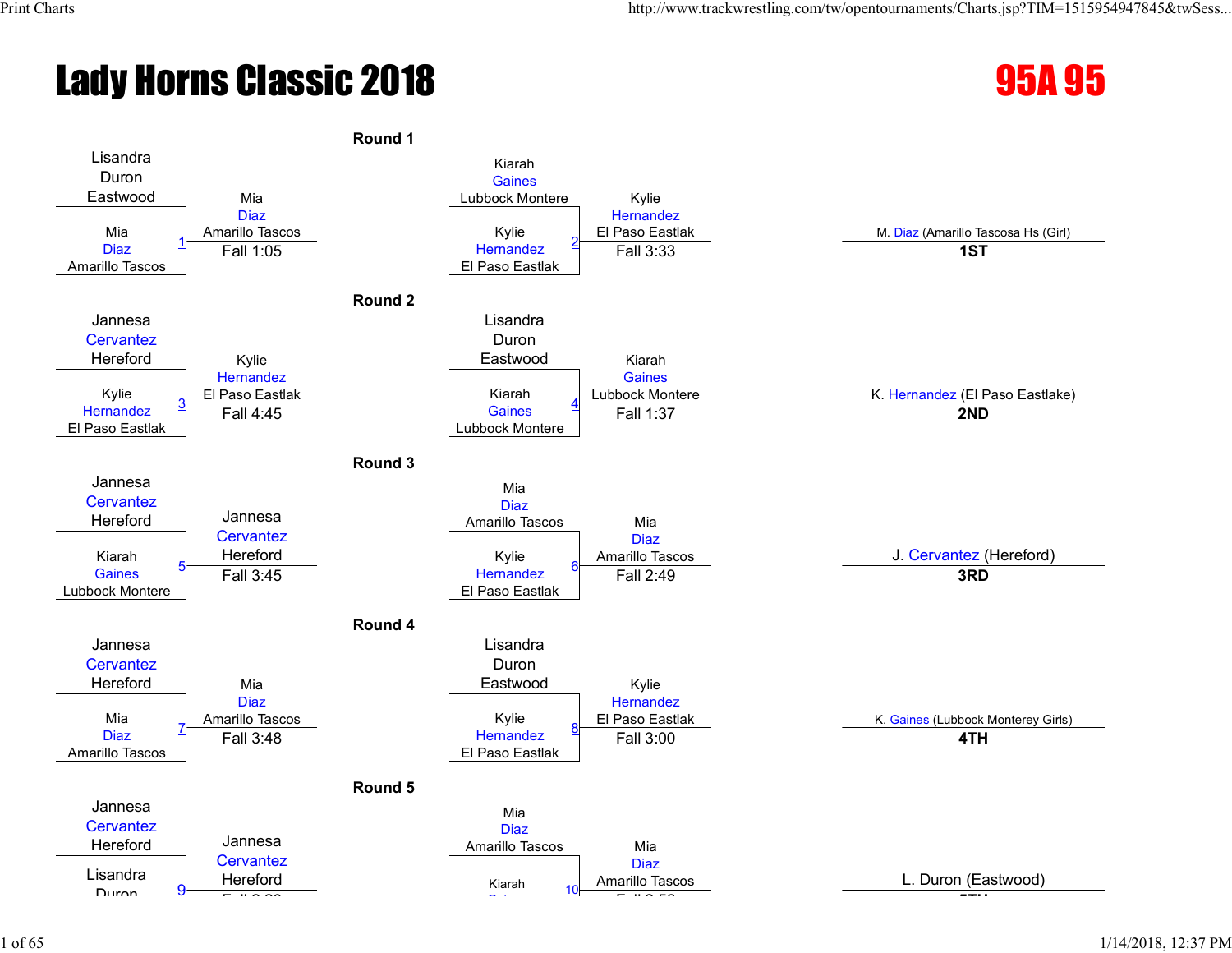# **Lady Horns Classic 2018 120 Classic 2018**



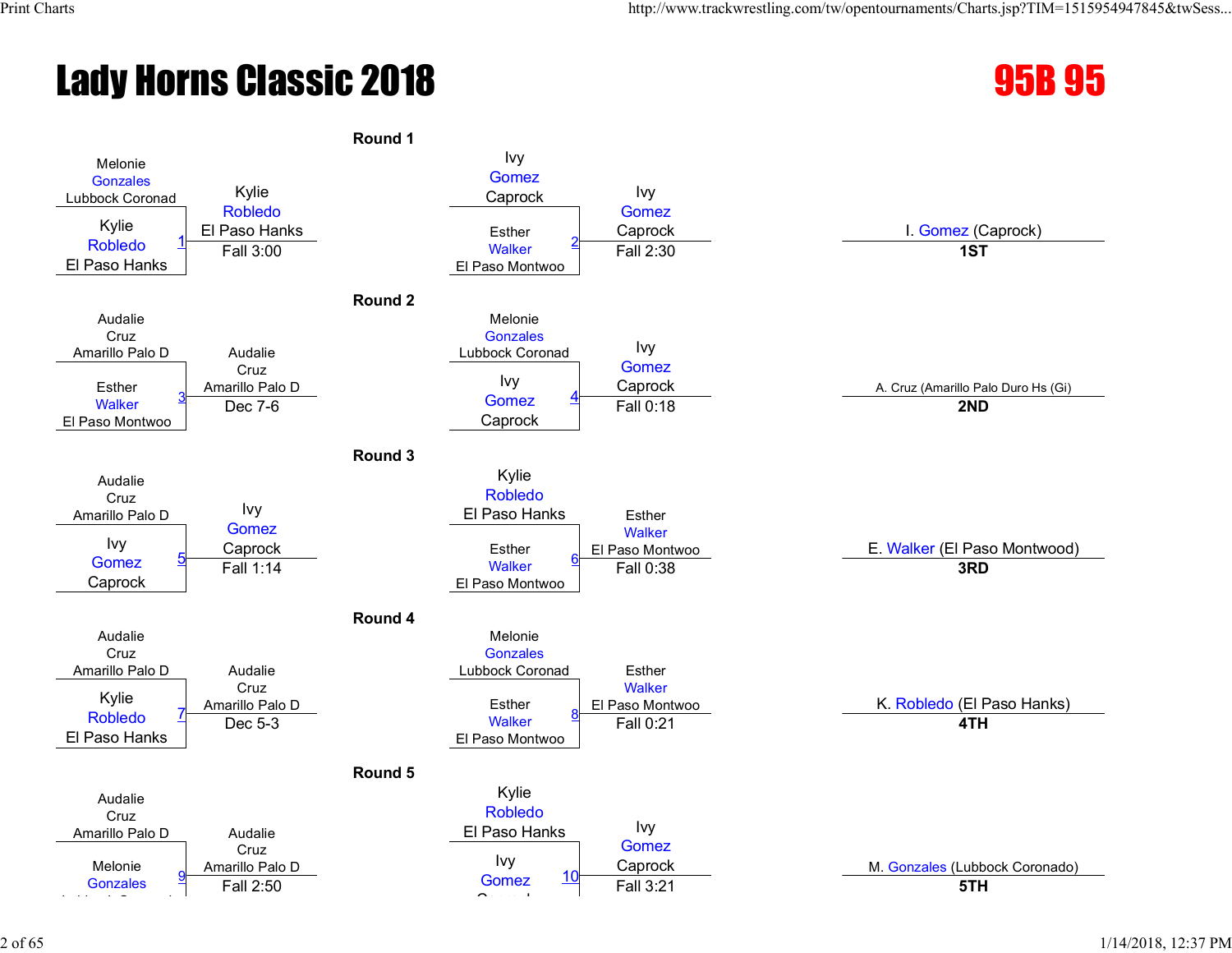# Lady Horns Classic 2018 102 2018



| Round 1                               |                                                                                                                                                                                                                                                                       |
|---------------------------------------|-----------------------------------------------------------------------------------------------------------------------------------------------------------------------------------------------------------------------------------------------------------------------|
| E. Llamas                             | <b>T. Castellanos</b>                                                                                                                                                                                                                                                 |
| E. Llamas                             | S. Martine                                                                                                                                                                                                                                                            |
| Fall 3:09<br>J. Macedo                | Fall 2:33<br>S. Martinez                                                                                                                                                                                                                                              |
| Round <sub>2</sub>                    |                                                                                                                                                                                                                                                                       |
| E. Llamas                             | J. Macedo                                                                                                                                                                                                                                                             |
| E. Llamas                             | J. Maced                                                                                                                                                                                                                                                              |
| <b>T. Castellanos</b>                 | Maj 14-6<br>Y. Alvarado                                                                                                                                                                                                                                               |
|                                       |                                                                                                                                                                                                                                                                       |
|                                       | J. Macedo                                                                                                                                                                                                                                                             |
|                                       | S. Martine                                                                                                                                                                                                                                                            |
|                                       | Fall 2:57<br>S. Martinez                                                                                                                                                                                                                                              |
|                                       |                                                                                                                                                                                                                                                                       |
|                                       | <b>T.</b> Castellanos                                                                                                                                                                                                                                                 |
|                                       | <b>T. Castellar</b>                                                                                                                                                                                                                                                   |
|                                       | Fall 0:23<br>Y. Alvarado                                                                                                                                                                                                                                              |
|                                       |                                                                                                                                                                                                                                                                       |
|                                       | S. Martinez                                                                                                                                                                                                                                                           |
|                                       | S. Martine<br>15                                                                                                                                                                                                                                                      |
|                                       | Fall 0:52<br>Y. Alvarado                                                                                                                                                                                                                                              |
| Sarah Martinez (El Paso Hanks)        |                                                                                                                                                                                                                                                                       |
| 1ST                                   |                                                                                                                                                                                                                                                                       |
| <b>Emily Llamas (Eaglecrest)</b>      |                                                                                                                                                                                                                                                                       |
| 2ND                                   |                                                                                                                                                                                                                                                                       |
| Teresa Castellanos (El Paso Montwood) |                                                                                                                                                                                                                                                                       |
|                                       |                                                                                                                                                                                                                                                                       |
| Jhoana Macedo (Caprock)               |                                                                                                                                                                                                                                                                       |
|                                       |                                                                                                                                                                                                                                                                       |
| Yuliana Alvarado (Fabens Hs (Girls))  |                                                                                                                                                                                                                                                                       |
| 5TH                                   |                                                                                                                                                                                                                                                                       |
| Fatima Veyna (El Paso Franklin)       |                                                                                                                                                                                                                                                                       |
|                                       |                                                                                                                                                                                                                                                                       |
|                                       | Fall 3:17<br>Round 3<br>E. Llamas<br>E. Llamas<br>Fall 3:18<br>Y. Alvarado<br>Round 4<br>E. Llamas<br>S. Martinez<br>11<br>Fall 5:10<br>S. Martinez<br>Round 5<br>J. Macedo<br><b>T. Castellanos</b><br>14<br>Fall 0:57<br><b>T. Castellanos</b><br>3RD<br>4TH<br>6TH |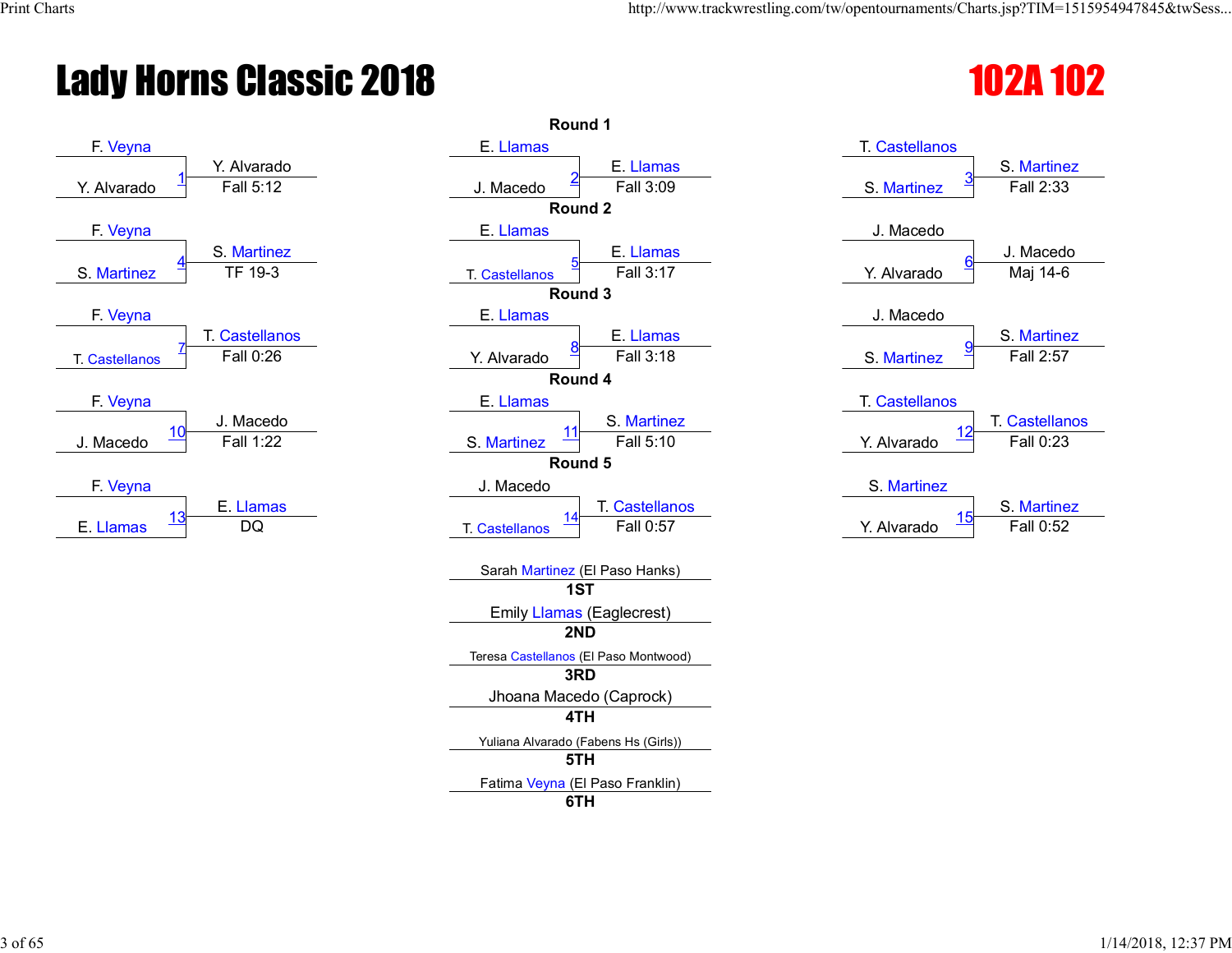# **Lady Horns Classic 2018** 102B 102B 102B 102B



|                           | Round 1                                                              |                                   |                       |
|---------------------------|----------------------------------------------------------------------|-----------------------------------|-----------------------|
| M. Engert                 | A. Quinones-Najera                                                   | K. Garcia                         | K. Garcia             |
| TF 15-0                   | A. Quinones-Najera<br>Fall 4:32<br>Y. Arambula<br>Round <sub>2</sub> | H. Win                            | Fall 3:31             |
|                           |                                                                      | Y. Arambula                       |                       |
| H. Win<br>Maj 14-6        | A. Quinones-Najera<br>K. Garcia<br>Fall 3:21<br>K. Garcia<br>Round 3 | M. Engert                         | M. Enger<br>Fall 5:42 |
|                           | A. Quinones-Najera                                                   | Y. Arambula                       |                       |
| K. Garcia<br>Fall 1:48    | M. Engert<br>Fall 1:42<br>M. Engert                                  | H. Win                            | H. Win<br>Fall 3:56   |
|                           | Round 4                                                              |                                   |                       |
|                           | A. Quinones-Najera                                                   | K. Garcia                         |                       |
| : Fregoso<br>Fall 3:06    | H. Win<br>11<br>Fall 2:21<br>H. Win                                  | 12<br>M. Engert                   | M. Enger<br>Fall 3:39 |
|                           | Round 5                                                              |                                   |                       |
| uinones-Najera<br>Dec 5-4 | Y. Arambula<br>K. Garcia<br><u>14</u><br>Fall 0:18<br>K. Garcia      | H. Win<br><u> 15</u><br>M. Engert | M. Enger<br>Fall 0:54 |
|                           | Mya Engert (Amarillo Tascosa Hs (Girl)<br>1ST                        |                                   |                       |
|                           | Keyera Garcia (Caprock)                                              |                                   |                       |
|                           | 2ND                                                                  |                                   |                       |
|                           | Htat Win (Amarillo Palo Duro Hs (Gi)<br>3RD                          |                                   |                       |
|                           | Alondra Quinones-Najera (Eastwood)<br>4TH                            |                                   |                       |
|                           | Evangelina Fregoso (Eastwood)<br>5TH                                 |                                   |                       |
|                           | Yandhe Arambula (El Paso Eastlake)<br>6TH                            |                                   |                       |

| <u>3</u><br>H. Win | Fall 3:31 |
|--------------------|-----------|
| Y. Arambula        |           |
|                    |           |
| <u>6</u>           | M. Engert |
| M. Engert          | Fall 5:42 |
|                    |           |
| Y. Arambula        |           |
|                    | H. Win    |
| <u>9</u><br>H. Win | Fall 3:56 |
|                    |           |
|                    |           |
| K. Garcia          |           |
|                    | M. Engert |
| 12<br>M. Engert    | Fall 3:39 |
|                    |           |
|                    |           |
| H. Win             |           |
| $\overline{ }$     | M. Engert |

K. Garcia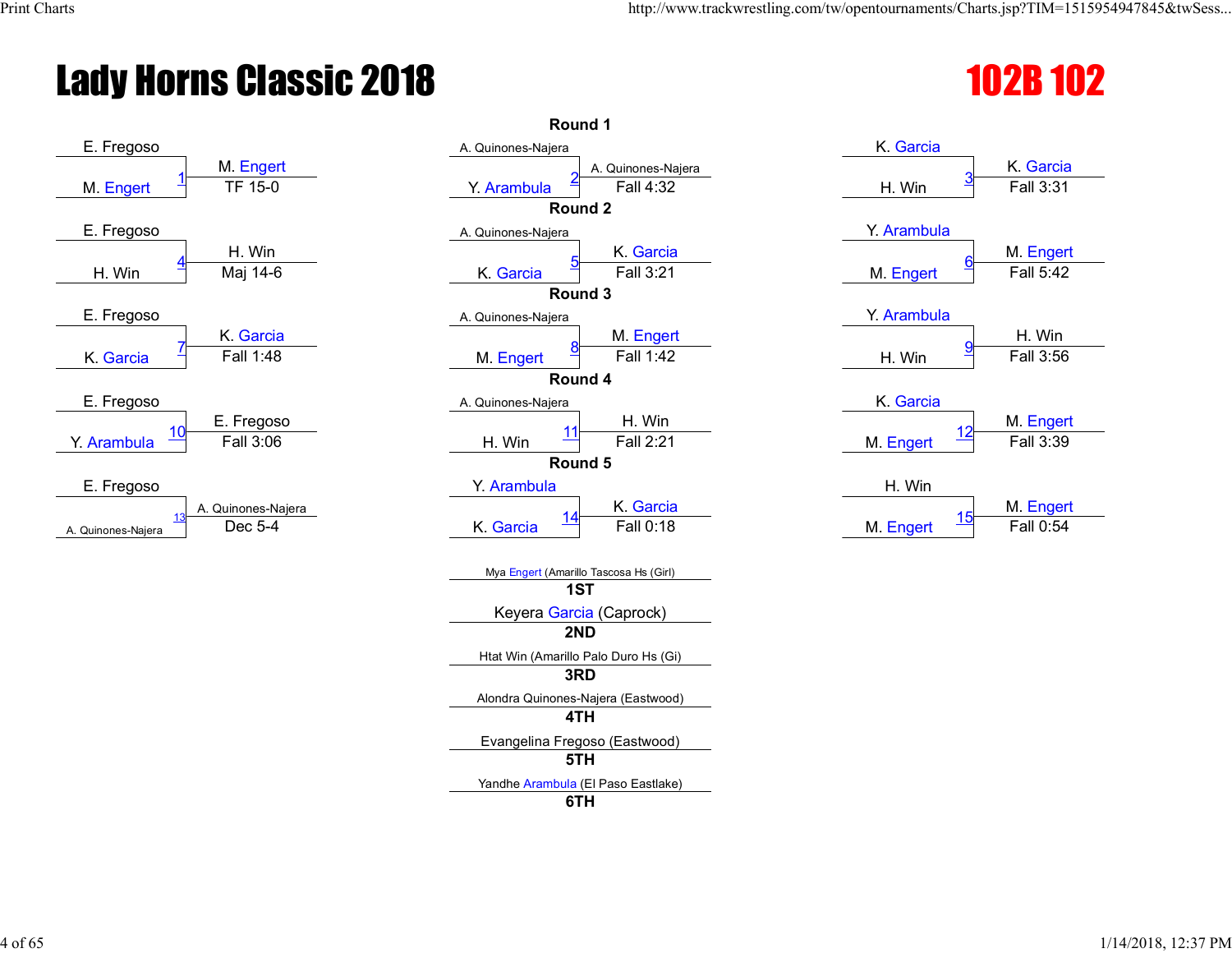# **Lady Horns Classic 2018** 102C 102



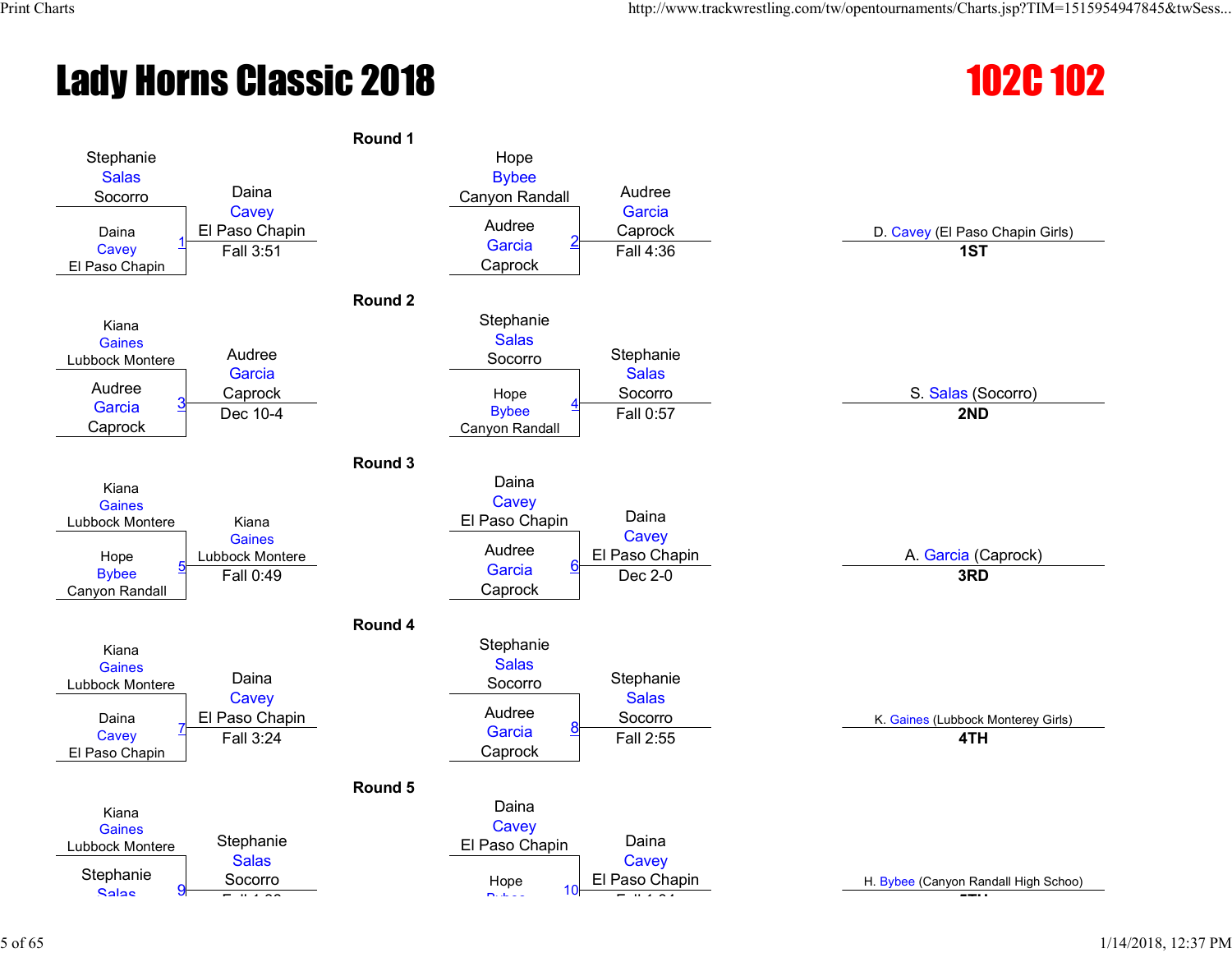# **Lady Horns Classic 2018** 110A 110



|                  | Round 1                              |              |           |
|------------------|--------------------------------------|--------------|-----------|
|                  | <b>B.</b> Federico                   | A. Banda     |           |
| V. Nunez         | <b>B.</b> Federico                   |              | R. Vasque |
| Fall 1:04        | Fall 5:44<br>J. Dominguez            | R. Vasquez   | Dec 2-0   |
|                  | Round <sub>2</sub>                   |              |           |
|                  | <b>B.</b> Federico                   | J. Dominguez |           |
| Vasquez          | <b>B.</b> Federico                   |              | V. Nunez  |
| Maj 9-0          | Fall 5:33<br>A. Banda                | V. Nunez     | Fall 5:05 |
|                  | Round 3                              |              |           |
|                  | <b>B.</b> Federico                   | J. Dominguez |           |
| A. Banda         | V. Nunez                             |              | R. Vasque |
| Fall 1:39        | Fall 1:54<br>V. Nunez                | R. Vasquez   | Fall 3:44 |
|                  | Round 4                              |              |           |
|                  | <b>B.</b> Federico                   | A. Banda     |           |
| <b>Dominguez</b> | R. Vasquez<br>11                     | 12           | V. Nunez  |
| Inj. 0:00        | R. Vasquez<br>Dec 3-0                | V. Nunez     | Fall 3:45 |
|                  | Round 5                              |              |           |
|                  | J. Dominguez                         | R. Vasquez   |           |
| . Federico       | A. Banda<br><u> 14</u>               | <u>15</u>    | R. Vasque |
| Fall 1:38        | <b>DQ</b><br>A. Banda                | V. Nunez     | Dec 3-1   |
|                  | Rhyan Vasquez (Eastwood)             |              |           |
|                  | 1ST                                  |              |           |
|                  | Victoria Nunez (El Paso Hanks)       |              |           |
|                  | 2ND                                  |              |           |
|                  | Britney Federico (El Paso Montwood)  |              |           |
|                  | 3RD                                  |              |           |
|                  | Alysa Banda (Lubbock Estacado Girls) |              |           |
|                  | 4TH                                  |              |           |
|                  | Jewel Dominguez (El Paso Franklin)   |              |           |
|                  | 5TH                                  |              |           |
|                  | Zayda Abbud (El Paso Coronado)       |              |           |
|                  | 6TH                                  |              |           |
|                  |                                      |              |           |

| A. Banda               |            |
|------------------------|------------|
|                        | R. Vasquez |
| <u>3</u><br>R. Vasquez | Dec 2-0    |
|                        |            |
| J. Dominguez           |            |
|                        | V. Nunez   |
| <u>6</u><br>V. Nunez   | Fall 5:05  |
|                        |            |
| J. Dominguez           |            |
|                        | R. Vasquez |
| <u>9</u><br>R. Vasquez | Fall 3:44  |
|                        |            |
| A. Banda               |            |
|                        | V. Nunez   |
| 12<br>V. Nunez         | Fall 3:45  |
|                        |            |
| R. Vasquez             |            |
|                        | R. Vasquez |
| <u> 15</u><br>V. Nunez | Dec 3-1    |
|                        |            |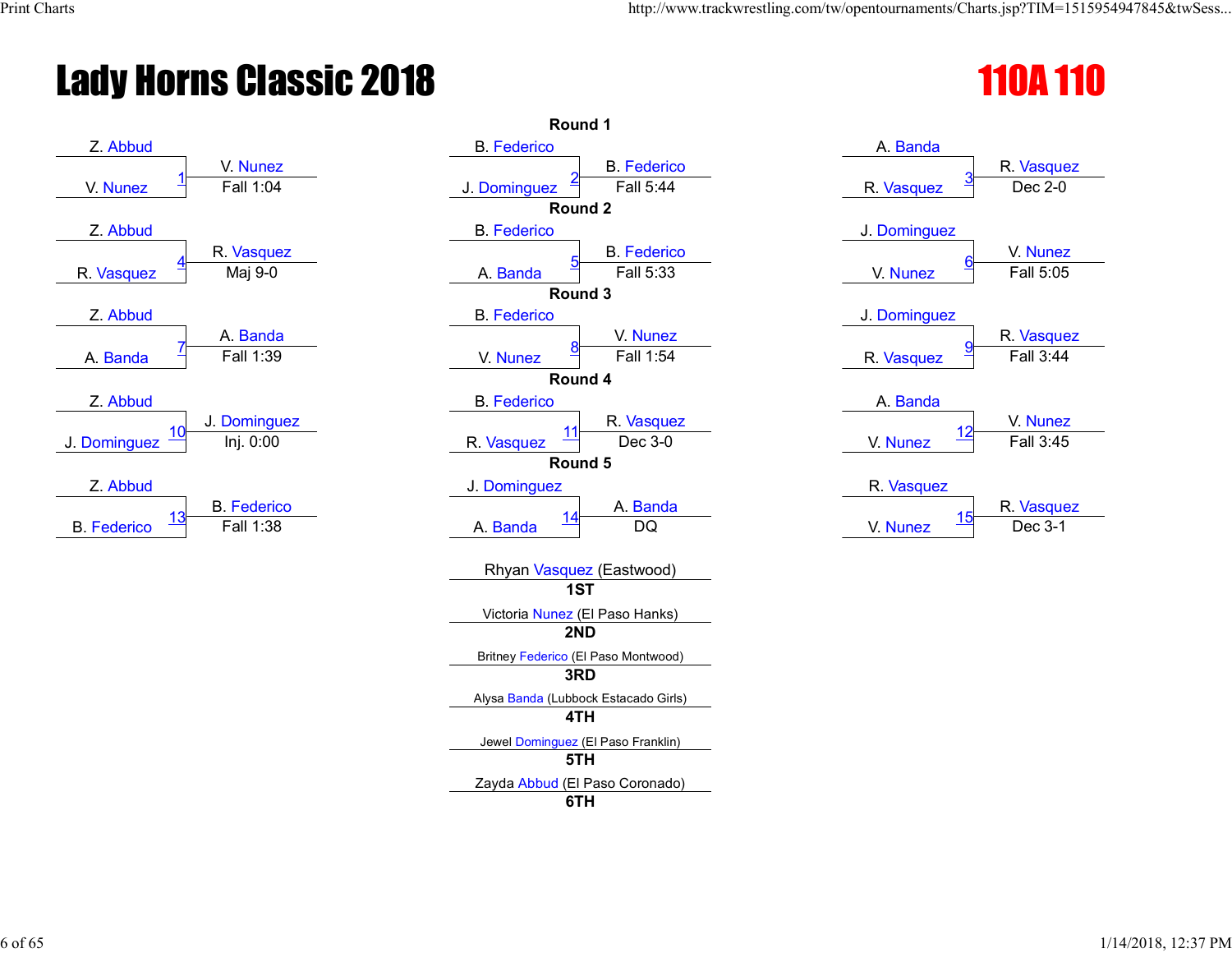# **Lady Horns Classic 2018**



|                                                               | Round 1                                          |                                                       |
|---------------------------------------------------------------|--------------------------------------------------|-------------------------------------------------------|
| A. Sisk<br>K. Garcia                                          | I. Carr-Coleman<br>A. Orozco                     | L. Hunall<br>L. Hunall                                |
| Dec 9-6<br>K. Garcia                                          | Maj 9-0<br>A. Orozco<br>Round 2                  | Fall 1:52<br>P. Manes                                 |
| A. Sisk                                                       | I. Carr-Coleman                                  | A. Orozco                                             |
| A. Sisk<br>Fall 1:48<br>P. Manes                              | I. Carr-Coleman<br>TF 18-2<br>L. Hunall          | A. Orozco<br>Fall 1:39<br>K. Garcia                   |
|                                                               | Round 3                                          |                                                       |
| A. Sisk<br>A. Sisk<br>Dec 15-11                               | I. Carr-Coleman<br>I. Carr-Coleman<br>Fall 1:15  | A. Orozco<br>A. Orozco<br>Fall 1:13                   |
| L. Hunall                                                     | K. Garcia<br>Round 4                             | P. Manes                                              |
| A. Sisk                                                       | I. Carr-Coleman                                  | L. Hunall                                             |
| A. Orozco<br><u> 10</u><br>Fall 1:23<br>A. Orozco             | I. Carr-Coleman<br>Fall 1:00<br>P. Manes         | K. Garcia<br>K. Garcia<br>Fall 3:17                   |
|                                                               | Round 5                                          |                                                       |
| A. Sisk<br>I. Carr-Coleman<br>13<br>Fall 1:16<br>Carr-Coleman | A. Orozco<br>A. Orozco<br>Fall 0:38<br>L. Hunall | P. Manes<br>K. Garcia<br>15<br>Fall 0:28<br>K. Garcia |
|                                                               | Adriana Orozco (El Paso Hanks)<br>1ST            |                                                       |
|                                                               | Isiana Carr-Coleman (Eaglecrest)                 |                                                       |
|                                                               | 2ND                                              |                                                       |
|                                                               | Karla Garcia (El Paso Montwood)                  |                                                       |
|                                                               | 3RD                                              |                                                       |
|                                                               | Amber Sisk (Hereford)<br>4TH                     |                                                       |
|                                                               |                                                  |                                                       |
|                                                               | London Hunall (Lubbock Monterey Girls)<br>5TH    |                                                       |
|                                                               | Paige Manes (Lubbock Coronado)                   |                                                       |
|                                                               | 6TH                                              |                                                       |

|  | <b>110B 110</b> |  |  |
|--|-----------------|--|--|
|  |                 |  |  |

|                 | L. Hunall             |
|-----------------|-----------------------|
| P. Manes        | <u>З</u><br>Fall 1:52 |
|                 |                       |
| A. Orozco       |                       |
|                 | A. Orozco<br><u>6</u> |
| K. Garcia       | Fall 1:39             |
| A. Orozco       |                       |
|                 | A. Orozco             |
| P. Manes        | <u>g</u><br>Fall 1:13 |
| L. Hunall       |                       |
|                 | K. Garcia             |
| 12<br>K. Garcia | Fall 3:17             |
|                 |                       |
| P. Manes        |                       |
| 4 E             | K. Garcia             |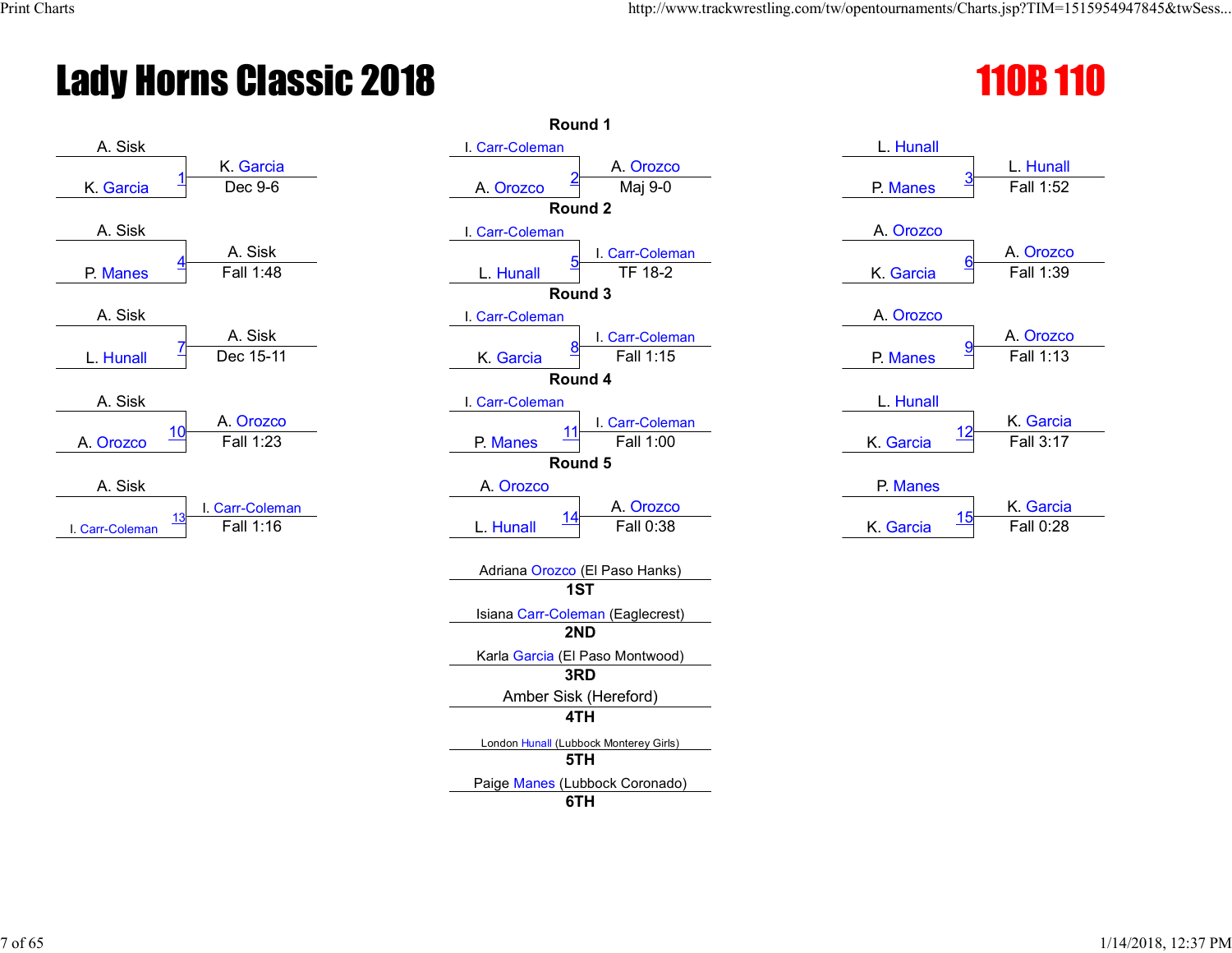# **Lady Horns Classic 2018** 110C 110C 110



S. Garcia (El Paso Montwood) **4TH**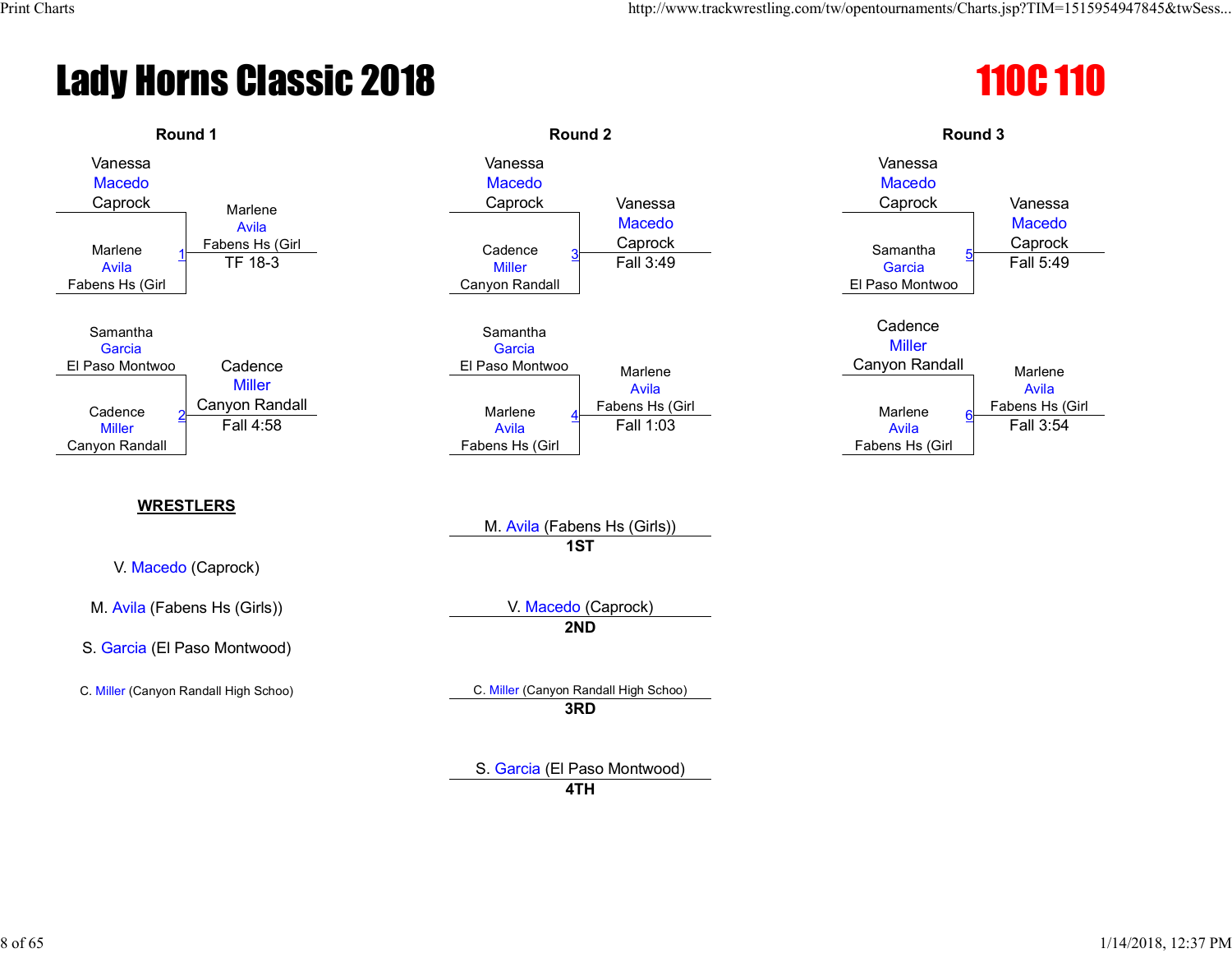# **Lady Horns Classic 2018** 110D 110

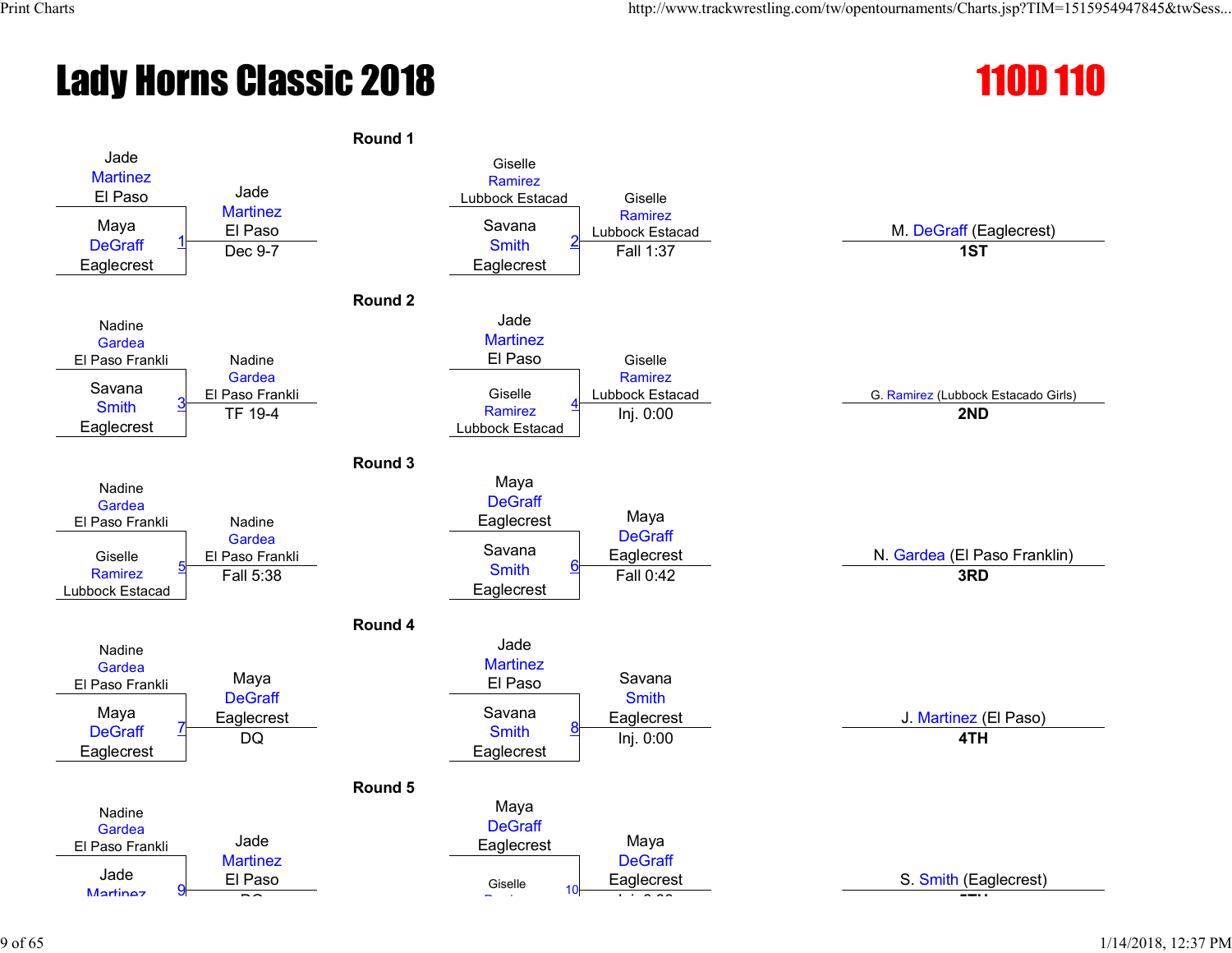# **Lady Horns Classic 2018** 119A 119



|                         | Round 1                                        |                        |           |
|-------------------------|------------------------------------------------|------------------------|-----------|
|                         | D. Renteria                                    | Z. Chaney              |           |
| - Herrera               | D. Renteria                                    |                        | S. Bravo  |
| Dec 12-8                | Fall 0:51<br>D. Sanchez                        | S. Bravo               | Fall 0:54 |
|                         | Round 2                                        |                        |           |
|                         | D. Renteria                                    | D. Sanchez             |           |
| S. Bravo                | D. Renteria                                    |                        | I Lujan   |
| Fall 1:30               | Fall 1:02<br>Z. Chaney                         | I. Lujan               | Fall 0:37 |
|                         | Round 3                                        |                        |           |
|                         | D. Renteria                                    | D. Sanchez             |           |
| - Herrera               | D. Renteria                                    |                        | S. Bravo  |
| $\overline{F}$ all 1:47 | Fall 0:56<br>I. Lujan                          | S. Bravo               | Fall 0:47 |
|                         | Round 4                                        |                        |           |
|                         | D. Renteria                                    | Z. Chaney              |           |
| - Herrera               | S. Bravo<br>11                                 |                        | I. Lujan  |
| Fall 0:51               | Fall 0:35<br>S. Bravo                          | <u>12</u><br>I. Lujan  | Fall 0:57 |
|                         | Round 5                                        |                        |           |
|                         | D. Sanchez                                     | S. Bravo               |           |
| - Herrera               | Z. Chaney                                      |                        | S. Bravo  |
| Fall 3:47               | <u>14</u><br>Fall 0:32<br>Z. Chaney            | <u> 15</u><br>I. Lujan | Fall 1:57 |
|                         | Skye Bravo (Canyon Randall High Schoo)         |                        |           |
|                         | 1ST                                            |                        |           |
|                         | Faith Herrera (Eaglecrest)                     |                        |           |
|                         | 2ND                                            |                        |           |
|                         | Destiny Renteria (El Paso Montwood)            |                        |           |
|                         | 3RD                                            |                        |           |
|                         | Iris Lujan (Socorro)                           |                        |           |
|                         | 4TH                                            |                        |           |
|                         | Zamora Chaney (Pampa (Girls))                  |                        |           |
|                         | 5TH                                            |                        |           |
|                         | Daisy Sanchez (Bushland Hs (Girls), Tx)<br>6TH |                        |           |
|                         |                                                |                        |           |

| Z. Chaney            |           |
|----------------------|-----------|
|                      | S. Bravo  |
| <u>3</u><br>S. Bravo | Fall 0:54 |
|                      |           |
| D. Sanchez           |           |
|                      | I. Lujan  |
| <u>6</u><br>I. Lujan | Fall 0:37 |
|                      |           |
| D. Sanchez           |           |
|                      | S. Bravo  |
| <u>g</u><br>S. Bravo | Fall 0:47 |
|                      |           |
| Z. Chaney            |           |
| <u> 12</u>           | I. Lujan  |
| I. Lujan             | Fall 0:57 |
|                      |           |
| S. Bravo             |           |
| <u> 15</u>           | S. Bravo  |
| I. Luian             | Fall 1:57 |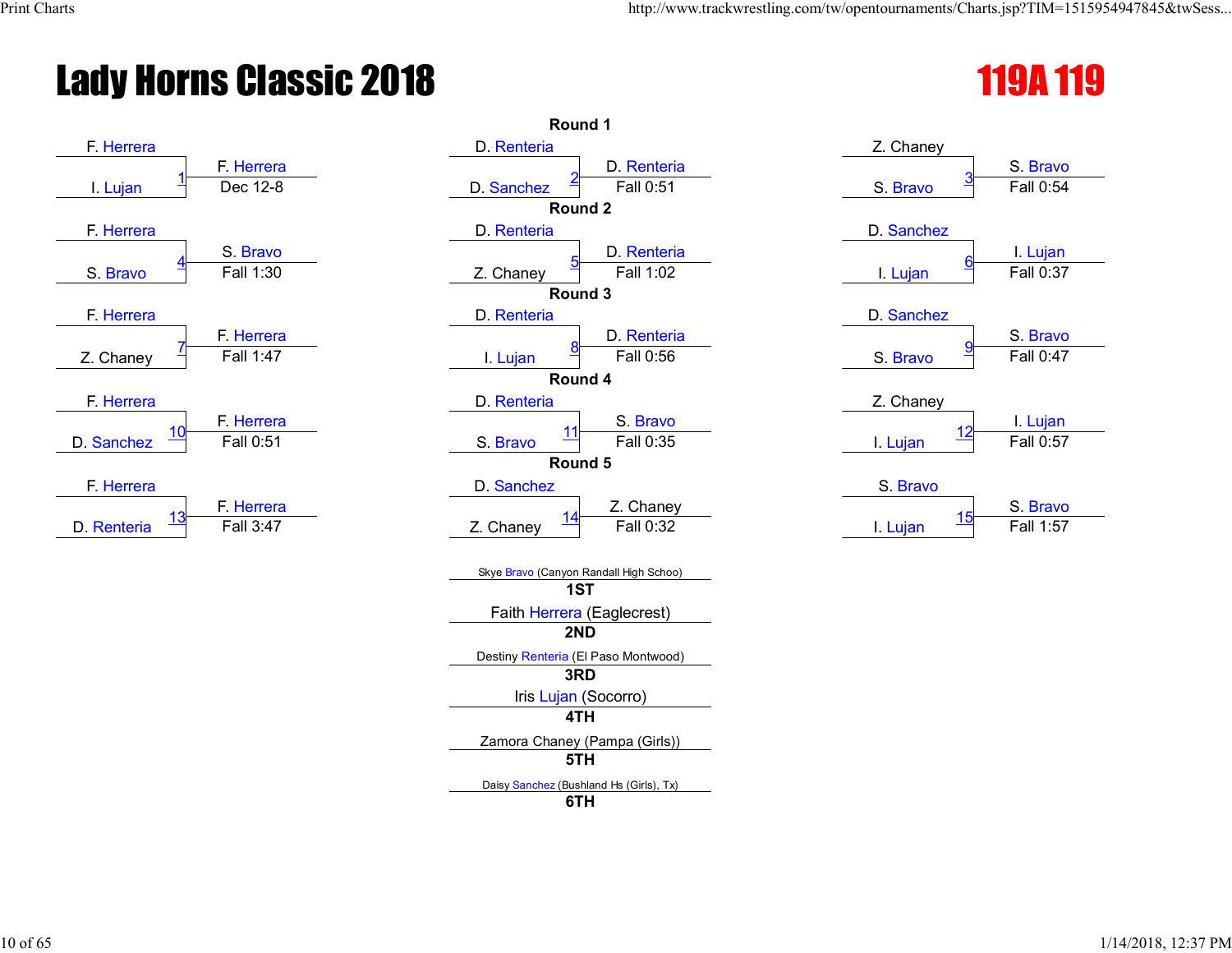# **Lady Horns Classic 2018** 119 and 119 and 119 and 119 and 119 and 119 and 119 and 119 and 119 and 119 and 119 and 119 and 119 and 119 and 119 and 119 and 119 and 119 and 119 and 119 and 119 and 119 and 119 and 119 and 119



|                 | Round 1                                        |                               |
|-----------------|------------------------------------------------|-------------------------------|
|                 | A. Coronado                                    | M. Sanchez                    |
| <b>B.</b> Raney | J. Bennett                                     | R. Barraga                    |
| Fall 1:05       | Fall 1:06<br>J. Bennett                        | Fall 1:13<br>R. Barragan      |
|                 | Round 2                                        |                               |
|                 | A. Coronado                                    | J. Bennett                    |
| Barragan        | A. Coronado                                    | J. Bennett                    |
| Fall 1:08       | Fall 1:59<br>M. Sanchez                        | Fall 3:34<br><b>B.</b> Raney  |
|                 | Round 3                                        |                               |
|                 | A. Coronado                                    | J. Bennett                    |
| Marquez         | <b>B.</b> Raney                                | R. Barraga                    |
| Fall $4:27$     | Dec 9-7<br><b>B.</b> Raney                     | Dec 11-10<br>R. Barragan      |
|                 | Round 4                                        |                               |
|                 | A. Coronado                                    | M. Sanchez                    |
| . Bennett       | A. Coronado<br>11                              | <b>B.</b> Raney<br>12         |
| Inj. 0:00       | DQ<br>R. Barragan                              | Fall 3:57<br><b>B.</b> Raney  |
|                 | Round 5                                        |                               |
|                 | J. Bennett                                     | R. Barragan                   |
| . Marquez       | J. Bennett                                     | <b>B.</b> Raney<br><u> 15</u> |
| Fall 1:49       | Fall 1:51<br>M. Sanchez                        | DQ<br><b>B.</b> Raney         |
|                 | Jesslyn Bennett (Amarillo Tascosa Hs (Girl)    |                               |
|                 | 1ST                                            |                               |
|                 | Breanna Raney (Bushland Hs (Girls), Tx)<br>2ND |                               |
|                 | Rahvin Barragan (El Paso Franklin)             |                               |
|                 | 3RD                                            |                               |
|                 | Lourdes Marquez (El Paso Coronado)             |                               |
|                 | 4TH                                            |                               |
|                 | Amaya Coronado (Hereford)                      |                               |
|                 | 5TH                                            |                               |
|                 | Mariam Sanchez (El Paso Bel Air)               |                               |
|                 | 6TH                                            |                               |

| M. Sanchez                    |                 |
|-------------------------------|-----------------|
|                               | R. Barragan     |
| $\overline{3}$<br>R. Barragan | Fall 1:13       |
|                               |                 |
| J. Bennett                    |                 |
|                               | J. Bennett      |
| <u>6</u><br><b>B.</b> Raney   | Fall 3:34       |
|                               |                 |
| J. Bennett                    |                 |
|                               | R. Barragan     |
| <u>ទ</u><br>R. Barragan       | Dec 11-10       |
|                               |                 |
| M. Sanchez                    |                 |
|                               | <b>B.</b> Raney |
| <b>B.</b> Raney               | Fall 3:57       |
|                               |                 |
| R. Barragan                   |                 |
| 15                            | <b>B.</b> Raney |
|                               |                 |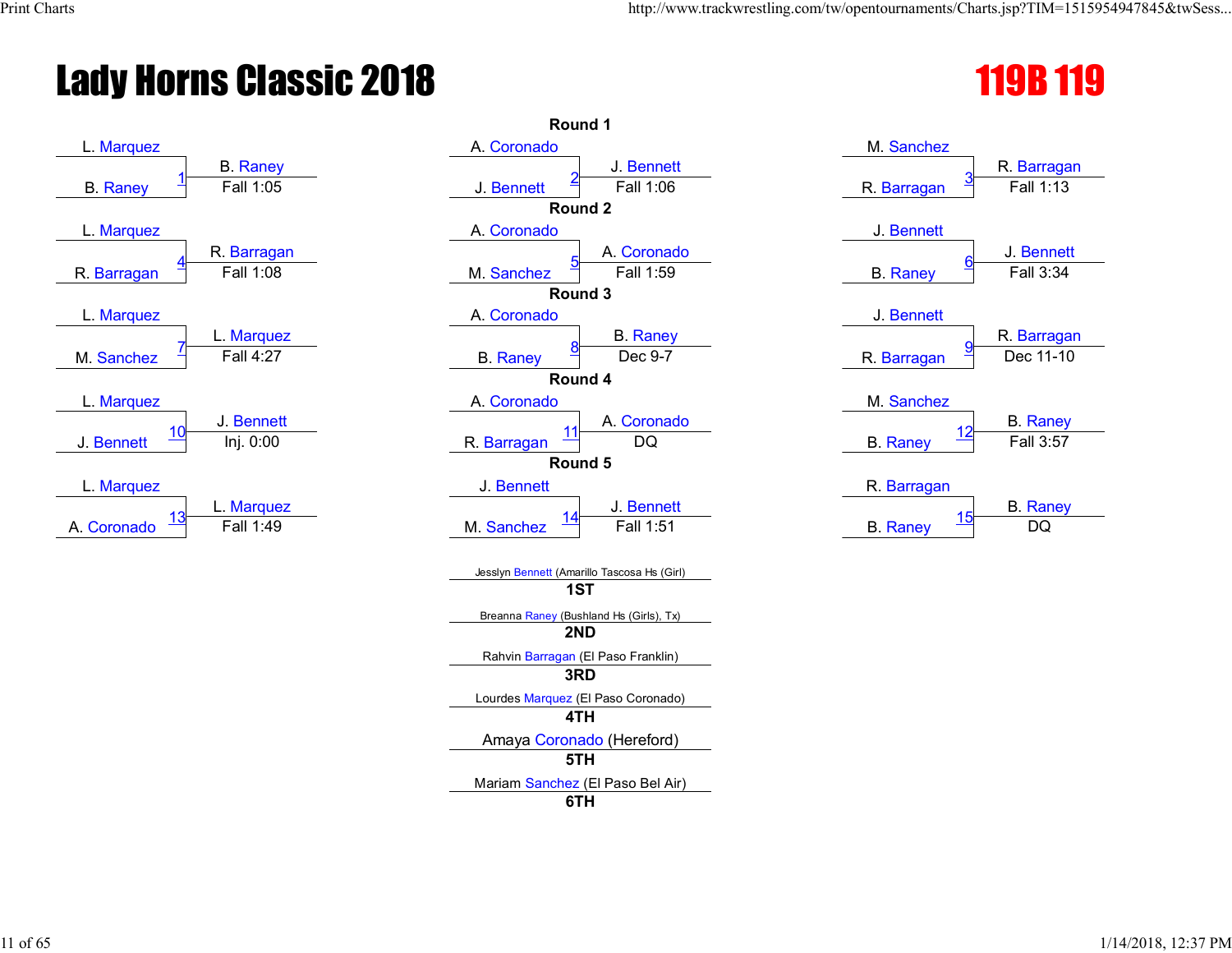# Lady Horns Classic 2018 119C 119

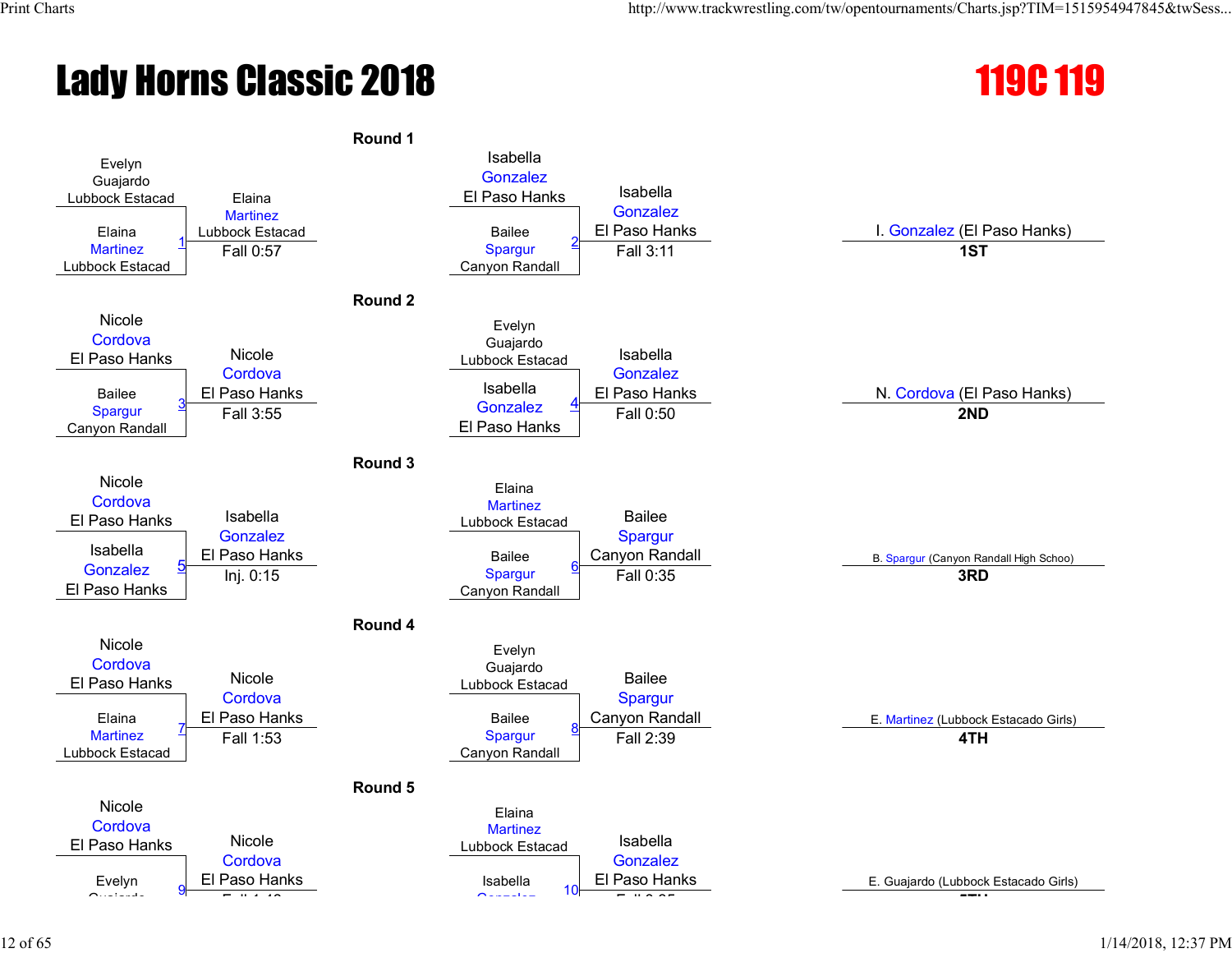# **Lady Horns Classic 2018** 119 and 119 and 119 and 119 and 119 and 119 and 119 and 119 and 119 and 119 and 119 and 119 and 119 and 119 and 119 and 119 and 119 and 119 and 119 and 119 and 119 and 119 and 119 and 119 and 119



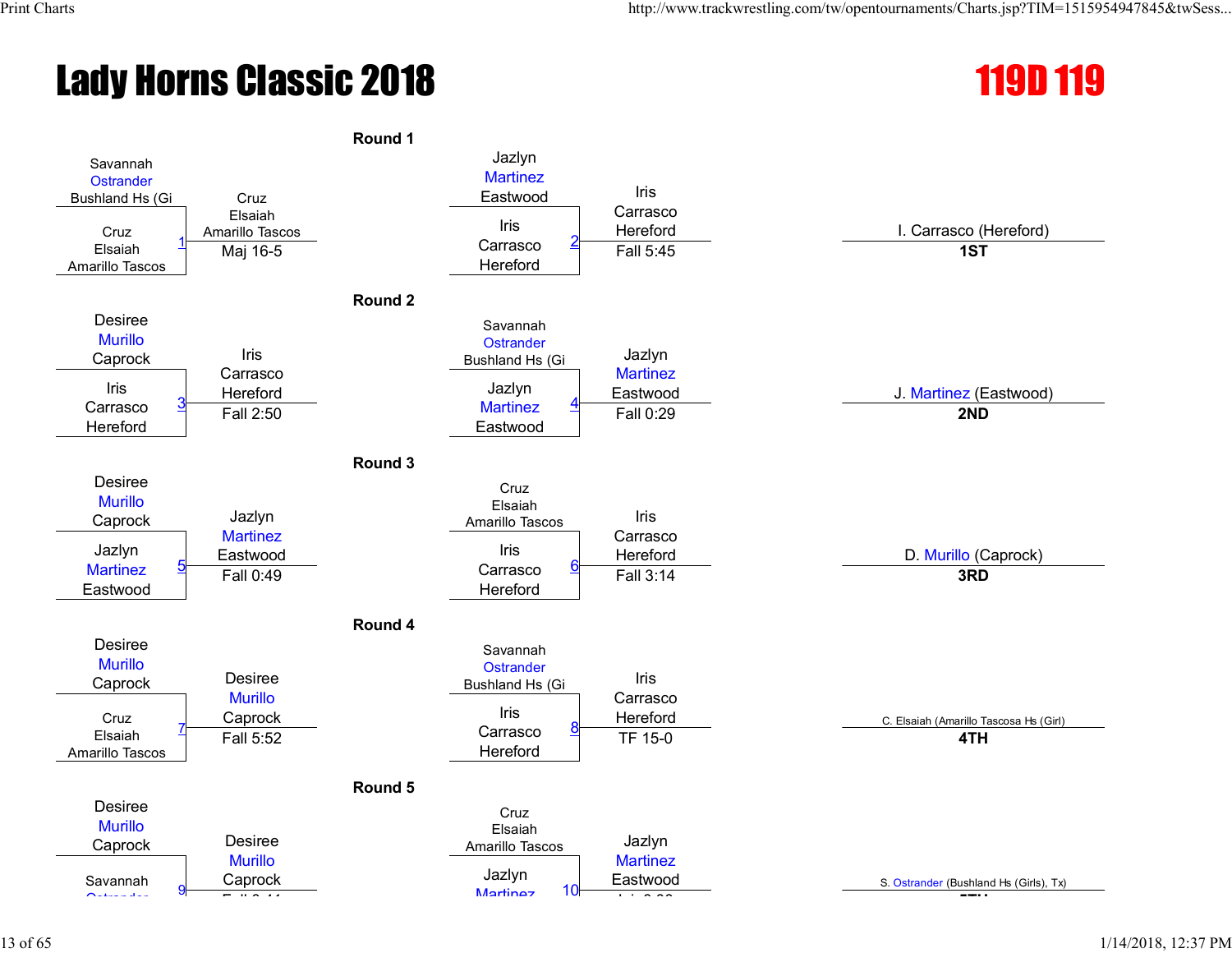# **Lady Horns Classic 2018** 119E 119



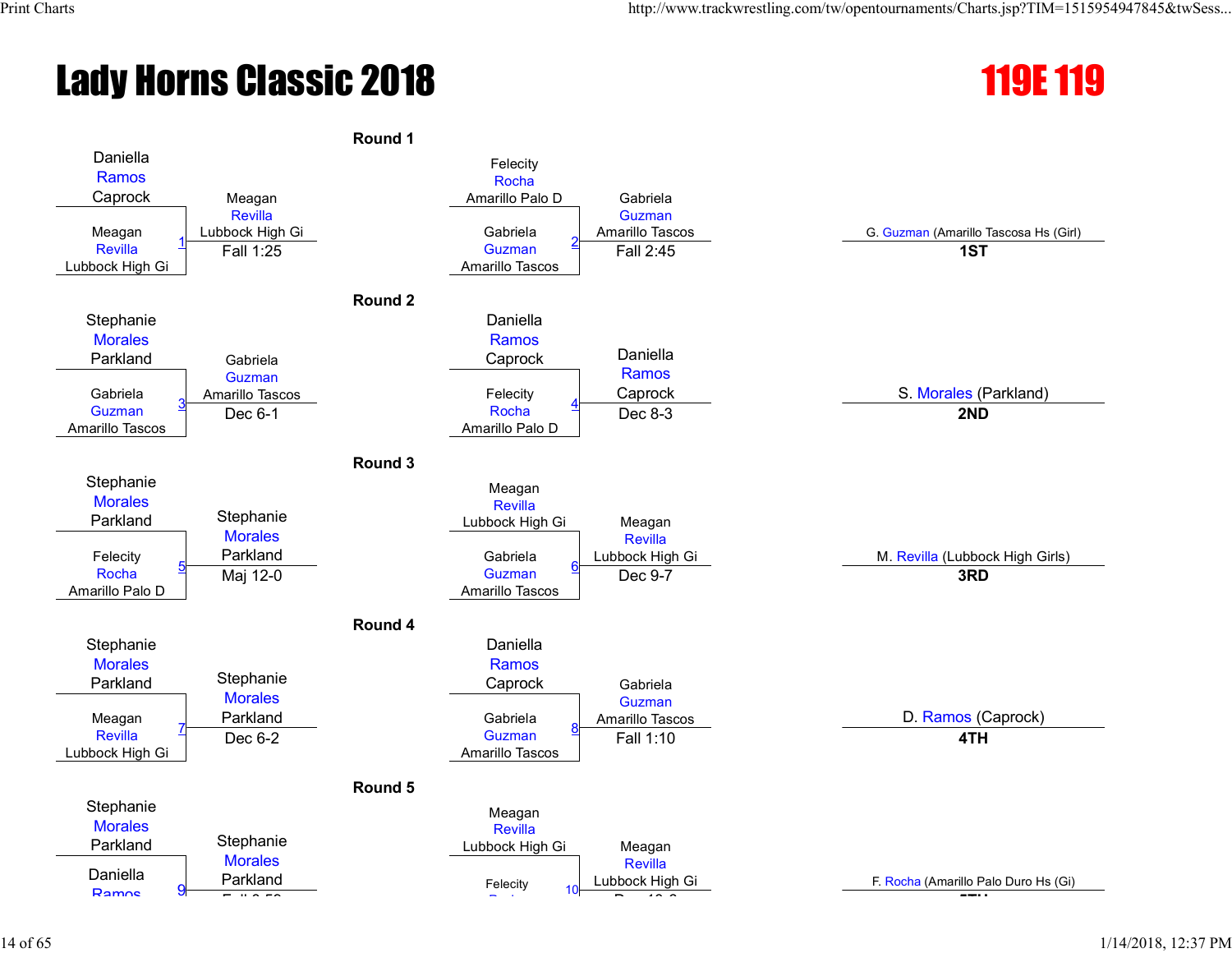# Lady Horns Classic 2018 128 and 128 and 128 and 128 and 128 and 128 and 128 and 128 and 128 and 128 and 128 and 128 and 128 and 128 and 128 and 128 and 128 and 128 and 128 and 128 and 128 and 128 and 128 and 128 and 128 an



|                       | Round 1                                         |                                       |
|-----------------------|-------------------------------------------------|---------------------------------------|
|                       | A. Baltazar                                     | M. Moore                              |
| Salazar               | A. Baltazar                                     | R. Vallejo                            |
| Fall 5:28             | Fall 2:40<br>p. miranda                         | Dec 7-6<br>R. Vallejo                 |
|                       | Round <sub>2</sub>                              |                                       |
|                       | A. Baltazar                                     | p. miranda                            |
| R. Vallejo            | A. Baltazar                                     | p. mirand                             |
| Fall 2:37             | Fall 1:09<br>M. Moore                           | Fall 0:33<br>J. Salazar               |
|                       | Round 3                                         |                                       |
|                       | A. Baltazar                                     | p. miranda                            |
| M. Moore<br>Fall 0:38 | A. Baltazar<br>Fall 0:22                        | R. Vallejo<br>Dec 1-0                 |
|                       | J. Salazar                                      | R. Vallejo                            |
|                       | Round 4<br>A. Baltazar                          | M. Moore                              |
| . miranda             | A. Baltazar                                     | M. Moore                              |
| Fall 1:08             | 11<br>Fall 1:45<br>R. Vallejo                   | 12<br>Fall 0:55<br>J. Salazar         |
|                       | Round 5                                         |                                       |
|                       | p. miranda                                      | R. Vallejo                            |
| . Baltazar            | p. miranda                                      | R. Vallejo                            |
| Fall 0:21             | <u> 14</u><br>Fall 4:42<br>M. Moore             | <u> 15</u><br>Fall 1:23<br>J. Salazar |
|                       |                                                 |                                       |
|                       | Angelina Baltazar (El Paso Hanks)               |                                       |
|                       | 1ST                                             |                                       |
|                       | Rosa Vallejo (El Paso)                          |                                       |
|                       | 2ND                                             |                                       |
|                       | priscilla miranda (El Paso Chapin Girls)<br>3RD |                                       |
|                       | Melissa Moore (El Paso Bel Air)                 |                                       |
|                       | 4TH                                             |                                       |
|                       | Jordyn Salazar (Lubbock Coronado)               |                                       |
|                       | 5TH                                             |                                       |
|                       | Crystal Flores (El Paso Eastlake)               |                                       |
|                       | 6TH                                             |                                       |

| M. Moore                     |            |
|------------------------------|------------|
|                              | R. Vallejo |
| $\overline{3}$<br>R. Vallejo | Dec 7-6    |
|                              |            |
| p. miranda                   |            |
|                              | p. miranda |
| <u>6</u><br>J. Salazar       | Fall 0:33  |
|                              |            |
| p. miranda                   |            |
|                              | R. Vallejo |
| <u>g</u><br>R. Vallejo       | Dec 1-0    |
|                              |            |
| M. Moore                     |            |
|                              | M. Moore   |
| 12<br>J. Salazar             | Fall 0:55  |
|                              |            |
| R. Vallejo                   |            |
|                              | R. Vallejo |
| 15<br>J. Salazar             | Fall 1:23  |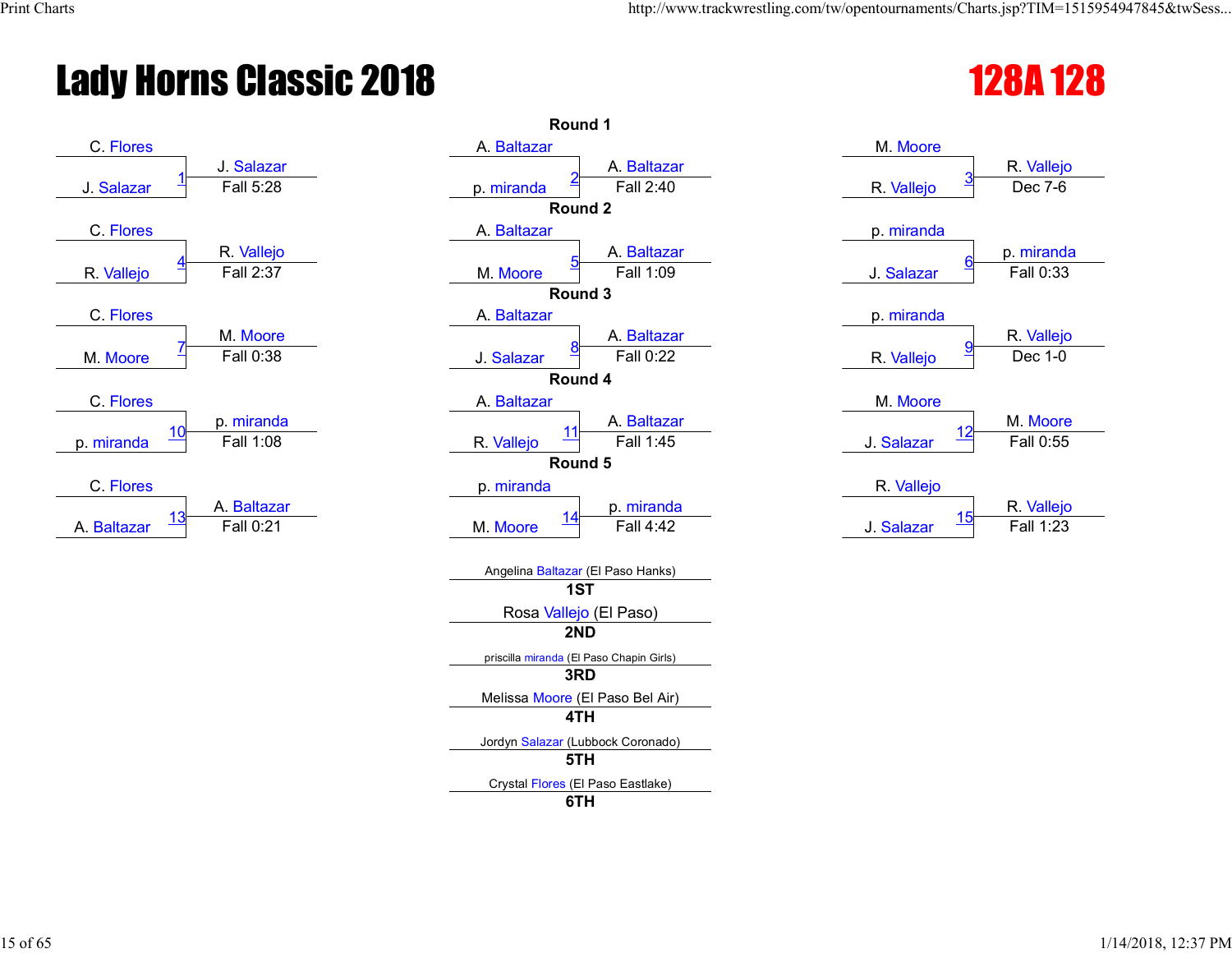# Lady Horns Classic 2018 128 128 128 128 128 128



|                  | Round 1                                     |                           |
|------------------|---------------------------------------------|---------------------------|
|                  | P. Cadena                                   | H. Trevino                |
| <b>Williams</b>  | P. Cadena                                   | N. Alejand                |
| Fall 0:48        | Fall 1:44<br>R. Gaglione                    | Fall 1:05<br>N. Alejandre |
|                  | Round <sub>2</sub>                          |                           |
|                  | P. Cadena                                   | R. Gaglione               |
| <b>Alejandre</b> | P. Cadena                                   | A. William                |
| Fall 3:49        | Fall 0:51<br>H. Trevino                     | Fall 3:52<br>A. Williams  |
|                  | Round 3                                     |                           |
|                  | P. Cadena                                   | R. Gaglione               |
| I. Trevino       | P. Cadena                                   | N. Alejand                |
| Fall 1:20        | Fall 1:52<br>A. Williams                    | Fall 5:30<br>N. Alejandre |
|                  | Round 4                                     |                           |
|                  | P. Cadena                                   | H. Trevino                |
| . Gaglione       | P. Cadena<br>11                             | A. William                |
| Fall 1:13        | Fall 2:38<br>N. Alejandre                   | Fall 0:46<br>A. Williams  |
|                  | Round 5                                     |                           |
|                  | R. Gaglione                                 | N. Alejandre              |
| Cadena           | R. Gaglione<br><u> 14</u>                   | N. Alejand<br><u> 15</u>  |
| Fall 1:29        | Fall 1:09<br>H. Trevino                     | Fall 5:07<br>A. Williams  |
|                  |                                             |                           |
|                  | Precious Cadena (Fabens Hs (Girls))<br>1ST  |                           |
|                  |                                             |                           |
|                  | Nevaeh Alejandre (Hereford)<br>2ND          |                           |
|                  |                                             |                           |
|                  | Arcelis Williams (El Paso Hanks)<br>3RD     |                           |
|                  | Reggie Gaglione (Eaglecrest)                |                           |
|                  | 4TH                                         |                           |
|                  | Hailey Trevino (Lubbock Monterey Girls)     |                           |
|                  | 5TH                                         |                           |
|                  | Viviaha Pacheco (Amarillo Palo Duro Hs (Gi) |                           |
|                  | 6TH                                         |                           |
|                  |                                             |                           |

| H. Trevino               |               |
|--------------------------|---------------|
|                          | N. Alejandre  |
| <u>3</u><br>N. Alejandre | Fall 1:05     |
|                          |               |
| R. Gaglione              |               |
| 6                        | A. Williams   |
| A. Williams              | Fall 3:52     |
|                          |               |
| R. Gaglione              |               |
| <u>ទ</u>                 | N. Alejandre  |
| N. Alejandre             | Fall 5:30     |
|                          |               |
| H. Trevino               |               |
| 12                       | A. Williams   |
| A. Williams              | Fall 0:46     |
|                          |               |
| N. Alejandre             |               |
|                          | NI Alaiamalua |

|  | A. Williams | N. Alejandre |
|--|-------------|--------------|
|  |             | Fall 5:07    |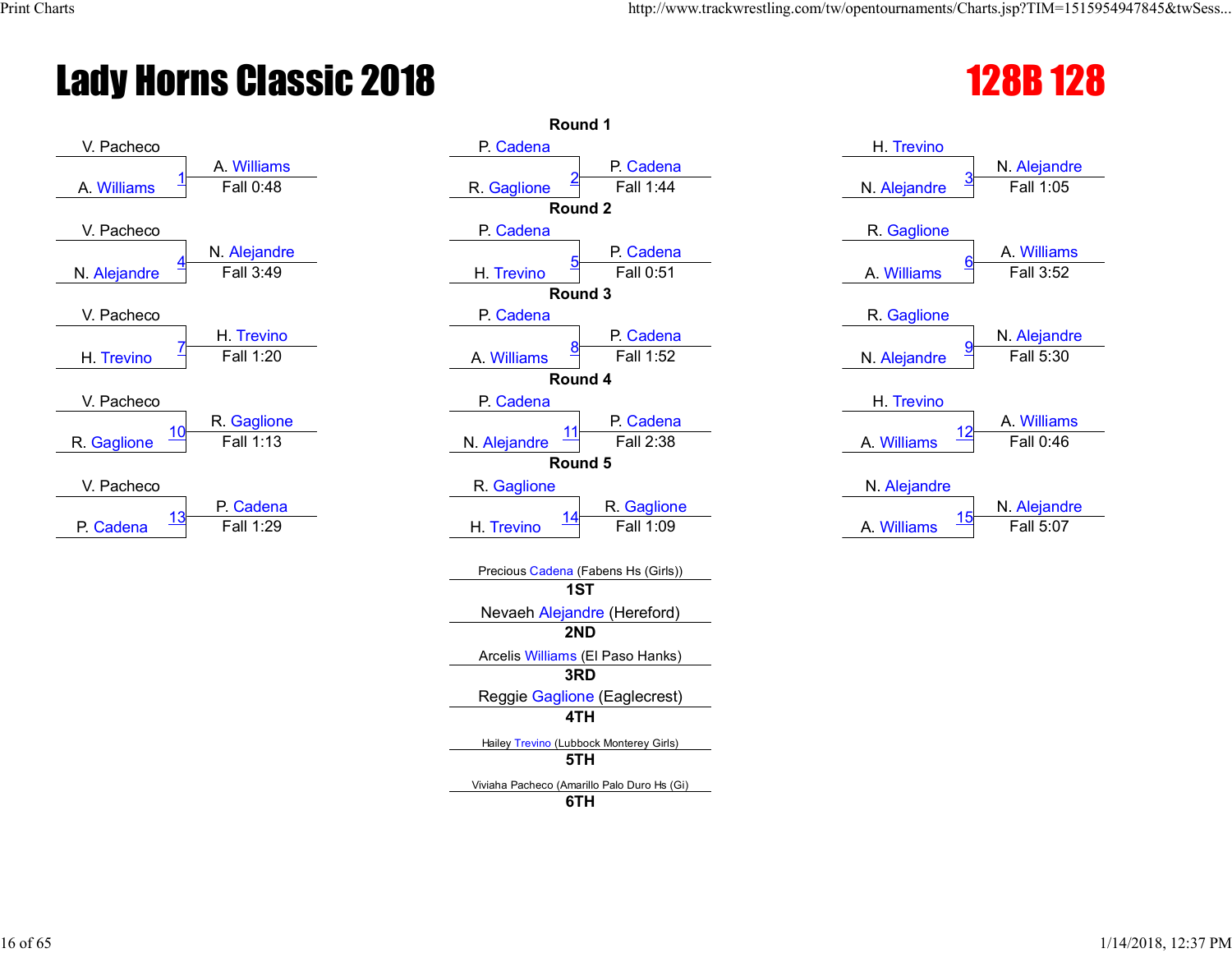# **Lady Horns Classic 2018**



| V. Diaz<br>V. Diaz<br>Fall 3:02<br>L. Gonzales |
|------------------------------------------------|
|                                                |
|                                                |
|                                                |
|                                                |
| I. Leon                                        |
| I. Leon                                        |
| Fall 0:47<br>A. Subhani                        |
|                                                |
| I. Leon                                        |
| I. Leon                                        |
| Fall 0:42<br>L. Gonzales                       |
|                                                |
| V. Diaz                                        |
| V. Diaz<br>12                                  |
| Dec 6-2<br>A. Subhani                          |
|                                                |
| L. Gonzales                                    |
| A. Subhar<br><u>15</u>                         |
| Fall 1:33<br>A. Subhani                        |
|                                                |
|                                                |
|                                                |
|                                                |
|                                                |
|                                                |
|                                                |
|                                                |
|                                                |
|                                                |
|                                                |
|                                                |
|                                                |

| 28C 12 | <b>00</b> |
|--------|-----------|
| ı.     | <u>IZ</u> |

| L. Gonzales | 3<br>Fall 3:02                   |
|-------------|----------------------------------|
|             |                                  |
| I. Leon     |                                  |
| A. Subhani  | I. Leon<br>6<br><b>Fall 0:47</b> |
|             |                                  |
| I. Leon     |                                  |
|             | I. Leon                          |
| L. Gonzales | <u>ទ</u><br>Fall 0:42            |
|             |                                  |
| V. Diaz     |                                  |
|             | V. Diaz                          |
| A. Subhani  | Dec 6-2                          |
|             |                                  |
| L. Gonzales |                                  |
|             | $\sim$ $\sim$ $\sim$             |

|           | A. Subhani       |
|-----------|------------------|
| A Subhani | <b>Fall 1:33</b> |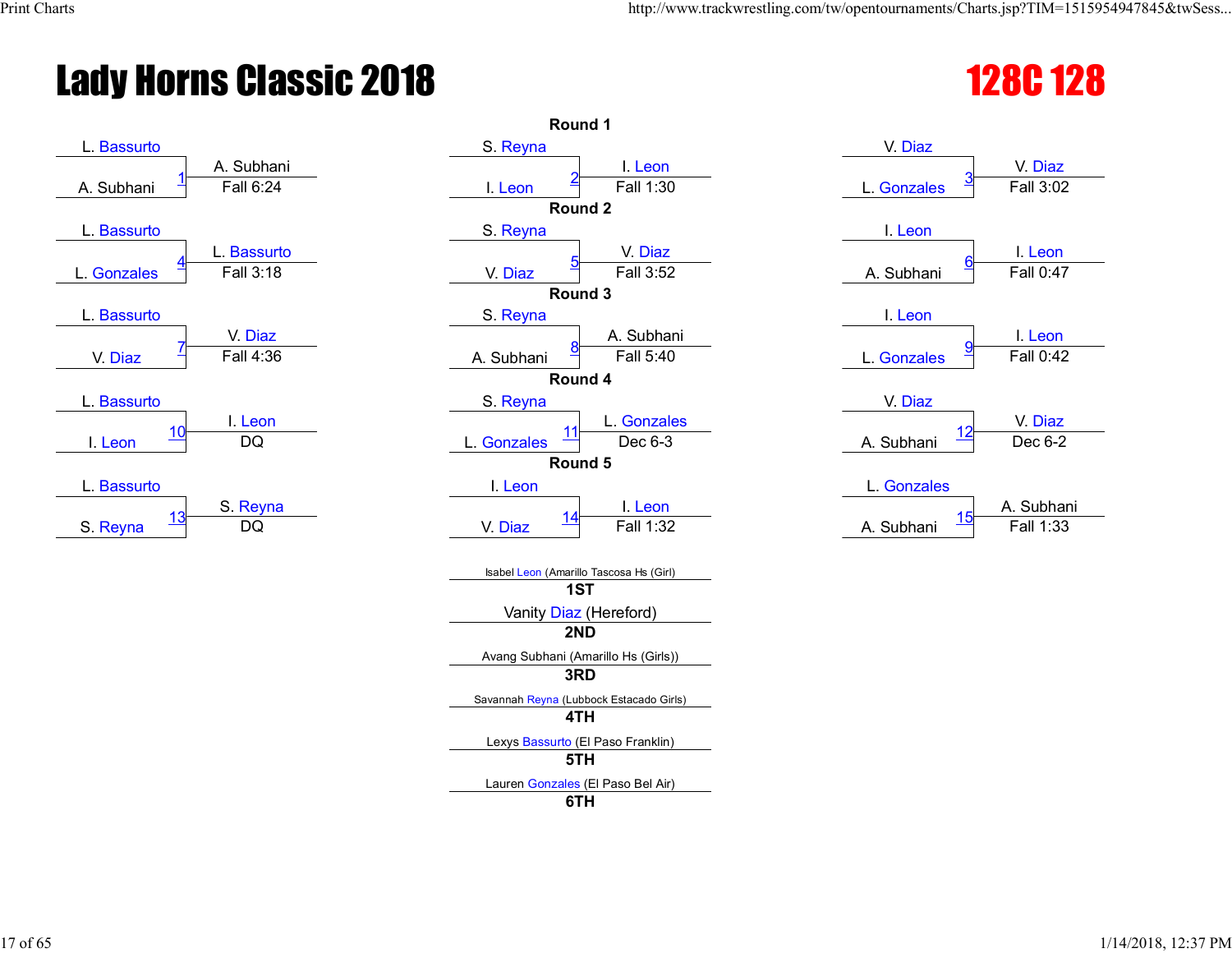# Lady Horns Classic 2018 128D 128



|                           | Round 1                                   |                             |
|---------------------------|-------------------------------------------|-----------------------------|
|                           | M. Gregory                                | A. Rodriguez                |
| A. Utzman                 | M. Gregory                                | A. Prado                    |
| Fall 1:23                 | Fall 3:45<br>K. De La Torre               | Fall 1:58<br>A. Prado       |
|                           | Round 2                                   |                             |
|                           | M. Gregory                                | K. De La Torre              |
| A. Prado                  | A. Rodriguez                              | A. Utzma                    |
| Fall 3:01                 | Fall 1:40<br>A. Rodriguez                 | Maj 9-1<br>A. Utzman        |
|                           | Round 3                                   |                             |
|                           | M. Gregory                                | K. De La Torre              |
| C. Velasquez              | A. Utzman                                 | A. Prado                    |
| Fall 1:38                 | Fall 1:15<br>A. Utzman                    | Fall 1:34<br>A. Prado       |
|                           | Round 4                                   |                             |
|                           | M. Gregory                                | A. Rodriguez                |
| C. Velasquez              | A. Prado<br><u> 11</u>                    | A. Utzma<br><u> 12</u>      |
| Fall 0:17                 | Fall 2:13<br>A. Prado                     | Fall 0:23<br>A. Utzman      |
|                           | Round 5                                   |                             |
|                           | K. De La Torre                            | A. Prado                    |
| C. Velasquez<br>Fall 0:43 | A. Rodriguez<br>Fall 1:55                 | A. Prado<br>15<br>Fall 5:30 |
|                           | A. Rodriguez                              | A. Utzman                   |
|                           | Angelina Prado (Eastwood)                 |                             |
|                           | 1ST                                       |                             |
|                           | Ashton Utzman (Canyon Randall High Schoo) |                             |
|                           | 2ND                                       |                             |
|                           | Coleby Velasquez (Caprock)                |                             |
|                           | 3RD                                       |                             |
|                           | Amelia Rodriguez (Pampa (Girls))          |                             |
|                           | 4TH                                       |                             |
|                           | Makenzie Gregory (Lubbock Monterey Girls) |                             |
|                           | 5TH                                       |                             |
|                           | Karina De La Torre (El Paso Montwood)     |                             |
|                           | 6TH                                       |                             |

|                      | 4 L L L                |
|----------------------|------------------------|
| A. Rodriguez         |                        |
| <u>3</u><br>A. Prado | A. Prado<br>Fall 1:58  |
| K. De La Torre       |                        |
| 6                    | A. Utzman              |
| A. Utzman            | Maj 9-1                |
| K. De La Torre       |                        |
| <u>ទ</u><br>A. Prado | A. Prado<br>Fall 1:34  |
|                      |                        |
| A. Rodriguez         |                        |
| A. Utzman            | A. Utzman<br>Fall 0:23 |
| A. Prado             |                        |

| A Fiauu   |           |
|-----------|-----------|
|           | A. Prado  |
| A. Utzman | Fall 5:30 |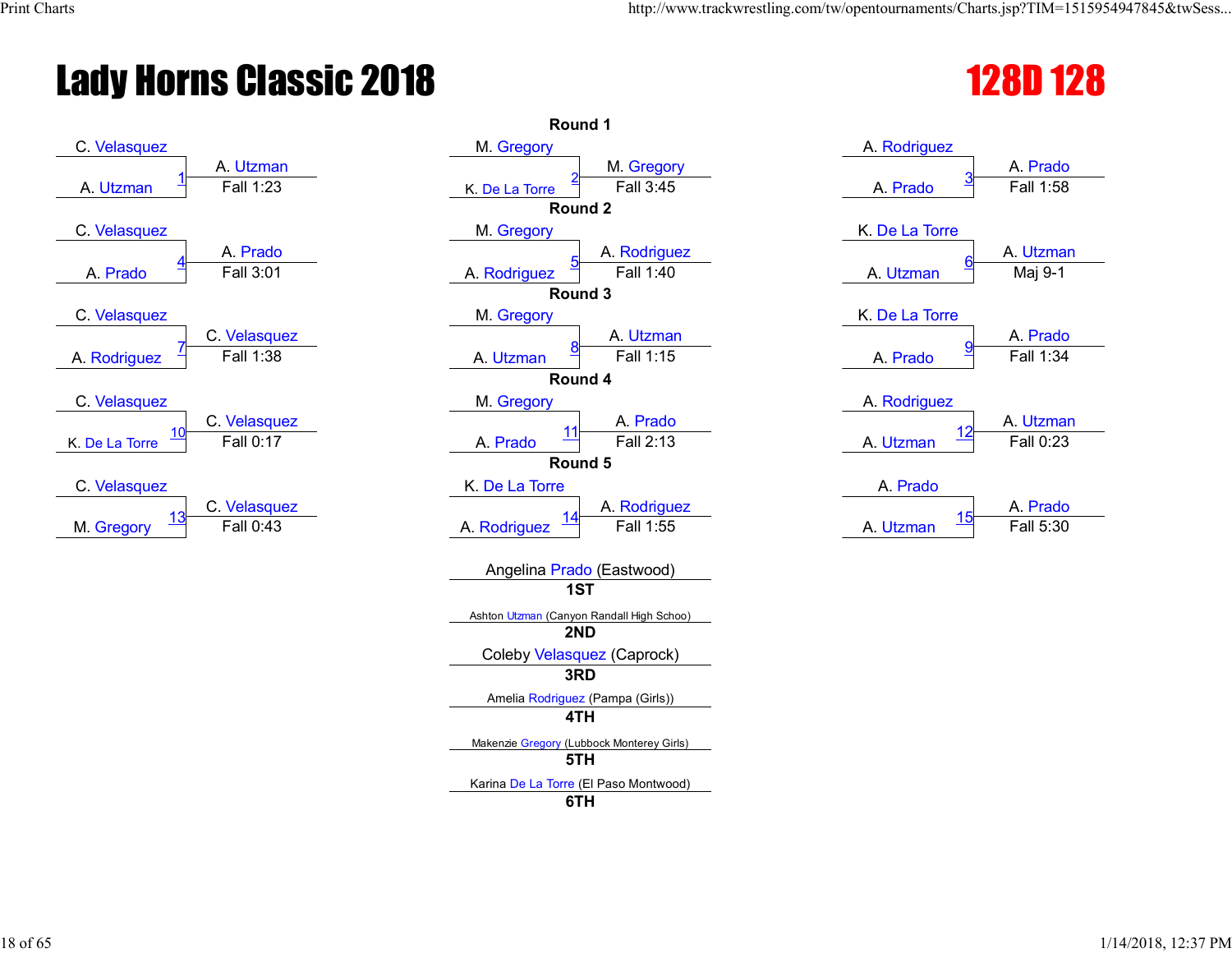# **Lady Horns Classic 2018** 138A 138

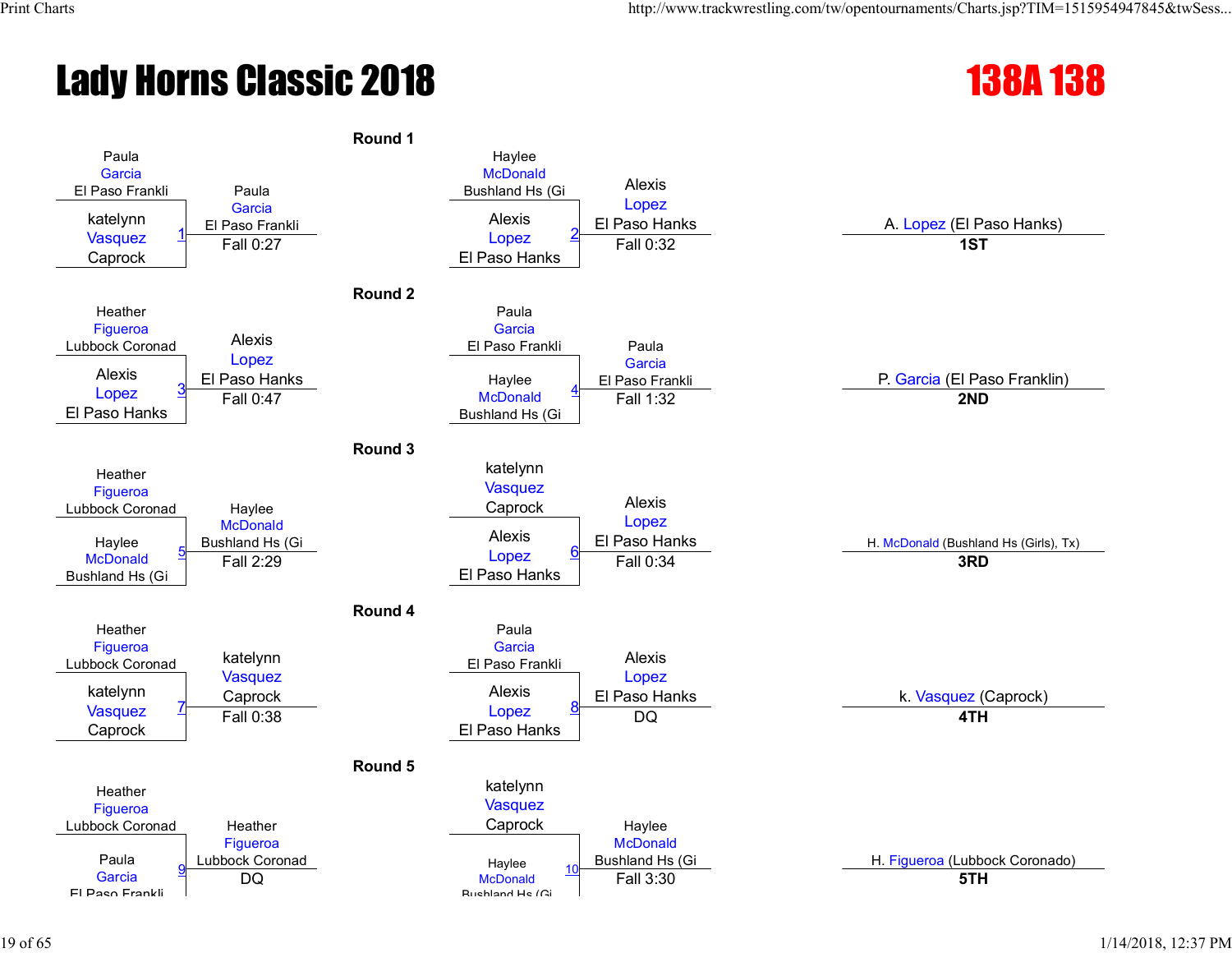# **Lady Horns Classic 2018**



| Round 1                                  |                                                                                                                                                                                                                                                                      |
|------------------------------------------|----------------------------------------------------------------------------------------------------------------------------------------------------------------------------------------------------------------------------------------------------------------------|
| C. Favela                                | E. Saenz                                                                                                                                                                                                                                                             |
| A. Anaya                                 | E. Saenz                                                                                                                                                                                                                                                             |
| Dec 17-11<br>A. Anaya                    | Fall 0:31<br>J. Schwalk                                                                                                                                                                                                                                              |
| Round <sub>2</sub>                       |                                                                                                                                                                                                                                                                      |
| C. Favela                                | A. Anaya                                                                                                                                                                                                                                                             |
| C. Favela                                | A. Anaya                                                                                                                                                                                                                                                             |
|                                          | Fall 0:16<br>J. Escobedo                                                                                                                                                                                                                                             |
|                                          |                                                                                                                                                                                                                                                                      |
|                                          | A. Anaya                                                                                                                                                                                                                                                             |
|                                          | A. Anaya                                                                                                                                                                                                                                                             |
|                                          | Fall 1:35<br>J. Schwalk                                                                                                                                                                                                                                              |
|                                          |                                                                                                                                                                                                                                                                      |
|                                          | E. Saenz                                                                                                                                                                                                                                                             |
|                                          | E. Saenz<br>12                                                                                                                                                                                                                                                       |
|                                          | J. Escobedo<br>Fall 5:39                                                                                                                                                                                                                                             |
|                                          |                                                                                                                                                                                                                                                                      |
|                                          | J. Schwalk                                                                                                                                                                                                                                                           |
|                                          | J. Escobed<br>15                                                                                                                                                                                                                                                     |
|                                          | Fall 3:48<br>J. Escobedo                                                                                                                                                                                                                                             |
|                                          |                                                                                                                                                                                                                                                                      |
| 1ST                                      |                                                                                                                                                                                                                                                                      |
| Cassy Favela (El Paso Montwood)          |                                                                                                                                                                                                                                                                      |
| 2ND                                      |                                                                                                                                                                                                                                                                      |
| Emily Saenz (Parkland)                   |                                                                                                                                                                                                                                                                      |
| 3RD                                      |                                                                                                                                                                                                                                                                      |
| Cassidy Nelms (El Paso Franklin)         |                                                                                                                                                                                                                                                                      |
| 4TH                                      |                                                                                                                                                                                                                                                                      |
| Janely Escobedo (Fabens Hs (Girls))      |                                                                                                                                                                                                                                                                      |
| 5TH                                      |                                                                                                                                                                                                                                                                      |
| Jordan Schwalk (Bushland Hs (Girls), Tx) |                                                                                                                                                                                                                                                                      |
| 6TH                                      |                                                                                                                                                                                                                                                                      |
|                                          | E. Saenz<br>Fall 3:07<br>Round 3<br>C. Favela<br>C. Favela<br>Fall 1:25<br>J. Escobedo<br>Round 4<br>C. Favela<br>C. Favela<br>11<br>Fall 0:27<br>J. Schwalk<br>Round 5<br>A. Anaya<br>A. Anaya<br><u> 14</u><br>Fall 1:41<br>E. Saenz<br>Abby Anaya (El Paso Hanks) |

| <b>138B138</b> |  |
|----------------|--|
|----------------|--|

| E. Saenz                               |                             |
|----------------------------------------|-----------------------------|
|                                        | E. Saenz                    |
| J. Schwalk                             | <u>3</u><br>Fall 0:31       |
|                                        |                             |
| A. Anaya                               |                             |
|                                        | A. Anaya                    |
| J. Escobedo                            | <u>6</u><br>Fall 0:16       |
|                                        |                             |
| A. Anaya                               |                             |
|                                        | A. Anaya                    |
| J. Schwalk                             | $\overline{9}$<br>Fall 1:35 |
|                                        |                             |
| E. Saenz                               |                             |
|                                        | E. Saenz                    |
| <u> 12</u><br>J. Escobedo              | Fall 5:39                   |
|                                        |                             |
| J. Schwalk                             |                             |
|                                        | J. Escobedo                 |
| <u> 15</u><br>1. E.L.<br>والمراجع وبال | <b>FAIL 0.40</b>            |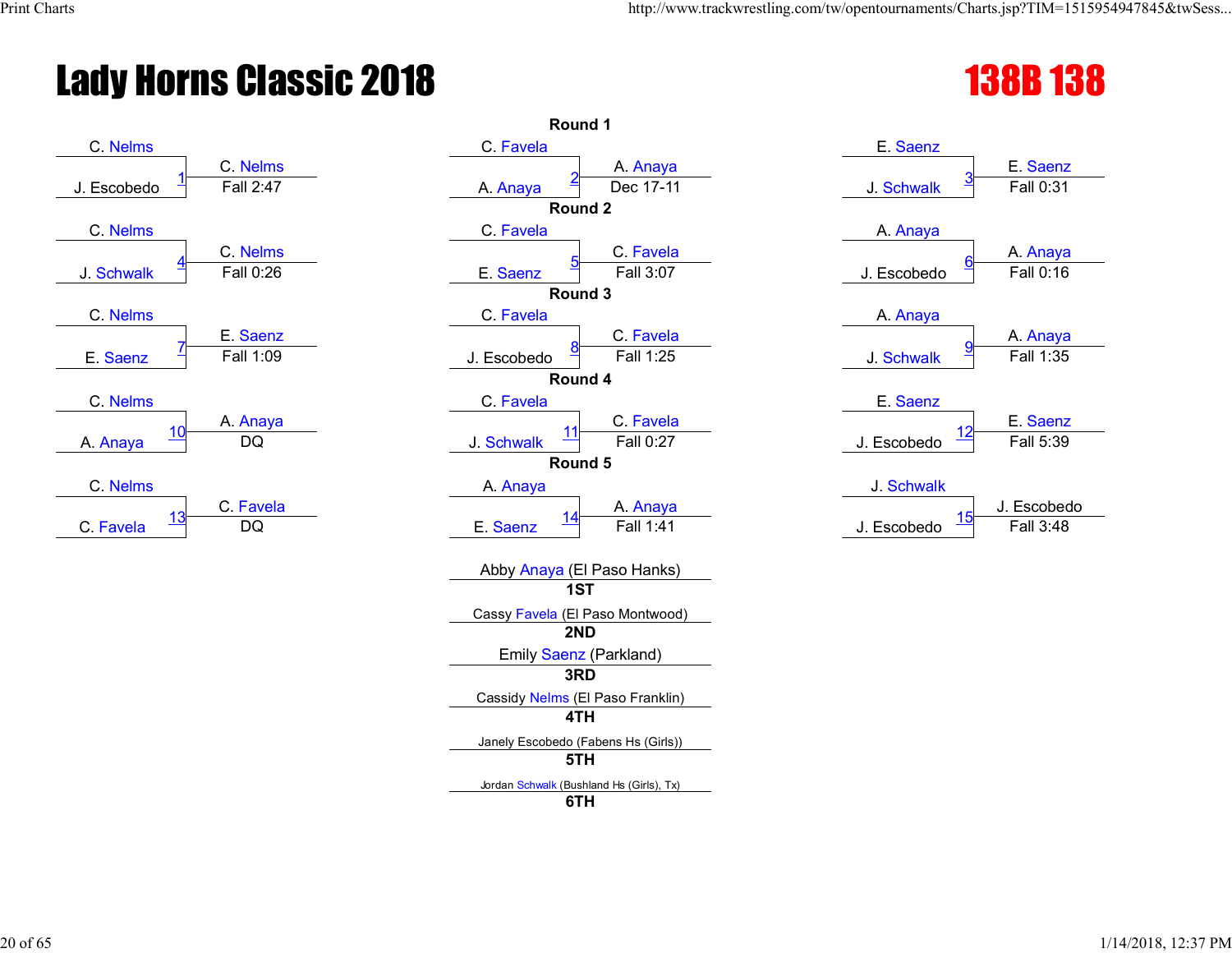# **Lady Horns Classic 2018** 138C 138



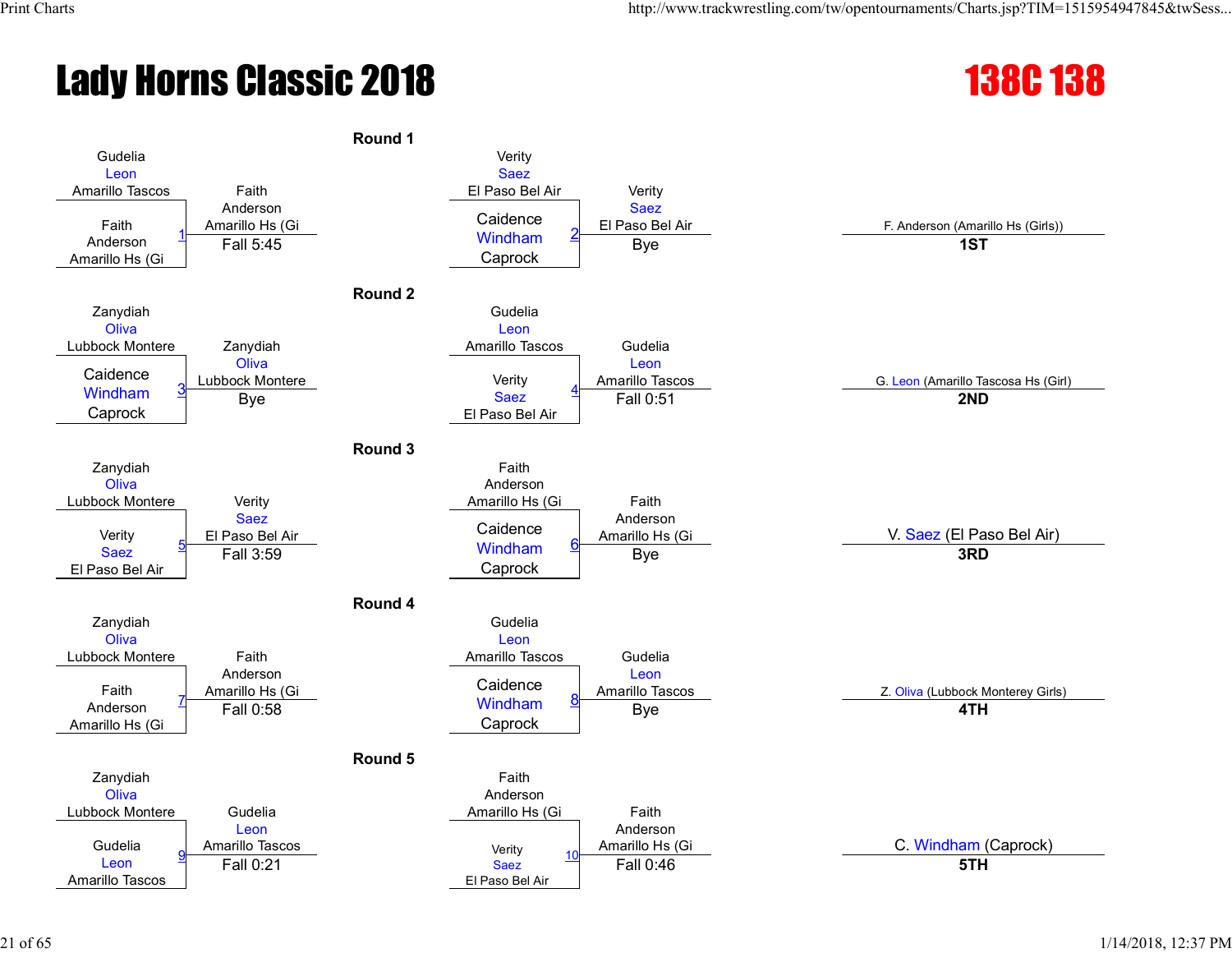# **Lady Horns Classic 2018** 138D 138

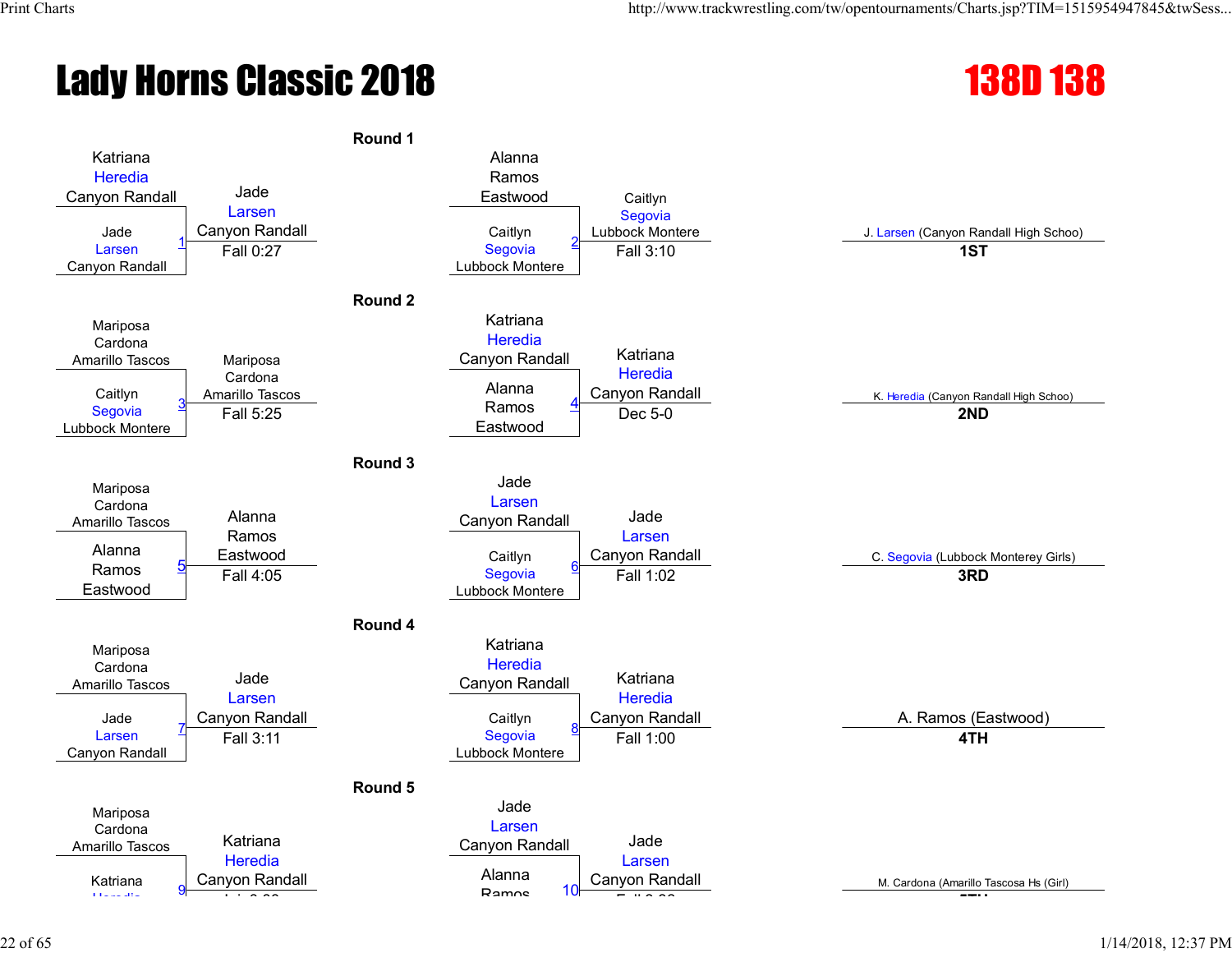# Lady Horns Classic 2018 **148A 148**



|                         |                      |                         | Round 1                                   |                        |                        |
|-------------------------|----------------------|-------------------------|-------------------------------------------|------------------------|------------------------|
| G. Hill                 |                      | G. Rios                 |                                           | Z. Rincon              |                        |
| T. Rosas                | G. Hill<br>Fall 0:27 | V. Hinojo               | V. Hinojo<br>Fall 5:07                    | S. Pigman              | S. Pigmar<br>Fall 1:22 |
|                         |                      |                         | Round 2                                   |                        |                        |
| G. Hill                 |                      | G. Rios                 |                                           | V. Hinojo              |                        |
|                         | G. Hill              |                         | G. Rios                                   |                        | V. Hinojo              |
| S. Pigman               | Fall 3:29            | Z. Rincon               | Fall 0:37                                 | T. Rosas               | Fall 2:44              |
|                         |                      |                         | Round 3                                   |                        |                        |
| G. Hill                 |                      | G. Rios                 |                                           | V. Hinojo              |                        |
|                         | G. Hill<br>Fall 1:10 |                         | G. Rios<br>Fall 3:11                      |                        | V. Hinojo<br>Fall 3:29 |
| Z. Rincon               |                      | T. Rosas                | Round 4                                   | S. Pigman              |                        |
| G. Hill                 |                      | G. Rios                 |                                           | Z. Rincon              |                        |
|                         | V. Hinojo            |                         | S. Pigman                                 |                        | Z. Rincor              |
| <u> 10</u><br>V. Hinojo | Fall 3:57            | S. Pigman               | Maj 17-3                                  | <u> 12</u><br>T. Rosas | Dec 12-8               |
|                         |                      |                         | Round 5                                   |                        |                        |
| G. Hill                 |                      | V. Hinojo               |                                           | S. Pigman              |                        |
|                         | G. Hill              |                         | V. Hinojo                                 |                        | S. Pigmar              |
| <u> 13</u><br>G. Rios   | Fall 1:18            | <u> 14</u><br>Z. Rincon | Fall 0:51                                 | 15<br>T. Rosas         | Fall 0:55              |
|                         |                      |                         | Victoria Hinojo (El Paso Hanks)           |                        |                        |
|                         |                      |                         | 1ST                                       |                        |                        |
|                         |                      |                         | Gwen Hill (Bushland Hs (Girls), Tx)       |                        |                        |
|                         |                      |                         | 2ND                                       |                        |                        |
|                         |                      |                         | Sheyla Pigman (Canyon Randall High Schoo) |                        |                        |
|                         |                      |                         | 3RD                                       |                        |                        |
|                         |                      |                         | Genesis Rios (Lubbock Monterey Girls)     |                        |                        |
|                         |                      |                         | 4TH                                       |                        |                        |
|                         |                      |                         | Zoe Rincon (Socorro)<br>5TH               |                        |                        |
|                         |                      |                         |                                           |                        |                        |
|                         |                      |                         | Taylon Rosas (Hereford)<br>6TH            |                        |                        |
|                         |                      |                         |                                           |                        |                        |

| Z. Rincon             |           |
|-----------------------|-----------|
|                       | S. Pigman |
| <u>3</u><br>S. Pigman | Fall 1:22 |
|                       |           |
| V. Hinojo             |           |
| <u>6</u>              | V. Hinojo |
| T. Rosas              | Fall 2:44 |
|                       |           |
| V. Hinojo             |           |
| <u>g</u>              | V. Hinojo |
| S. Pigman             | Fall 3:29 |
|                       |           |
| Z. Rincon             |           |
| <u> 12</u>            | Z. Rincon |
| T. Rosas              | Dec 12-8  |
|                       |           |
| S. Pigman             |           |
| 4 F                   | S. Pigman |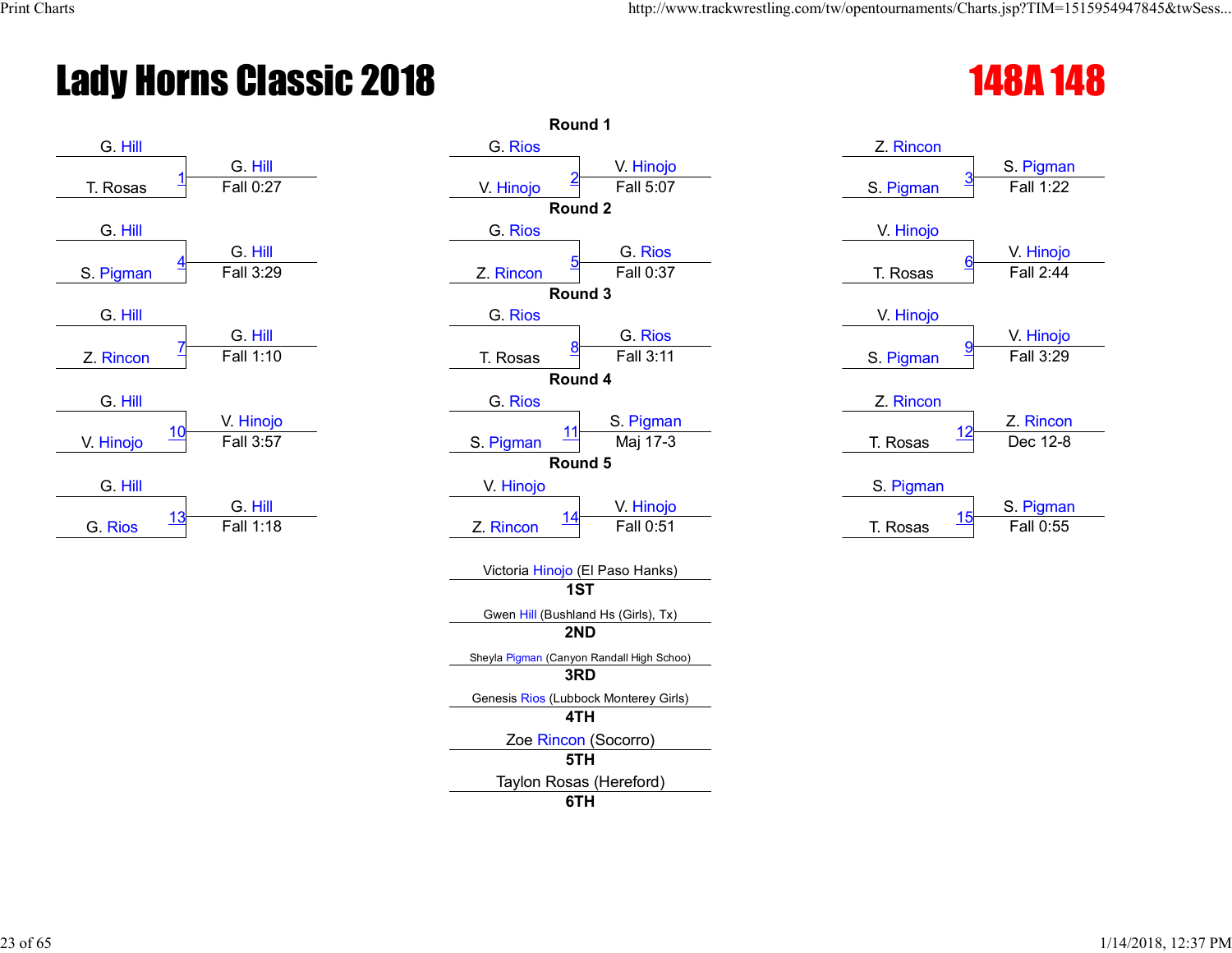# Lady Horns Classic 2018 **148B 148**



|            | Round 1                                              |                               |
|------------|------------------------------------------------------|-------------------------------|
|            | S. Doblado                                           | A. Benavente                  |
| . Bautista | V. Bocanegra                                         | <b>B.</b> Lopez               |
| Fall 1:36  | Fall 2:29<br>V. Bocanegra                            | Fall 2:16<br><b>B.</b> Lopez  |
|            | Round <sub>2</sub>                                   |                               |
|            | S. Doblado                                           | V. Bocanegra                  |
| B. Lopez   | A. Benavente                                         | V. Bocaneg                    |
| Dec 9-7    | Fall 0:29<br>A. Benavente                            | K. Hernandez<br>Fall 3:27     |
|            | Round 3                                              |                               |
|            | S. Doblado                                           | V. Bocanegra                  |
| . Bautista | K. Hernandez                                         | <b>B.</b> Lopez               |
| Fall 1:13  | Dec 13-6<br>K. Hernandez                             | Dec 2-0<br><b>B.</b> Lopez    |
|            | Round 4                                              |                               |
|            | S. Doblado                                           | A. Benavente                  |
| . Bautista | <b>B.</b> Lopez<br>11                                | A. Benaver                    |
| Fall 1:58  | Fall 0:25<br><b>B.</b> Lopez                         | K. Hernandez<br>DQ            |
|            | Round 5                                              |                               |
|            | V. Bocanegra                                         | <b>B.</b> Lopez               |
| . Bautista | A. Benavente                                         | <b>B.</b> Lopez<br><u> 15</u> |
| Fall 1:06  | Fall 0:50<br>A. Benavente                            | K. Hernandez<br>DQ            |
|            |                                                      |                               |
|            | Bonnie Lopez (Amarillo River Road Hs (G)             |                               |
|            | 1ST                                                  |                               |
|            | Alize Bautista (Amarillo Palo Duro Hs (Gi)           |                               |
|            | 2ND                                                  |                               |
|            | Ana Benavente (El Paso Hanks)                        |                               |
|            | 3RD                                                  |                               |
|            | Vanessa Bocanegra (Amarillo Tascosa Hs (Girl)<br>4TH |                               |
|            |                                                      |                               |
|            | Kelli Hernandez (El Paso Franklin)<br>5TH            |                               |
|            |                                                      |                               |
|            | Saleena Doblado (El Paso Montwood)<br>6TH            |                               |
|            |                                                      |                               |



| B. Lopez     |          |
|--------------|----------|
|              | B. Lopez |
| K. Hernandez | nn       |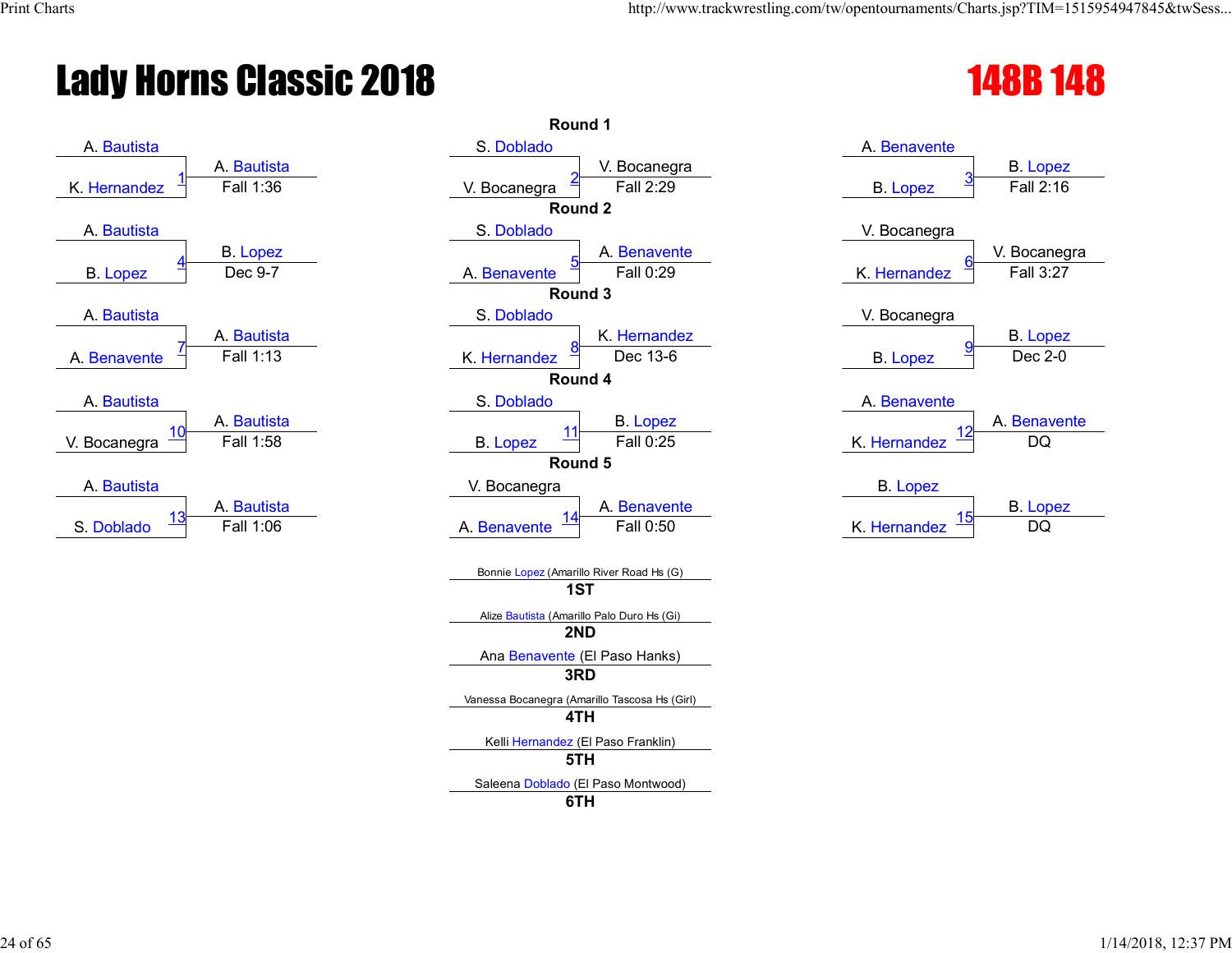# Lady Horns Classic 2018 **148C 148C** 148C



|                  | Round 1                                       |                                            |
|------------------|-----------------------------------------------|--------------------------------------------|
|                  | P. Hernandez                                  | S. Chavira                                 |
| <b>Minjares</b>  | V. Barbosa                                    | S. Chavin                                  |
| Fall 2:34        | Fall 1:31<br>V. Barbosa                       | Fall 3:12<br>C. Espinoza                   |
|                  | Round <sub>2</sub>                            |                                            |
|                  | P. Hernandez                                  | V. Barbosa                                 |
| T. Proffitt      | S. Chavira                                    | A. Minjare                                 |
| Maj 8-0          | Fall 1:06<br>S. Chavira                       | Fall 2:11<br>A. Minjares                   |
|                  | Round 3                                       |                                            |
|                  | P. Hernandez                                  | V. Barbosa                                 |
| T. Proffitt      | A. Minjares                                   | V. Barbos                                  |
| Dec 11-4         | Fall 0:40<br>A. Minjares                      | Inj. 0:00<br>C. Espinoza                   |
|                  | Round 4                                       |                                            |
| / Barbosa        | P. Hernandez<br>P. Hernandez                  | S. Chavira                                 |
| DQ               | 11<br>C. Espinoza<br>Inj. 0:00                | A. Minjare<br>12<br>Dec 5-2<br>A. Minjares |
|                  | Round 5                                       |                                            |
|                  | V. Barbosa                                    | C. Espinoza                                |
| <b>Hernandez</b> | V. Barbosa                                    | A. Minjare                                 |
| <b>DQ</b>        | Fall 1:21<br>S. Chavira                       | 15<br>Inj. 0:00<br>A. Minjares             |
|                  |                                               |                                            |
|                  | Andrea Minjares (Canyon Randall High Schoo)   |                                            |
|                  | 1ST                                           |                                            |
|                  | Vienna Barbosa (Caprock)                      |                                            |
|                  | 2ND                                           |                                            |
|                  | Savannah Chavira (Hereford)                   |                                            |
|                  | 3RD                                           |                                            |
|                  | Priscilla Hernandez (El Paso Montwood)<br>4TH |                                            |
|                  | Taylor Proffitt (El Paso Franklin)            |                                            |
|                  | 5TH                                           |                                            |
|                  | Chloe Espinoza (Lubbock Monterey Girls)       |                                            |
|                  | 6TH                                           |                                            |

| S. Chavira                 |             |
|----------------------------|-------------|
|                            | S. Chavira  |
| <u>3</u><br>C. Espinoza    | Fall 3:12   |
|                            |             |
| V. Barbosa                 |             |
|                            | A. Minjares |
| <u>6</u><br>A. Minjares    | Fall 2:11   |
|                            |             |
| V. Barbosa                 |             |
|                            | V. Barbosa  |
| <u>ទ</u><br>C. Espinoza    | Inj. 0:00   |
|                            |             |
| S. Chavira                 |             |
|                            | A. Minjares |
| 12<br>A. Minjares          | Dec 5-2     |
|                            |             |
| C. Espinoza                |             |
|                            | A. Minjares |
| 15<br><b>Miniares</b><br>Δ | Ini N·NN    |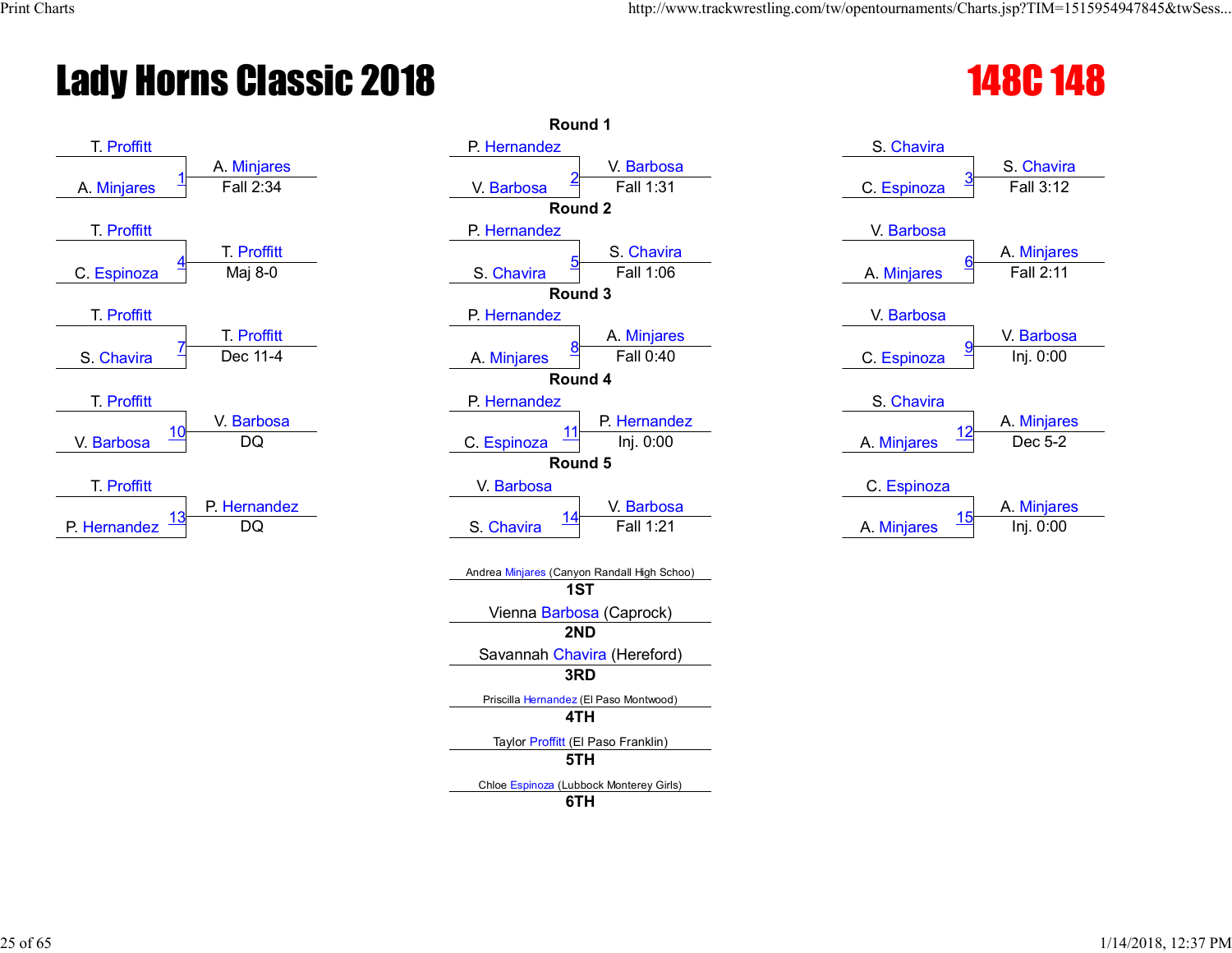# Lady Horns Classic 2018 148D 148



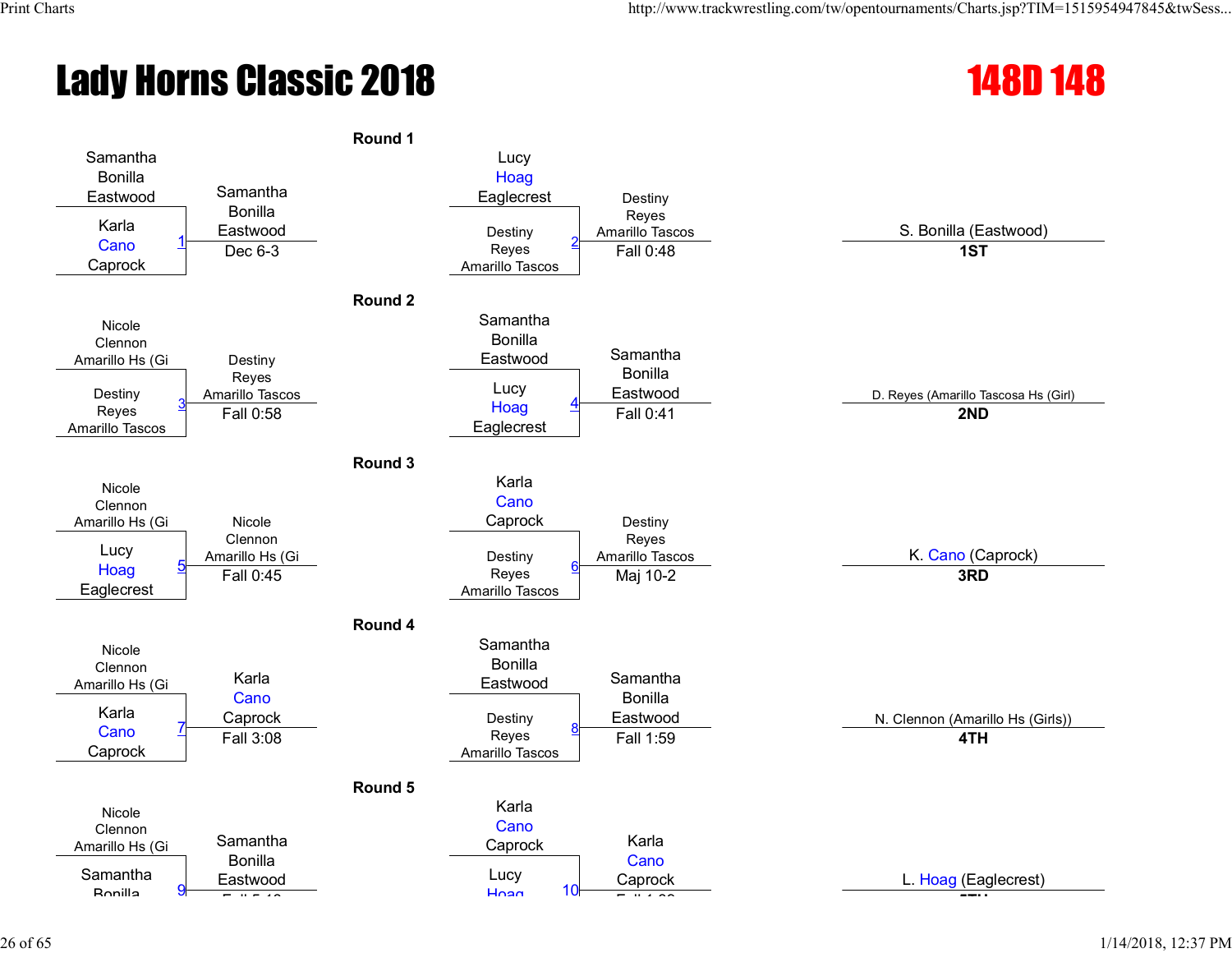# Lady Horns Classic 2018 165 and 165 and 165 and 165 and 165



|            | Round 1                                       |                                    |
|------------|-----------------------------------------------|------------------------------------|
|            | N. Davila                                     | K. McMurrean                       |
| Saldivar   | G. Garcia                                     | K. Villarre                        |
| Dec 9-2    | Fall 0:48<br>G. Garcia                        | Fall 0:51<br>K. Villarreal         |
|            | Round 2                                       |                                    |
|            | N. Davila                                     | G. Garcia                          |
| Saldivar   | N. Davila                                     | S. Roguli                          |
| Dec 8-3    | Fall 3:02<br>K. McMurrean                     | Fall 3:53<br>S. Rogulic            |
|            | Round 3                                       |                                    |
|            | N. Davila                                     | G. Garcia                          |
| Saldivar   | S. Rogulic                                    | K. Villarrea                       |
| Fall 0:28  | Fall 0:35<br>S. Rogulic                       | Fall 3:07<br>K. Villarreal         |
|            | Round 4                                       |                                    |
|            | N. Davila                                     | K. McMurrean                       |
| . Saldivar | K. Villarreal<br>11                           | S. Roguli<br>12                    |
| Fall 4:22  | Fall 0:42<br>K. Villarreal<br>Round 5         | Fall 3:11<br>S. Rogulic            |
|            |                                               |                                    |
| . Saldivar | G. Garcia<br>G. Garcia                        | K. Villarreal<br>K. Villarrea      |
| Fall 0:36  | <u> 14</u><br>Fall 1:04<br>K. McMurrean       | <u>15</u><br>Dec 2-1<br>S. Rogulic |
|            |                                               |                                    |
|            | Danielle Saldivar (Eastwood)                  |                                    |
|            | 1ST                                           |                                    |
|            | Kaylyn Villarreal (Canyon Randall High Schoo) |                                    |
|            | 2ND                                           |                                    |
|            | Sarah Rogulic (Socorro)                       |                                    |
|            | 3RD                                           |                                    |
|            | Gardenia Garcia (Amarillo Palo Duro Hs (Gi)   |                                    |
|            | 4TH                                           |                                    |
|            | Neva Davila (Hereford)                        |                                    |
|            | 5TH                                           |                                    |
|            | Kylee McMurrean (Pampa (Girls))               |                                    |
|            | 6TH                                           |                                    |

| K. McMurrean              |                  |
|---------------------------|------------------|
|                           | K. Villarreal    |
| <u>З</u><br>K. Villarreal | Fall 0:51        |
|                           |                  |
| G. Garcia                 |                  |
|                           | S. Rogulic       |
| <u>6</u><br>S. Rogulic    | Fall 3:53        |
|                           |                  |
| G. Garcia                 |                  |
|                           | K. Villarreal    |
| 9<br>K. Villarreal        | Fall 3:07        |
|                           |                  |
| K. McMurrean              |                  |
|                           | S. Rogulic       |
| S. Rogulic                | <b>Fall 3:11</b> |
|                           |                  |
| K. Villarreal             |                  |
| 4 E                       | K. Villarreal    |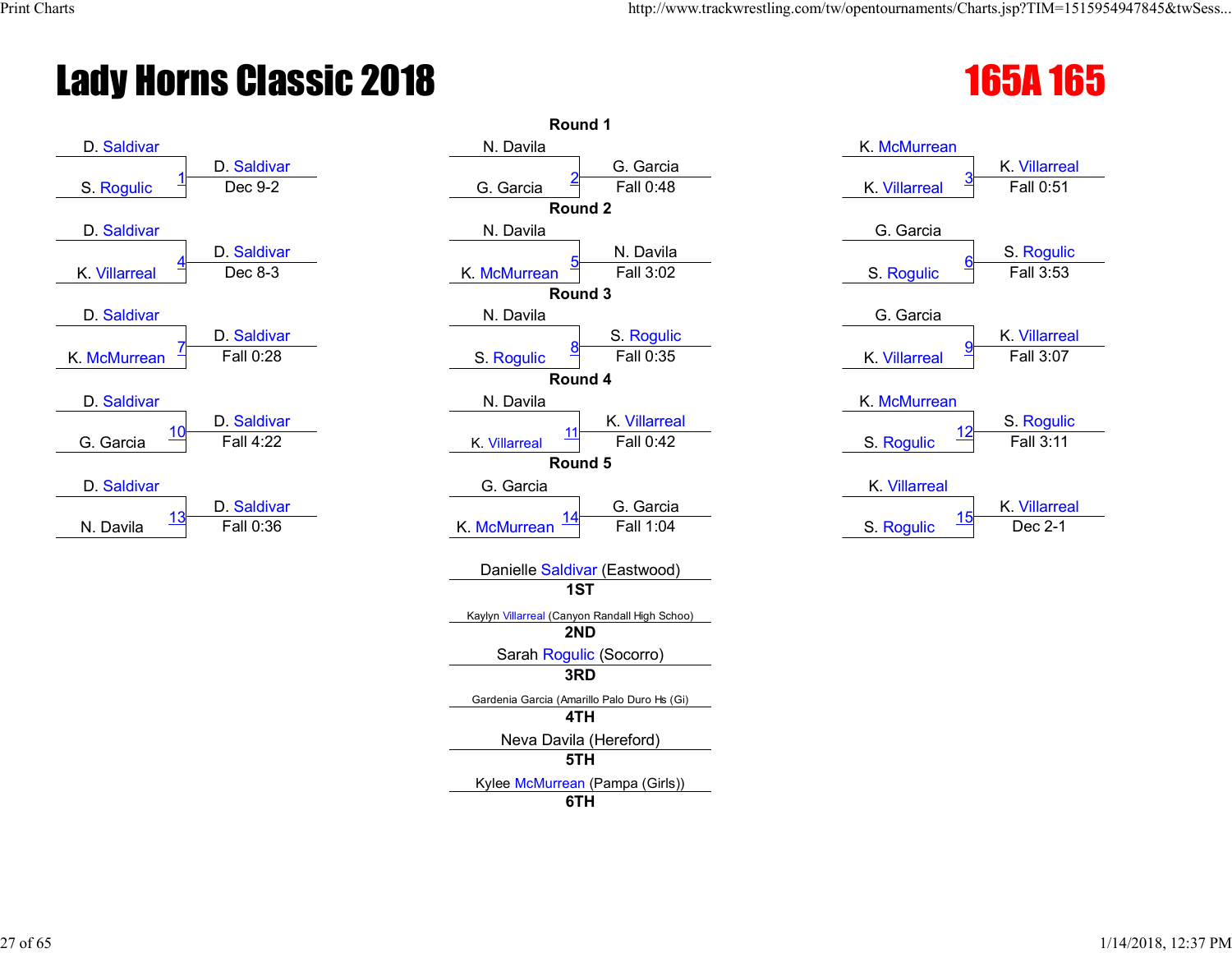# Lady Horns Classic 2018 1658 1658 1658



|                         | <b>Round 1</b>                          |                               |
|-------------------------|-----------------------------------------|-------------------------------|
|                         | <b>B.</b> Chavez                        | M. Zamarripa                  |
| J. Dora                 | <b>B.</b> Chavez                        | J. Sayre-Ad                   |
| Fall 0:29               | Fall 5:00<br>M. Bracken                 | Fall 1:01<br>J. Sayre-Adona   |
|                         | Round <sub>2</sub>                      |                               |
|                         | <b>B.</b> Chavez                        | M. Bracken                    |
| ayre-Adona              | <b>B.</b> Chavez                        | M. Bracke                     |
| Fall 0:59               | Fall 3:00<br>M. Zamarripa               | Dec 6-0<br>J. Dora            |
|                         | Round 3                                 |                               |
|                         | B. Chavez                               | M. Bracken                    |
| Zamarripa               | <b>B.</b> Chavez                        | J. Sayre-Ad                   |
| Fall 1:56               | Fall 2:20<br>J. Dora                    | Fall 2:40<br>J. Sayre-Adona   |
|                         | Round 4                                 |                               |
|                         | <b>B.</b> Chavez                        | M. Zamarripa                  |
| 1. Bracken<br>Fall 2:53 | J. Sayre-Adona<br>11<br>Fall 0:17       | M. Zamarri<br>12<br>Fall 3:04 |
|                         | J. Sayre-Adona<br>Round 5               | J. Dora                       |
|                         |                                         |                               |
| 3. Chavez               | M. Bracken<br>M. Bracken                | J. Sayre-Adona<br>J. Sayre-Ad |
| Fall 1:58               | Dec 11-7<br>M. Zamarripa                | 15<br>Inj. 0:00<br>J. Dora    |
|                         |                                         |                               |
|                         | Jayden Sayre-Adona (El Paso Hanks)      |                               |
|                         | 1ST                                     |                               |
|                         | Belen Chavez (Fabens Hs (Girls))        |                               |
|                         | 2ND                                     |                               |
|                         | Mackenzie Bracken (Amarillo Hs (Girls)) |                               |
|                         | 3RD                                     |                               |
|                         | Majenta Zamarripa (Hereford)            |                               |
|                         | 4TH                                     |                               |
|                         | Jazzlyn Dora (Lubbock Estacado Girls)   |                               |
|                         | 5TH                                     |                               |
|                         | Chrstynah Garza (Lubbock Coronado)      |                               |
|                         | 6TH                                     |                               |

| M. Zamarripa        |                             |
|---------------------|-----------------------------|
| 3<br>J. Sayre-Adona | J. Sayre-Adona<br>Fall 1:01 |
|                     |                             |
| M. Bracken          |                             |
| <u>6</u>            | M. Bracken                  |
| J. Dora             | Dec 6-0                     |
| M. Bracken          |                             |
|                     | J. Sayre-Adona              |
| 9<br>J. Sayre-Adona | Fall 2:40                   |
| M. Zamarripa        |                             |
| 12                  | M. Zamarripa                |
| J. Dora             | Fall 3:04                   |
| J. Sayre-Adona      |                             |
| 1 <sub>E</sub>      | J. Sayre-Adona              |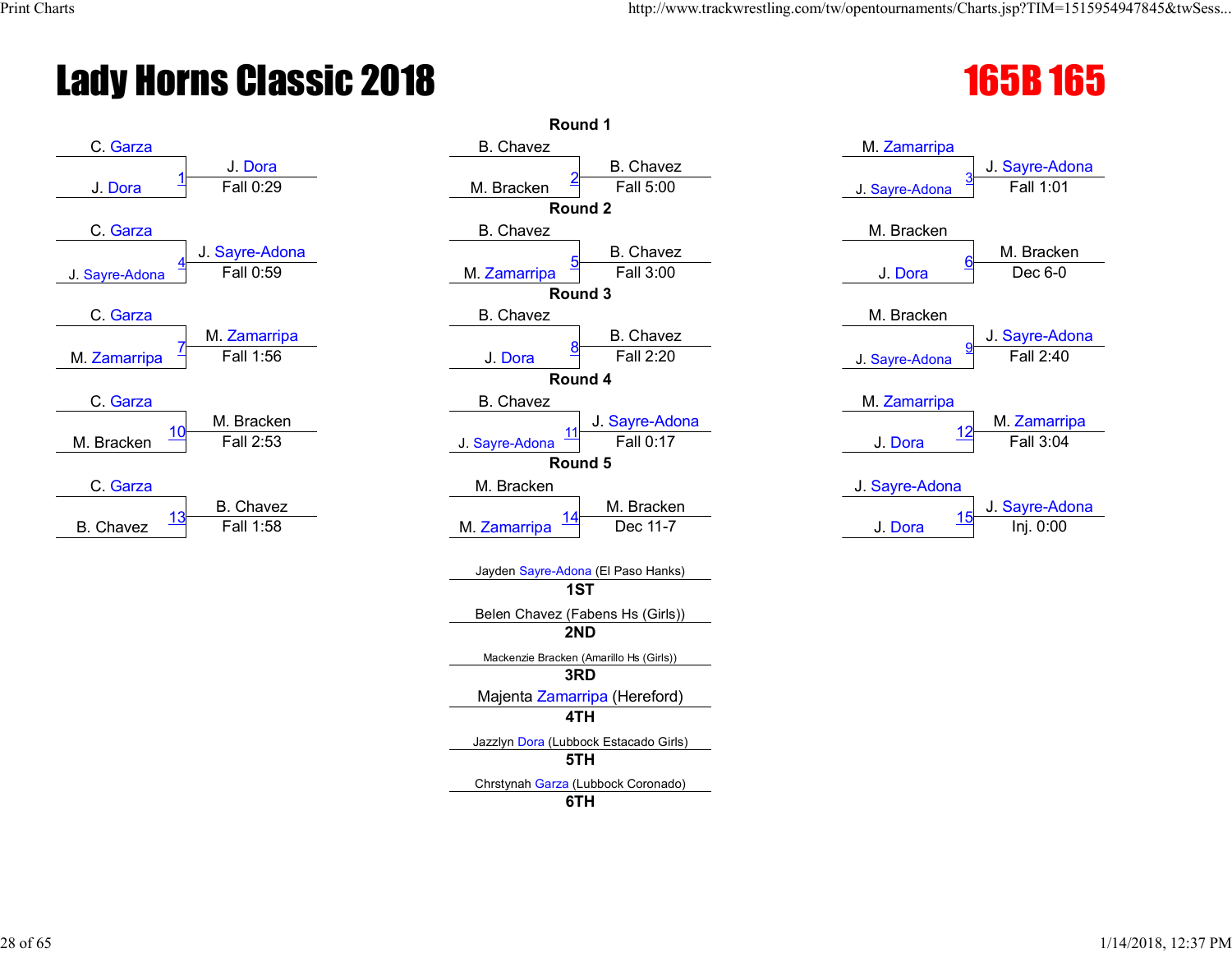# Lady Horns Classic 2018 165C 165

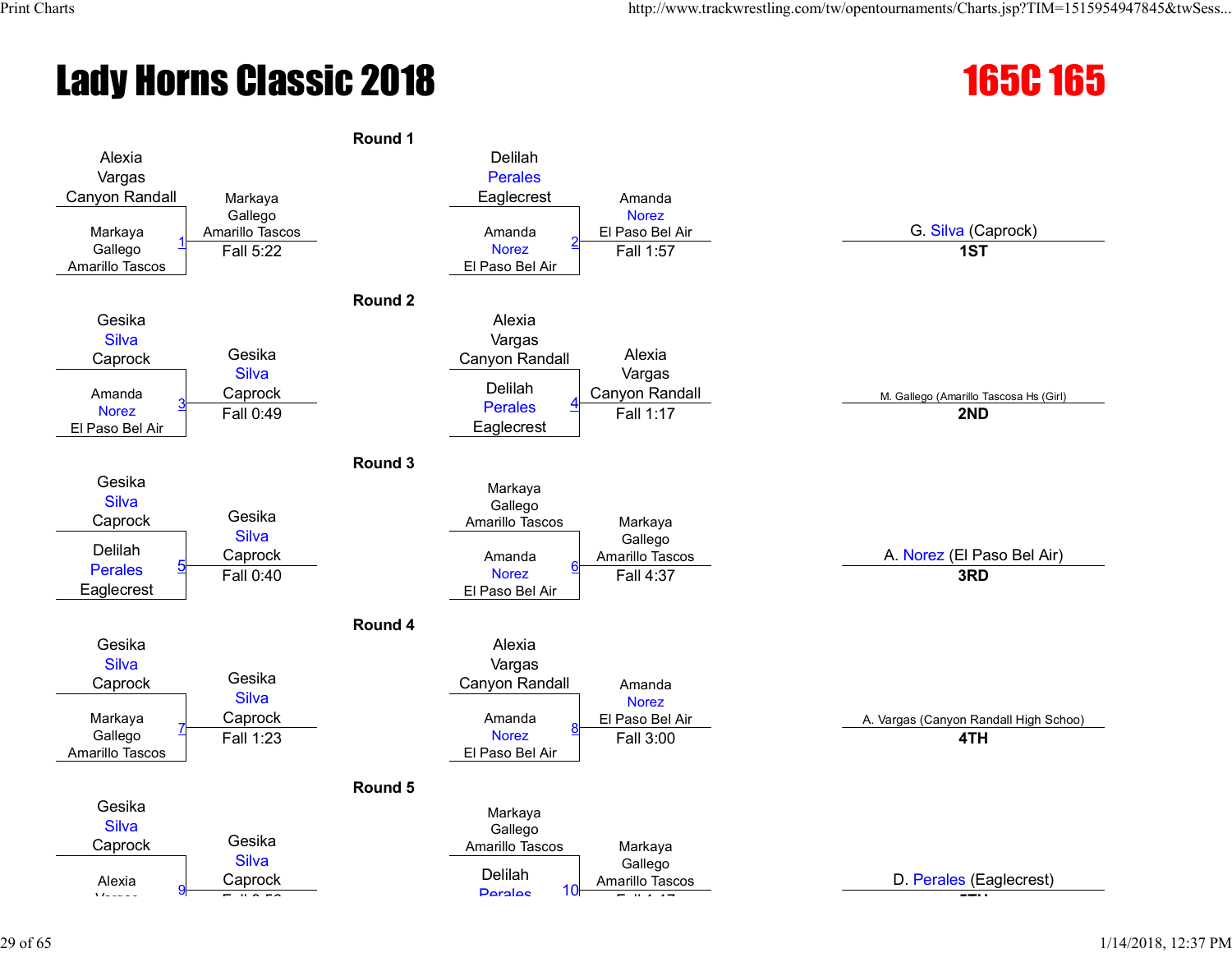# **Lady Horns Classic 2018** 165D 165

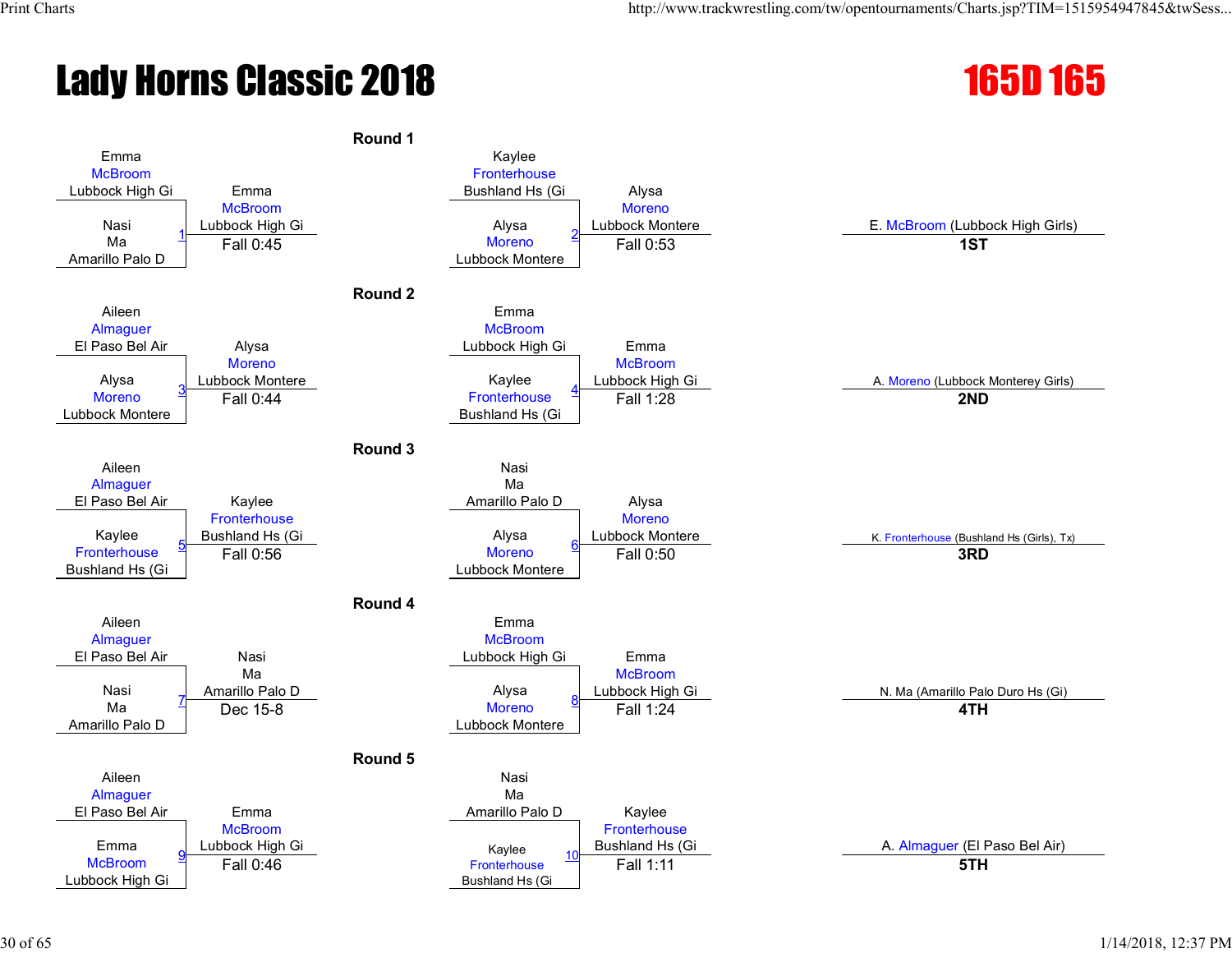# Lady Horns Classic 2018 185 and 185 and 185 and 185 and 185 and 185 and 185 and 185 and 185 and 185 and 185 and 185 and 185 and 185 and 185 and 187 and 187 and 187 and 187 and 187 and 187 and 187 and 187 and 187 and 187 an



|            | Round 1                                |                         |
|------------|----------------------------------------|-------------------------|
|            | T. Hernandez                           | M. Dominguez            |
| Z. Rios    | A. Cortez                              | Z. Hankin               |
| Fall 0:50  | Fall 0:35<br>A. Cortez                 | Fall 0:20<br>Z. Hankins |
|            | Round <sub>2</sub>                     |                         |
|            | T. Hernandez                           | A. Cortez               |
| Z. Hankins | M. Dominguez                           | A. Cortez               |
| Fall 2:51  | M. Dominguez<br>Fall 0:21              | Fall 4:34<br>M. Bruce   |
|            | Round 3                                |                         |
|            | T. Hernandez                           | A. Cortez               |
| Dominguez  | M. Bruce                               | Z. Hankin               |
| Dec 14-12  | Fall 0:25<br>M. Bruce                  | Dec 5-0<br>Z. Hankins   |
|            | Round 4                                |                         |
|            | T. Hernandez                           | M. Dominguez            |
| Z. Rios    | Z. Hankins<br>11                       | M. Domingu<br>12        |
| Fall 1:24  | Fall 0:58<br>Z. Hankins                | Fall 0:52<br>M. Bruce   |
|            | Round 5                                |                         |
|            | A. Cortez                              | Z. Hankins              |
| Z. Rios    | A. Cortez                              | Z. Hankin<br><u> 15</u> |
| Fall 0:17  | Fall 0:59<br>M. Dominguez              | Fall 0:26<br>M. Bruce   |
|            |                                        |                         |
|            | Zoe Hankins (Parkland)<br>1ST          |                         |
|            | Zipporah Rios (Eastwood)               |                         |
|            | 2ND                                    |                         |
|            | America Cortez (Socorro)               |                         |
|            | 3RD                                    |                         |
|            | Malorie Dominguez (Hereford)           |                         |
|            | 4TH                                    |                         |
|            | Madison Bruce (Pampa (Girls))          |                         |
|            | 5TH                                    |                         |
|            | Taylor Hernandez (Amarillo Hs (Girls)) |                         |
|            | 6TH                                    |                         |

| M. Dominguez           |              |
|------------------------|--------------|
|                        | Z. Hankins   |
| <u>З</u><br>Z. Hankins | Fall 0:20    |
|                        |              |
| A. Cortez              |              |
|                        | A. Cortez    |
| <u>6</u><br>M. Bruce   | Fall 4:34    |
|                        |              |
| A. Cortez              |              |
|                        | Z. Hankins   |
| <u>g</u><br>Z. Hankins | Dec 5-0      |
|                        |              |
| M. Dominguez           |              |
| 12                     | M. Dominguez |
| M. Bruce               | Fall 0:52    |
|                        |              |
| Z. Hankins             |              |
| 4 E                    | Z. Hankins   |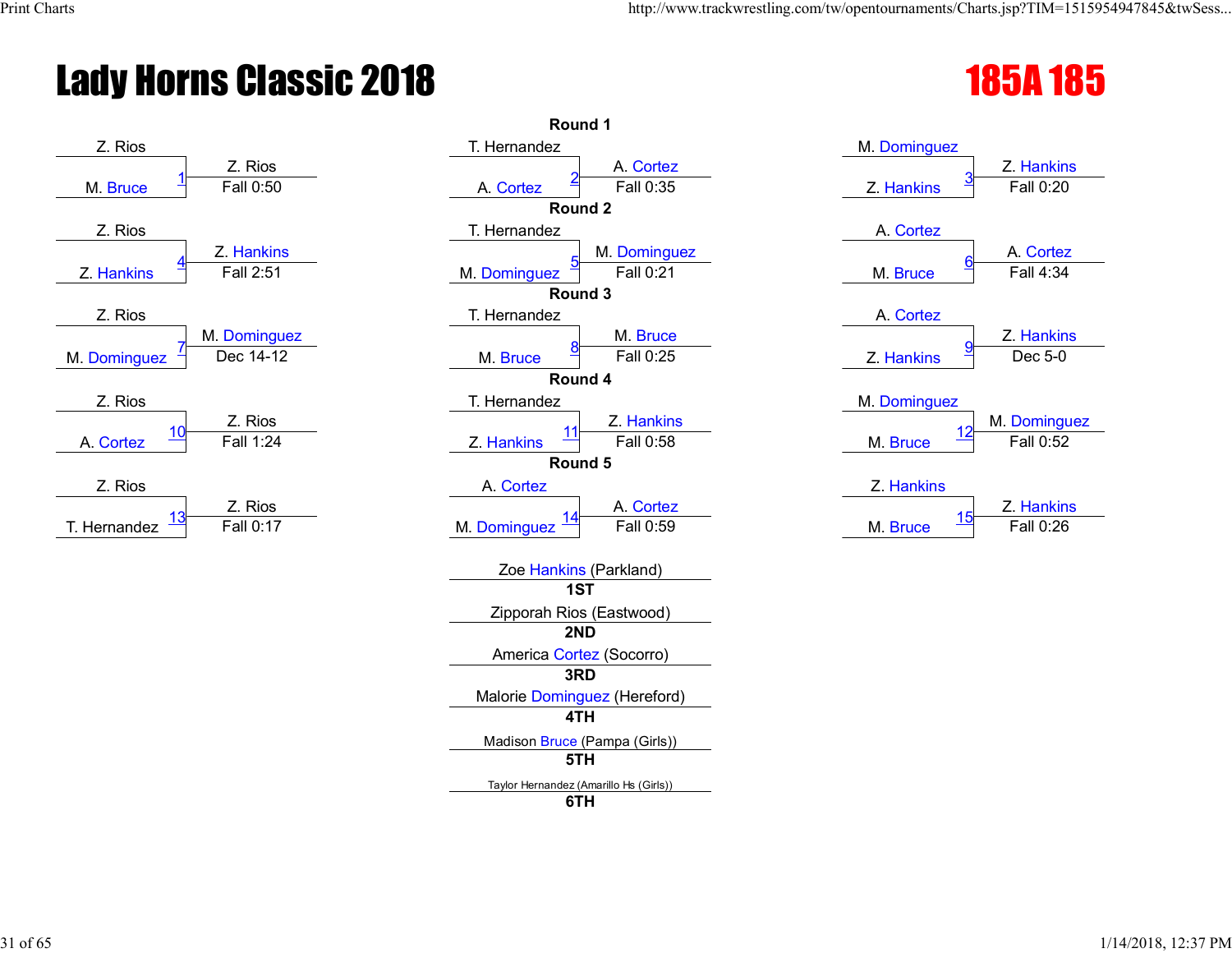# Lady Horns Classic 2018 1858 1858 1858



|                                        | Round 1                                       |                                          |
|----------------------------------------|-----------------------------------------------|------------------------------------------|
| D. Perez<br>D. Perez                   | A. Carrillo<br>A. Carrillo                    | <b>B.</b> Galindo<br>J. Villarrea        |
| Fall 2:46<br>L. Lovato                 | Fall 2:47<br>H. Fierro                        | Fall 3:02<br>J. Villarreal               |
|                                        | Round 2                                       |                                          |
| D. Perez                               | A. Carrillo                                   | H. Fierro                                |
| D. Perez<br>Fall 0:58<br>J. Villarreal | A. Carrillo<br>Fall 1:14<br><b>B.</b> Galindo | H. Fierro<br>Fall 0:45<br>L. Lovato      |
|                                        | Round 3                                       |                                          |
| D. Perez                               | A. Carrillo                                   | H. Fierro                                |
| D. Perez                               | A. Carrillo                                   | H. Fierro                                |
| Fall 3:10<br><b>B.</b> Galindo         | Fall 0:51<br>L. Lovato                        | Fall 0:30<br>J. Villarreal               |
|                                        | Round 4                                       |                                          |
| D. Perez                               | A. Carrillo                                   | <b>B.</b> Galindo                        |
| H. Fierro<br>Dec 4-2<br>H. Fierro      | A. Carrillo<br>Fall 2:28<br>J. Villarreal     | <b>B.</b> Galind<br>Dec 6-2<br>L. Lovato |
|                                        | Round 5                                       |                                          |
| D. Perez                               | H. Fierro                                     | J. Villarreal                            |
| A. Carrillo<br>13                      | H. Fierro                                     | J. Villarrea                             |
| Fall 1:29<br>A. Carrillo               | Fall 1:09<br><b>B.</b> Galindo                | Fall 1:15<br>L. Lovato                   |
|                                        | Ashly Carrillo (Amarillo Palo Duro Hs (Gi)    |                                          |
|                                        | 1ST                                           |                                          |
|                                        | Hannah Fierro (El Paso Hanks)<br>2ND          |                                          |
|                                        | Deanna Perez (Eastwood)                       |                                          |
|                                        | 3RD                                           |                                          |
|                                        | Jennifer Villarreal (Hereford)                |                                          |
|                                        | 4TH                                           |                                          |
|                                        | Brissa Galindo (Socorro)<br>5TH               |                                          |
|                                        | Leah Lovato (Lubbock Coronado)                |                                          |
|                                        | 6TH                                           |                                          |

| <b>B.</b> Galindo |                       |
|-------------------|-----------------------|
|                   | J. Villarreal         |
| J. Villarreal     | <u>3</u><br>Fall 3:02 |
|                   |                       |
| H. Fierro         |                       |
|                   | H. Fierro             |
| L. Lovato         | 6<br>Fall 0:45        |
|                   |                       |
| H. Fierro         |                       |
|                   | H. Fierro             |
| J. Villarreal     | <u>9</u><br>Fall 0:30 |
|                   |                       |
| <b>B.</b> Galindo |                       |
|                   | <b>B.</b> Galindo     |
| L. Lovato         | 12<br>Dec 6-2         |
|                   |                       |
| J. Villarreal     |                       |
|                   | J. Villarreal         |
| 15                |                       |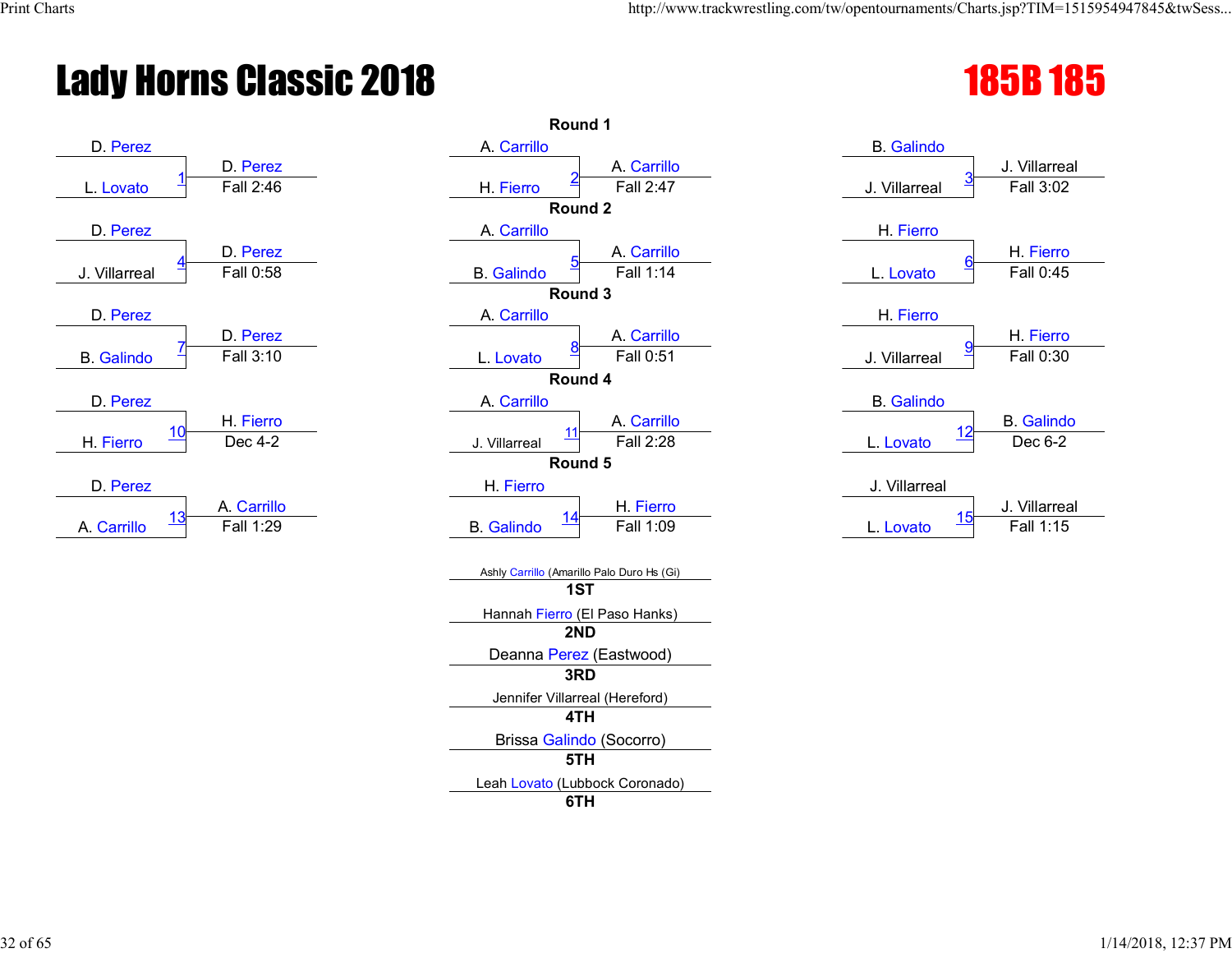# Lady Horns Classic 2018 185C 185



|                                  | Round 1                                     |                                     |
|----------------------------------|---------------------------------------------|-------------------------------------|
|                                  | A. Najera                                   | A. Gutierrez                        |
| E. Valera                        | A. Najera                                   | A. Gutierre                         |
| Dec 5-0                          | Fall 0:52<br>S. Esposito                    | Fall 1:02<br>Y. Hernandez           |
|                                  | Round 2                                     |                                     |
|                                  | A. Najera                                   | S. Esposito                         |
| 1. Gomez                         | A. Najera                                   | E. Valera                           |
| Fall 1:35                        | Fall 4:37<br>A. Gutierrez                   | Fall 0:49<br>E. Valera              |
|                                  | Round 3                                     |                                     |
|                                  | A. Najera                                   | S. Esposito                         |
| 1. Gomez                         | E. Valera                                   | Y. Hernand                          |
| $\overline{\mathsf{F}}$ all 2:51 | Fall 3:59<br>E. Valera                      | Fall 2:31<br>Y. Hernandez           |
|                                  | Round 4                                     |                                     |
|                                  | A. Najera                                   | A. Gutierrez                        |
| Esposito                         | A. Najera                                   | E. Valera                           |
| DQ                               | Fall 0:35<br>Y. Hernandez                   | Fall 3:22<br>E. Valera              |
|                                  | Round 5                                     |                                     |
|                                  | S. Esposito                                 | Y. Hernandez                        |
| A. Najera                        | A. Gutierrez                                | E. Valera                           |
| DQ                               | FF<br>A. Gutierrez                          | <u>15</u><br>Fall 0:19<br>E. Valera |
|                                  |                                             |                                     |
|                                  | Elizabeth Valera (Caprock)                  |                                     |
|                                  | 1ST                                         |                                     |
|                                  | Arista Najera (El Paso Montwood)            |                                     |
|                                  | 2ND                                         |                                     |
|                                  | Makenzie Gomez (El Paso Franklin)           |                                     |
|                                  | 3RD                                         |                                     |
|                                  | America Gutierrez (El Paso Hanks)           |                                     |
|                                  | 4TH                                         |                                     |
|                                  | Yaquelin Hernandez (Lubbock Estacado Girls) |                                     |
|                                  | 5TH                                         |                                     |
|                                  | Shay Esposito (Canyon Randall High Schoo)   |                                     |
|                                  | 6TH                                         |                                     |
|                                  |                                             |                                     |

|                   | A. Gutierrez |
|-------------------|--------------|
| Y. Hernandez      | Fall 1:02    |
|                   |              |
| S. Esposito       |              |
|                   | E. Valera    |
| 6<br>E. Valera    | Fall 0:49    |
|                   |              |
| S. Esposito       |              |
|                   | Y. Hernandez |
| 9<br>Y. Hernandez | Fall 2:31    |
|                   |              |
| A. Gutierrez      |              |
|                   | E. Valera    |
| E. Valera         | Fall 3:22    |
|                   |              |
| Y. Hernandez      |              |
| 15                | E. Valera    |
| E. Valera         | Fall 0:19    |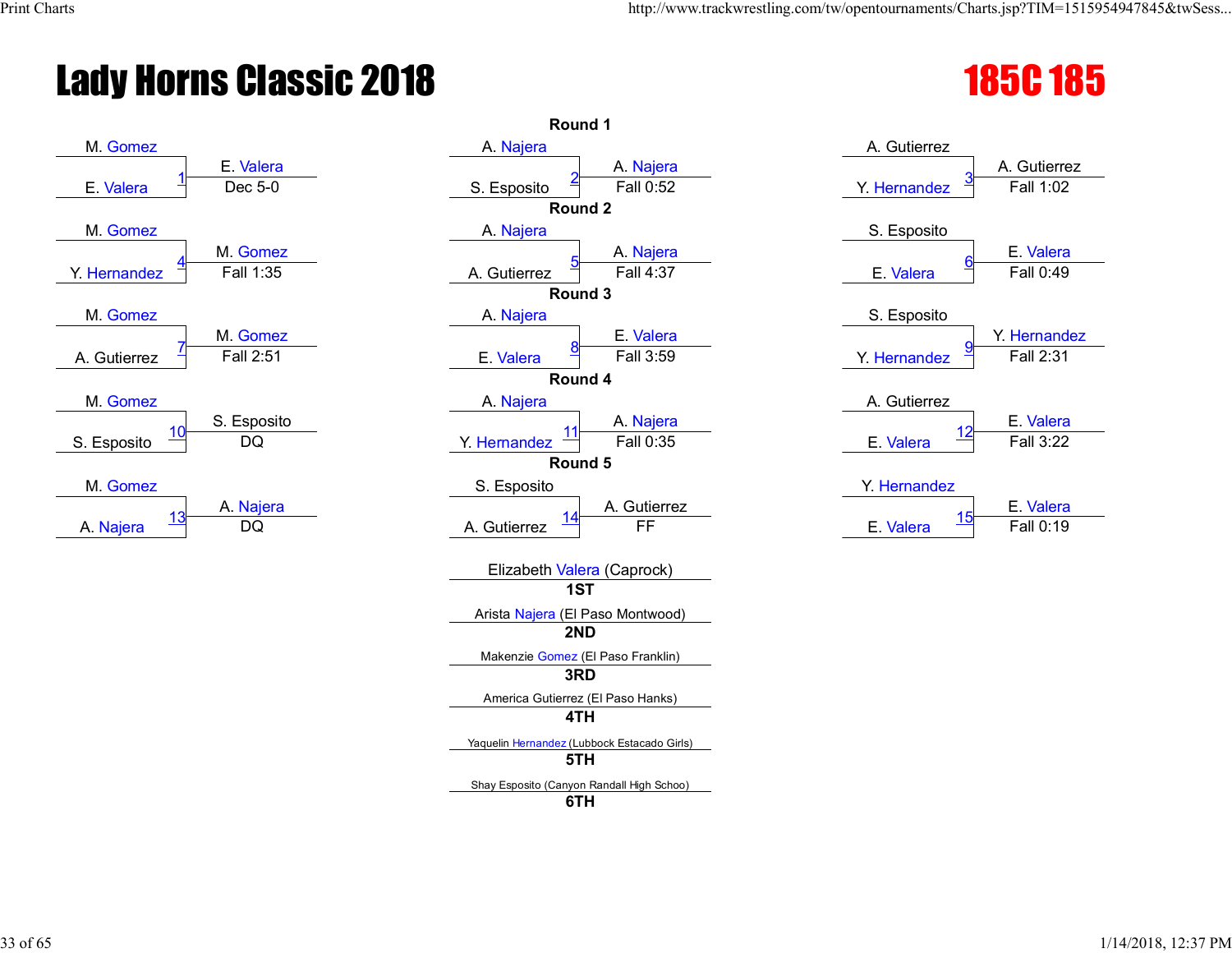# Lady Horns Classic 2018 2008 215A 215

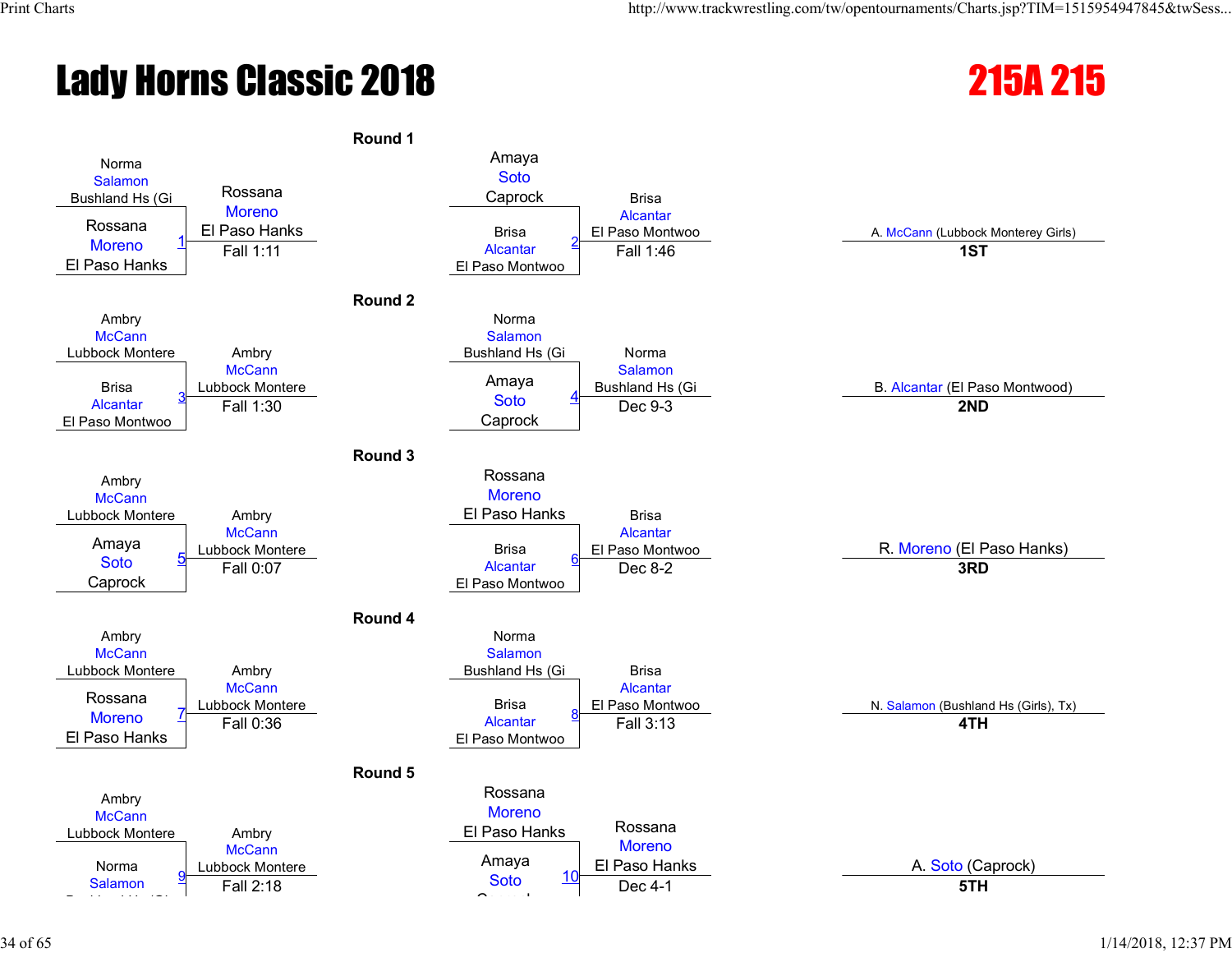# Lady Horns Classic 2018 215B 215



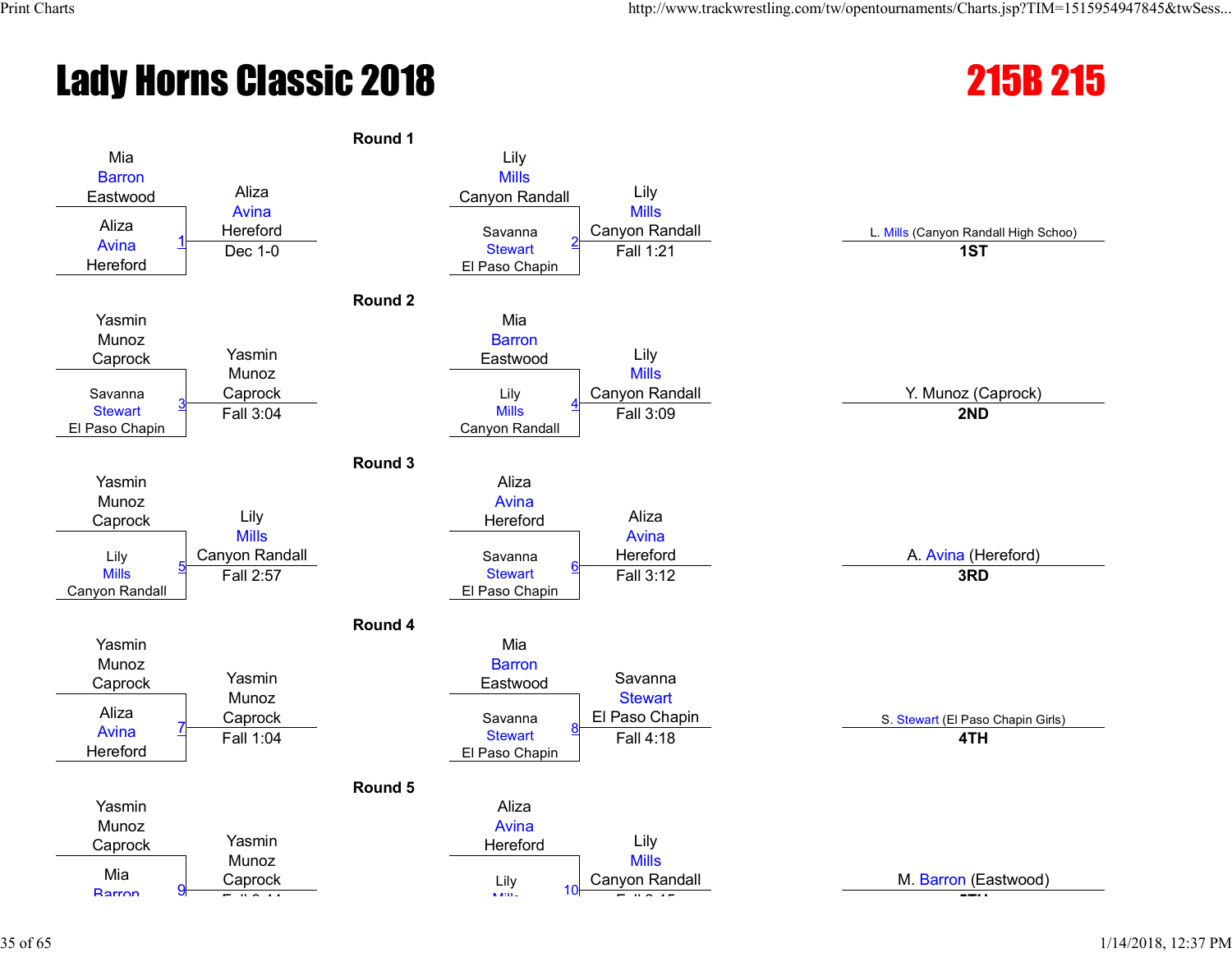# **Lady Horns Classic 2018** 215C 2018

#### **Round 1** Angel Estrada Amarillo Hs (Gi Aileen Frias Eastwood Victoria **Quintana** Lubbock Estacad Victoria Quintana Aileen Lubbock Estacad A. Frias (Eastwood) Frias Eastwood 1 Kayleigh Burrell Lubbock Coronad 2 Fall 3:23 Fall 5:14 **1ST Round 2** Kaira Loya Amarillo River Kaira Loya Amarillo River Angel Estrada Amarillo Hs (Gi Angel Estrada Kayleigh **Amarillo River A. Estrada (Amarillo River A. Estrada (Amarillo Hs (Girls)**) Amarillo Hs (Girls) Burrell Lubbock Coronad 3 Victoria **Quintana** Lubbock Estacad 4 Fall 2:46 Fall 1:09 **2ND Round 3** Kaira Loya Amarillo River **Victoria Quintana** Lubbock Estacad Aileen Frias Eastwood Aileen Frias Victoria Lubbock Estacad V. Quintana (Lubbock Estacado Girls) (V. Quintana (Lubbock Estacado Girls) **Quintana** Lubbock Estacad 5 Kayleigh **Burrell** Lubbock Coronad 6 Fall 0:45 Fall 3:22 **3RD Round 4** Kaira Loya Amarillo River Aileen Frias Eastwood Angel Estrada Amarillo Hs (Gi Angel Estrada Aileen **Subadia Amarillo Hs (Gi** K. Loya (Amarillo River Road Hs (G) Frias Eastwood 7 Kayleigh **Burrell** Lubbock Coronad 8 Fall 0:33 Fall 2:56 **4TH Round 5** Kaira Loya Amarillo River Kaira Loya Amarillo River Aileen Frias Eastwood Aileen Frias Angel Eastwood K. Burrell (Lubbock Coronado) **Estrada** Victoria Quintana <sup>10</sup> Inj. 0:00 Dec 9-2 **5TH**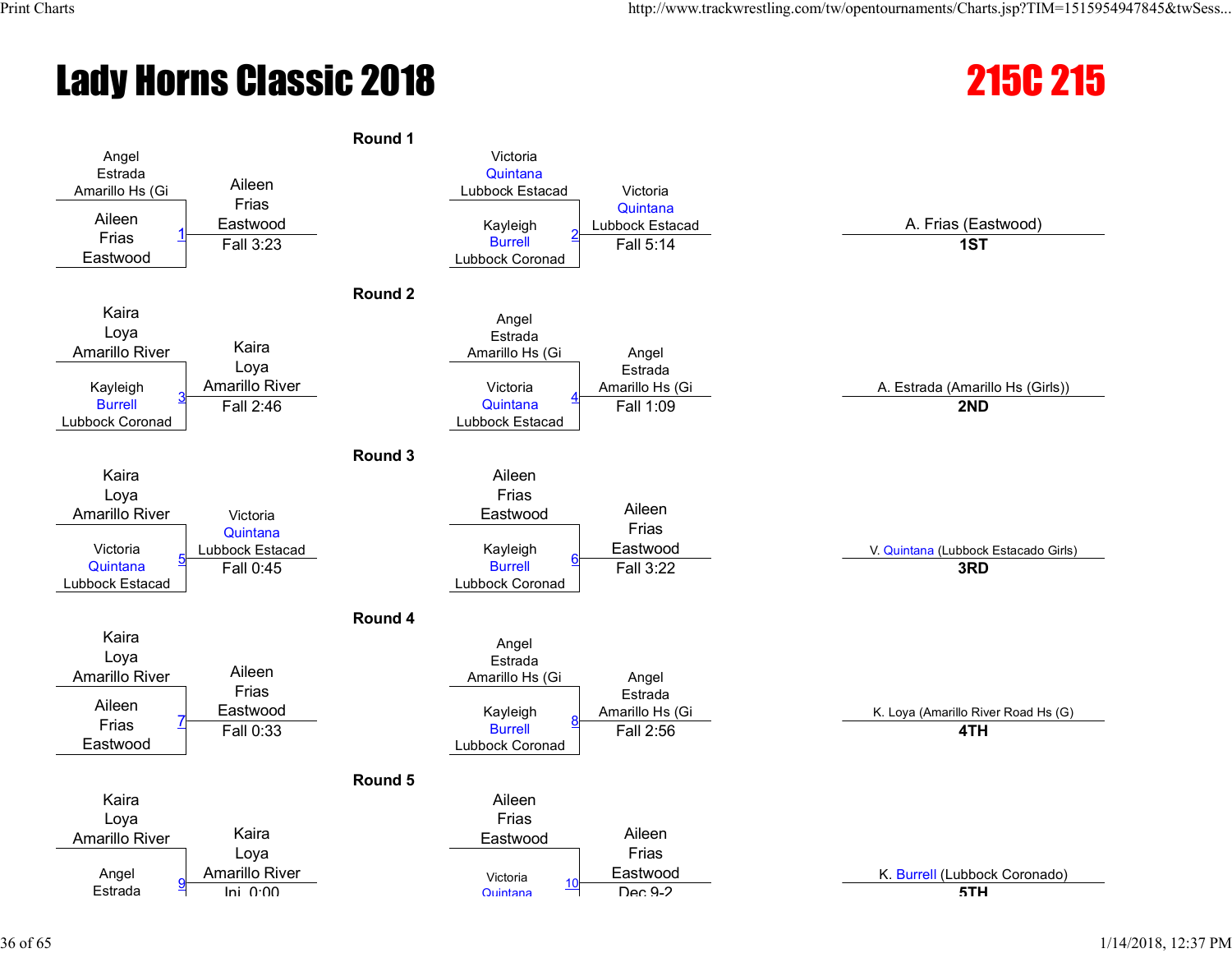#### Lady Horns Classic 2018 **95 Gold 95**

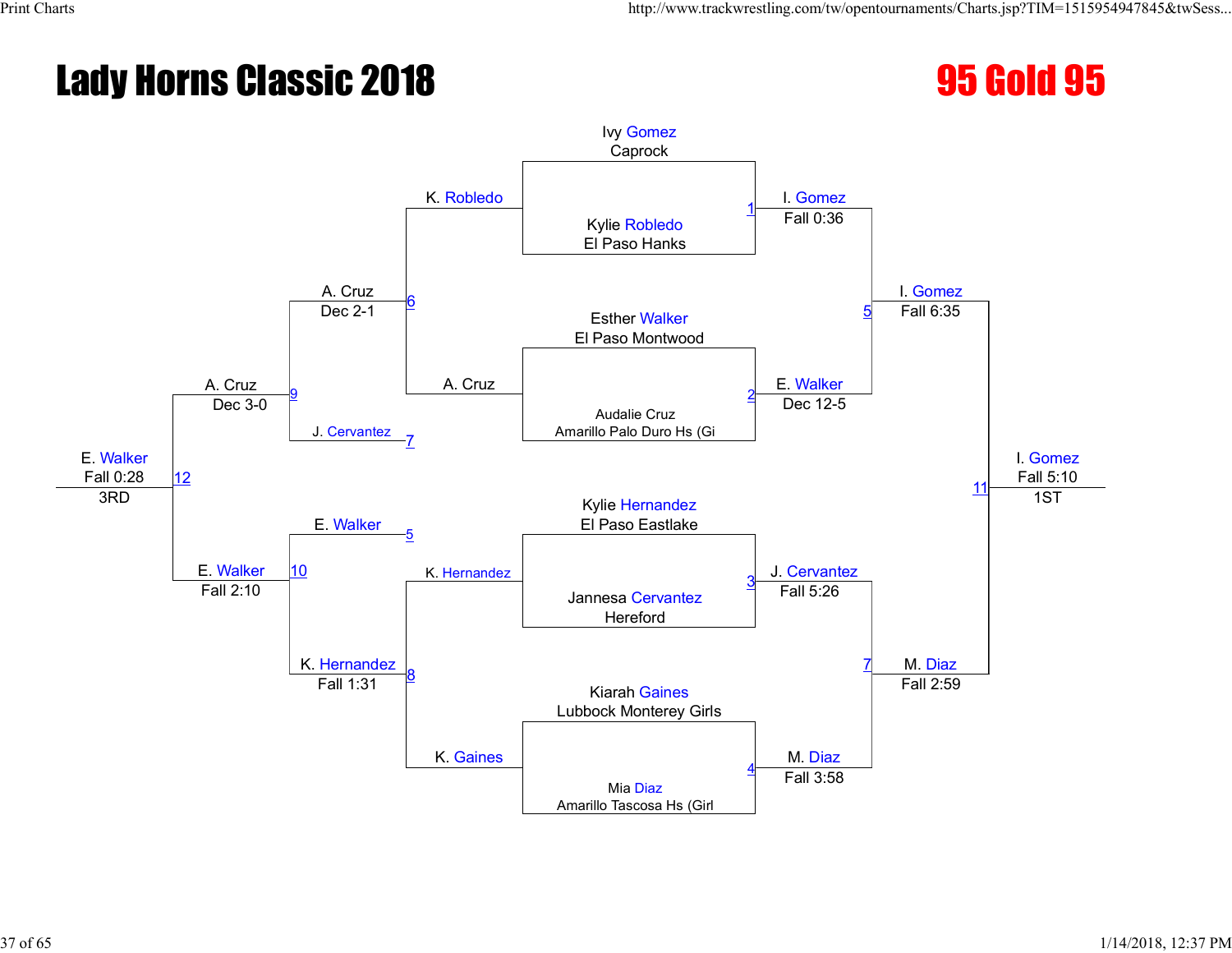#### Lady Horns Classic 2018 **95 Silver 95**





L. Duron (Eastwood) **1ST**

M. Gonzales (Lubbock Coronado)

**2ND**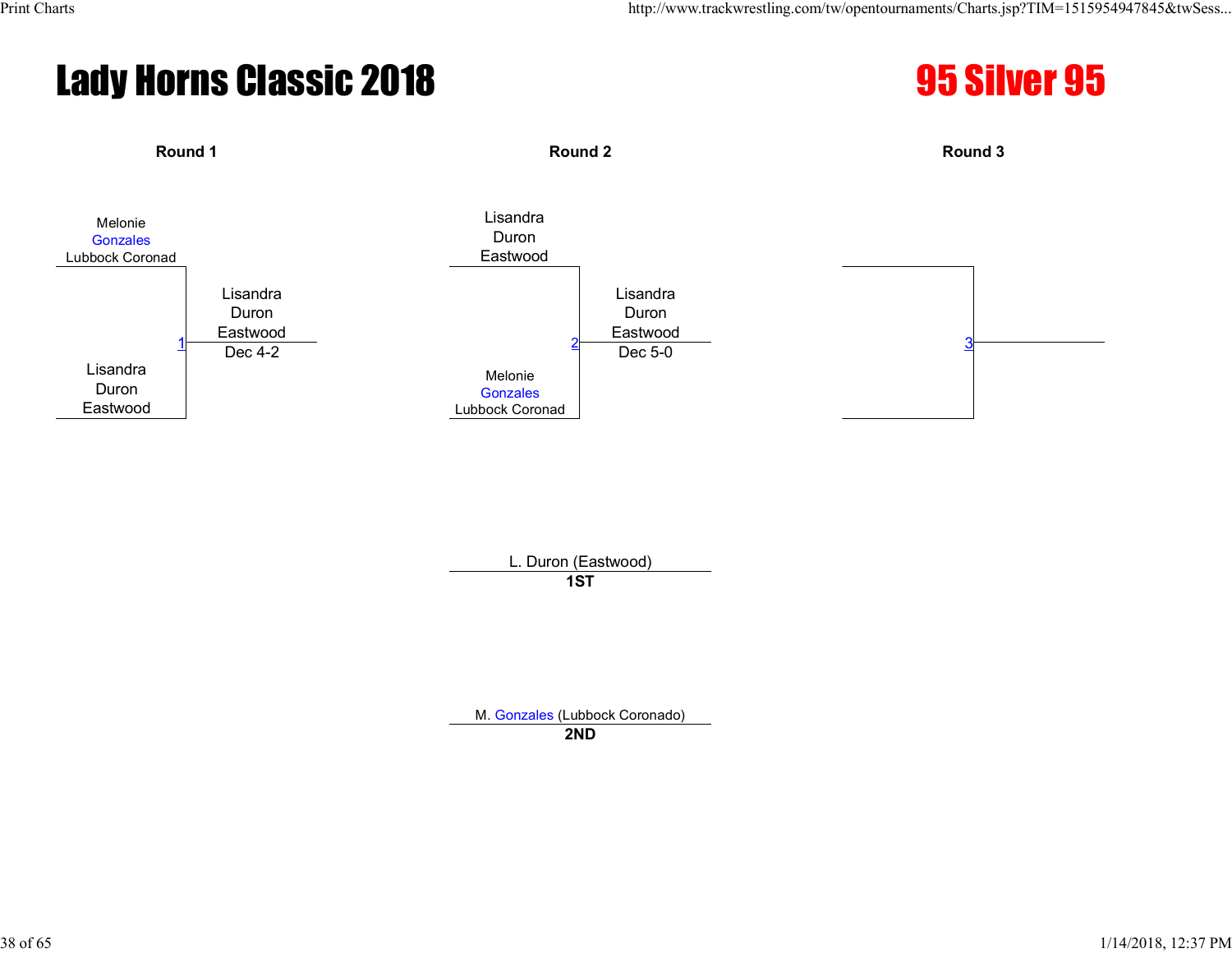#### **Lady Horns Classic 2018** 110 Gold 110

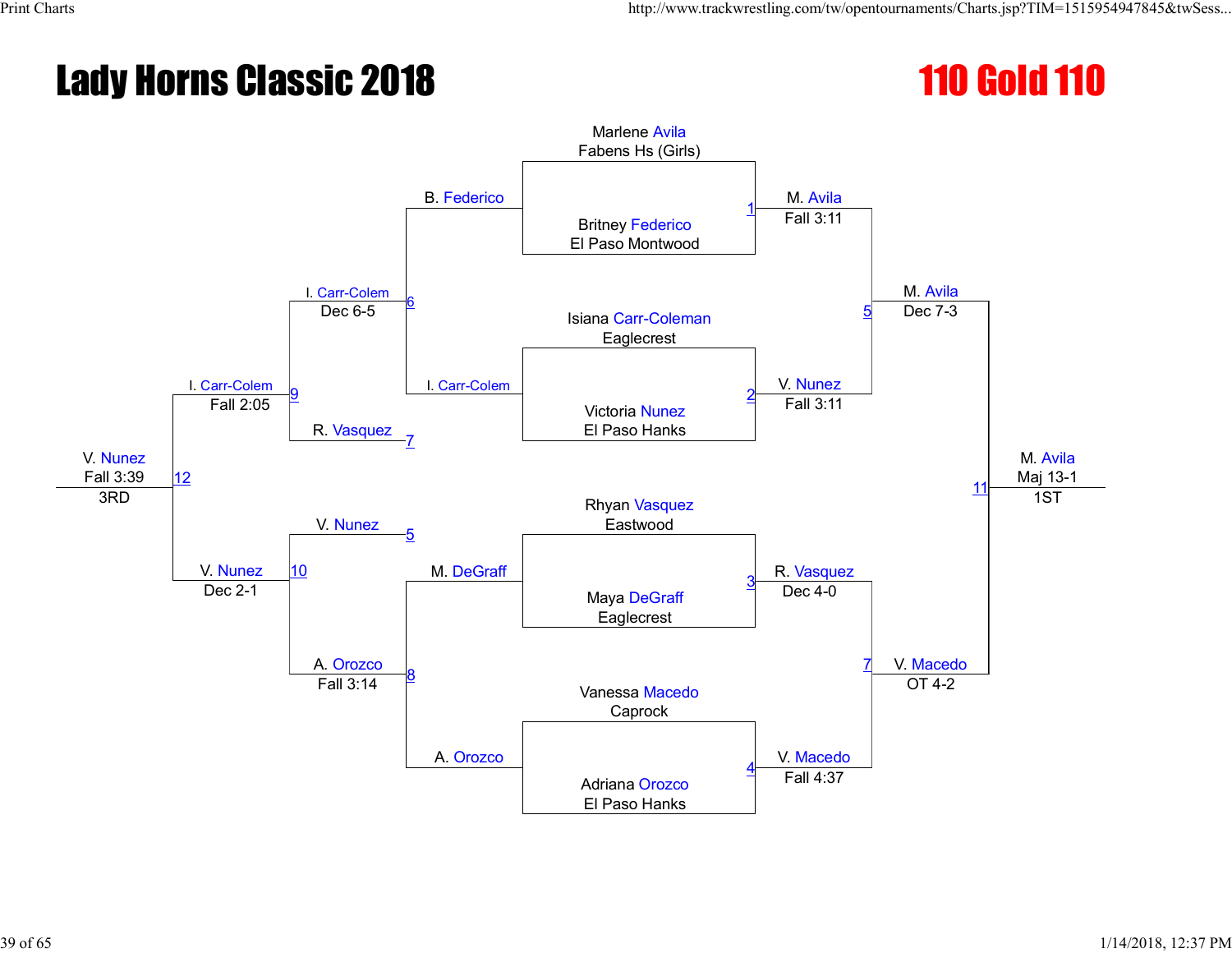#### **Lady Horns Classic 2018** 110 Silver 110

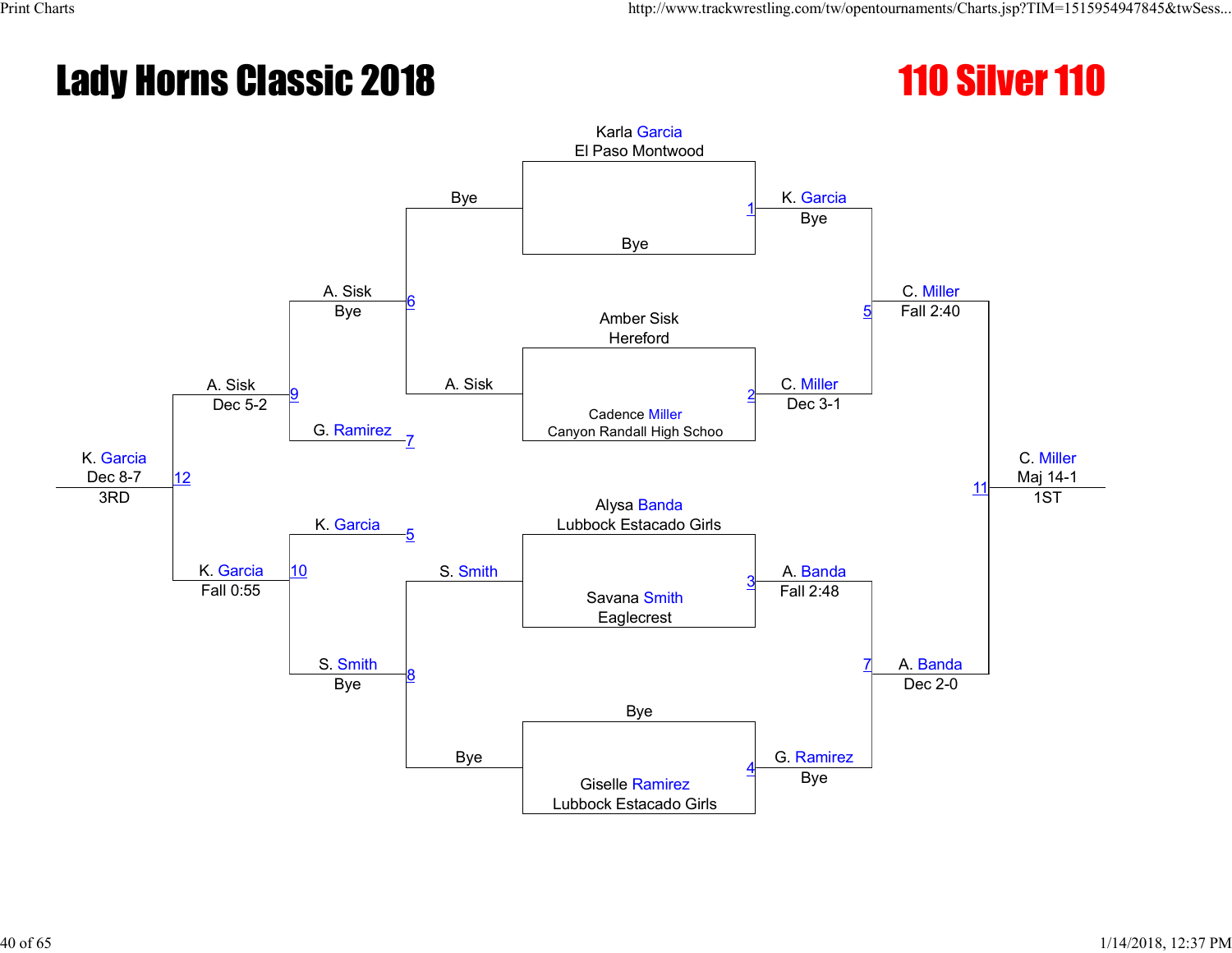#### **Lady Horns Classic 2018** 119 and 119 Gold 119

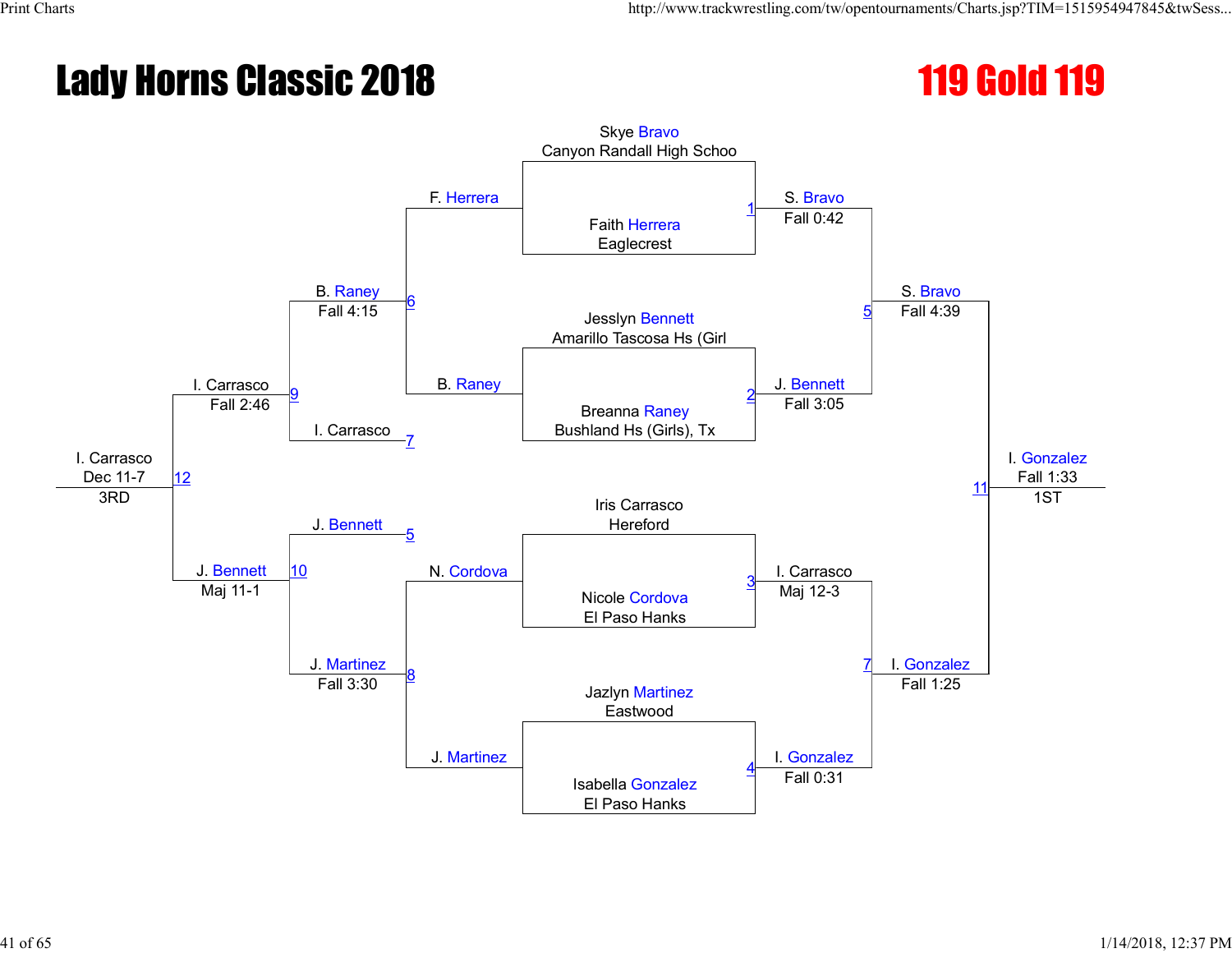#### **Lady Horns Classic 2018** 119 Silver 119

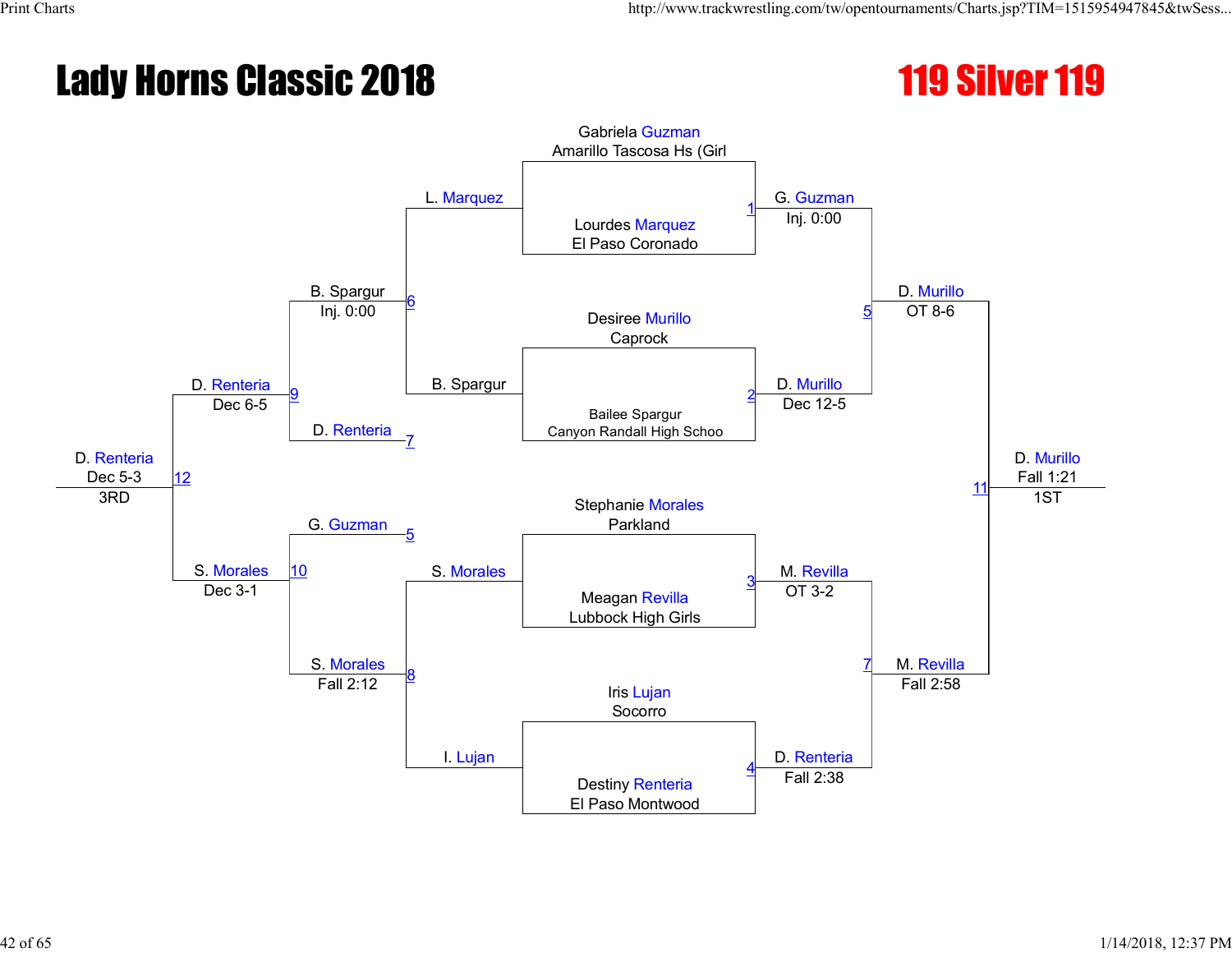#### **Lady Horns Classic 2018** 128 Gold 128

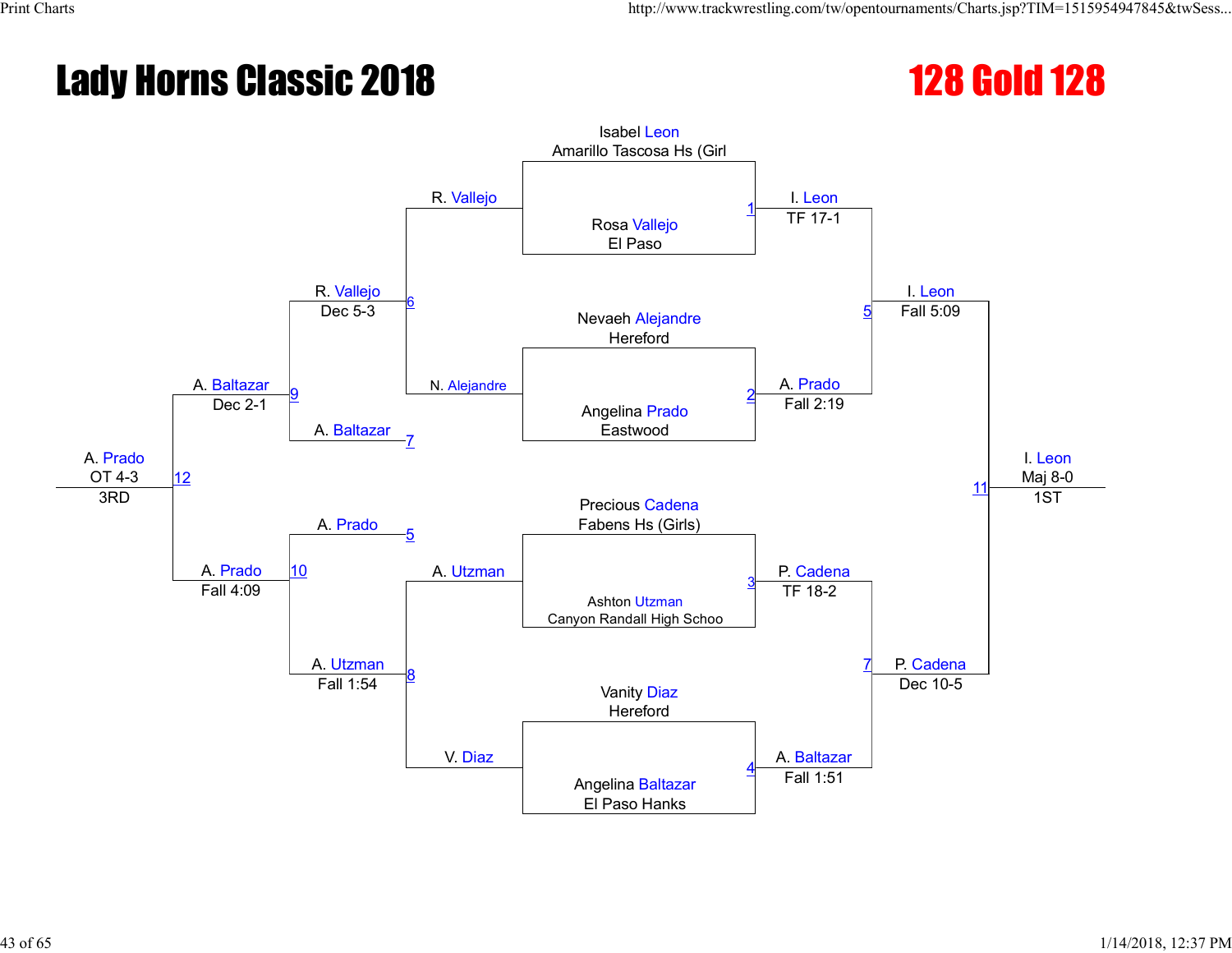#### **Lady Horns Classic 2018** 128 Silver 128



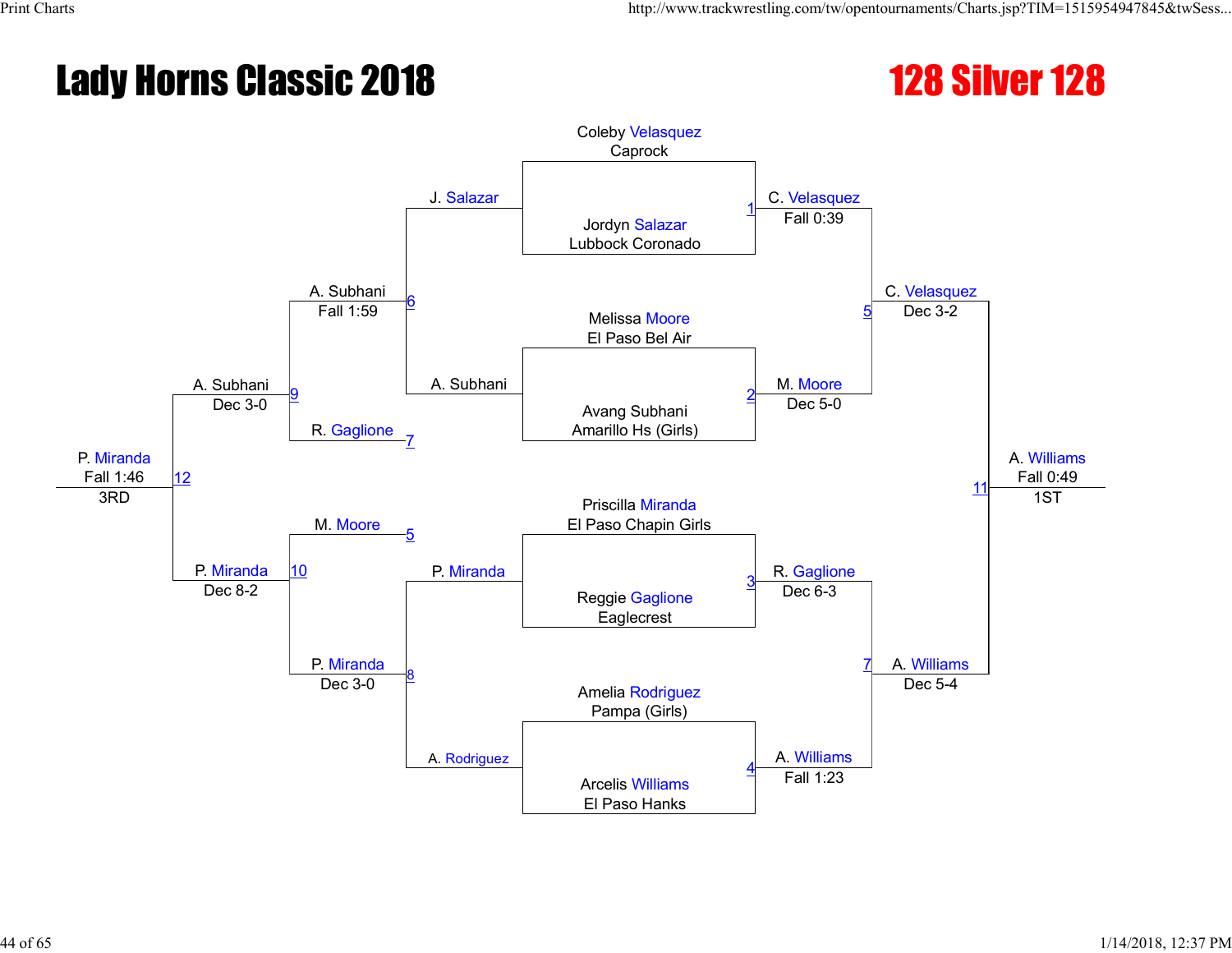#### **Lady Horns Classic 2018** 138 Gold 138

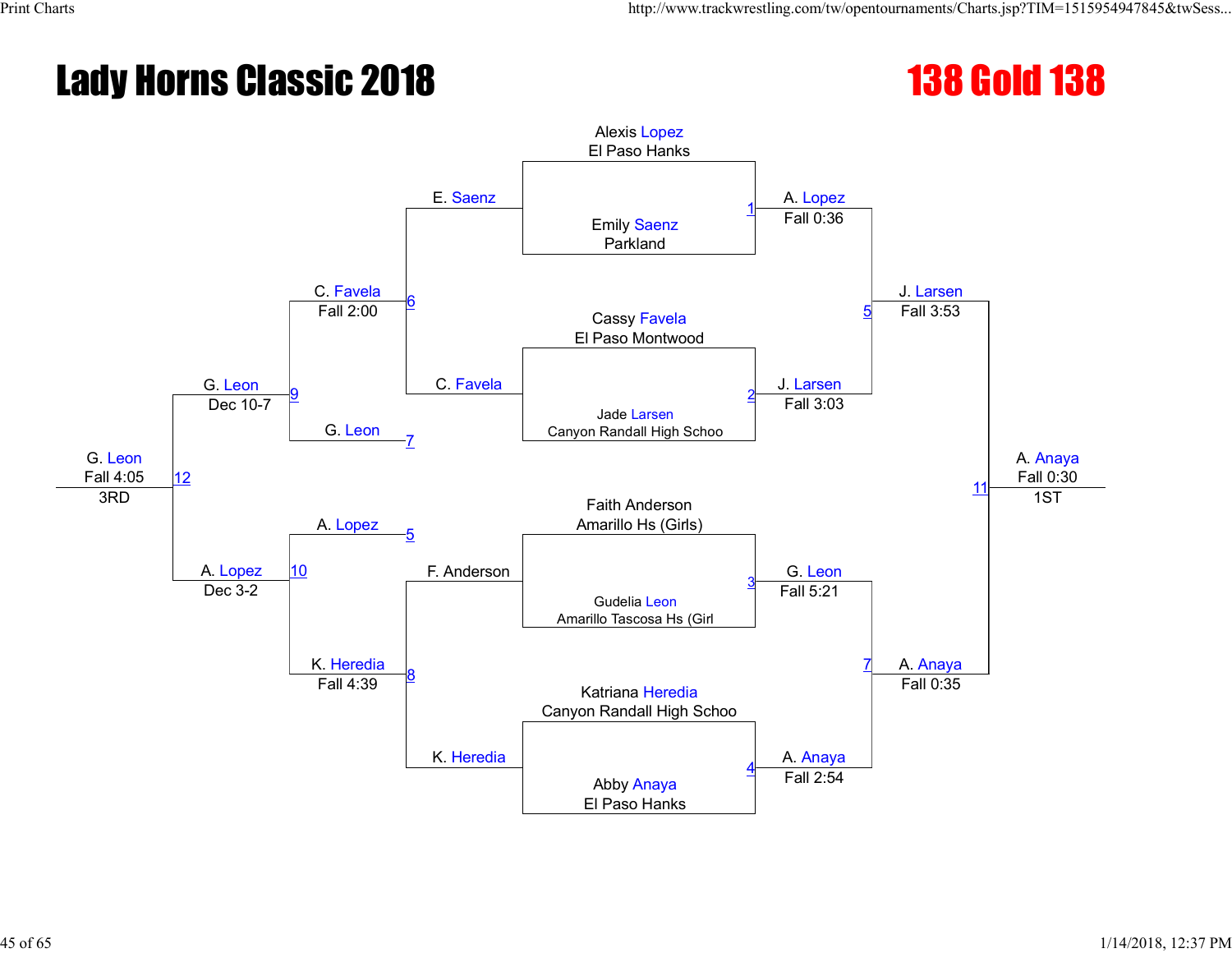#### **Lady Horns Classic 2018** 138 Silver 138



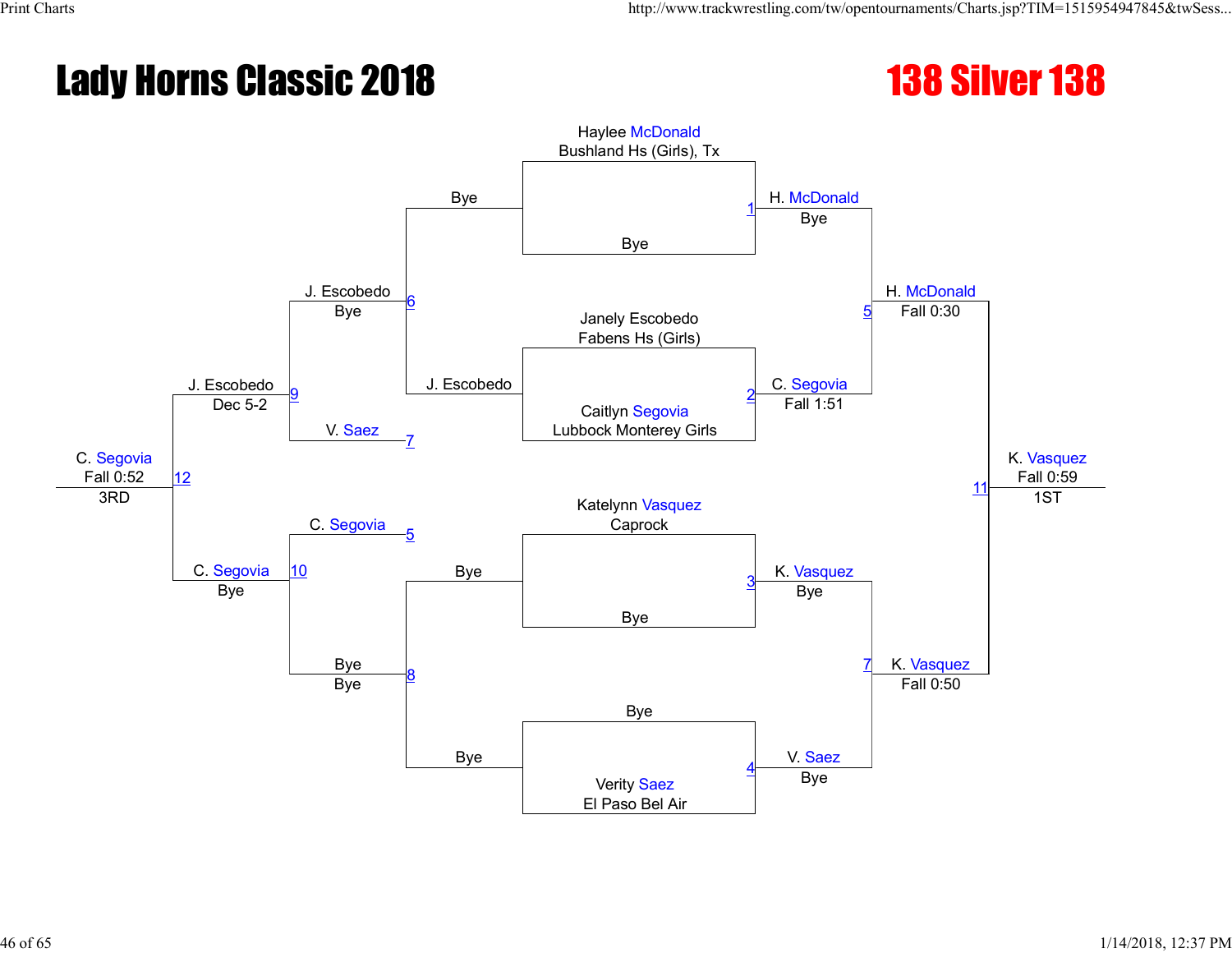#### **Lady Horns Classic 2018** 148 Gold 148

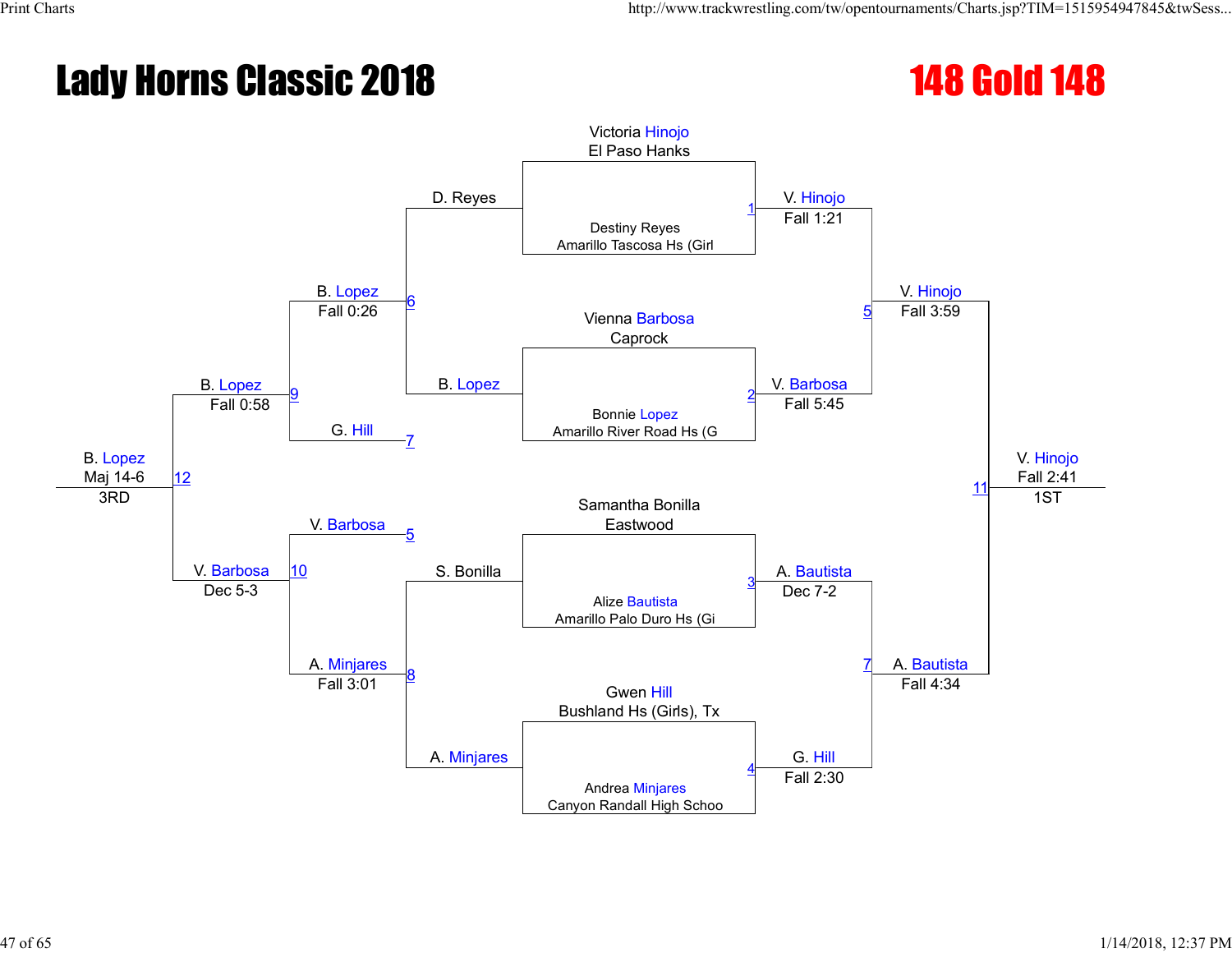#### **Lady Horns Classic 2018** 148 Silver 148

![](_page_47_Picture_3.jpeg)

![](_page_47_Figure_4.jpeg)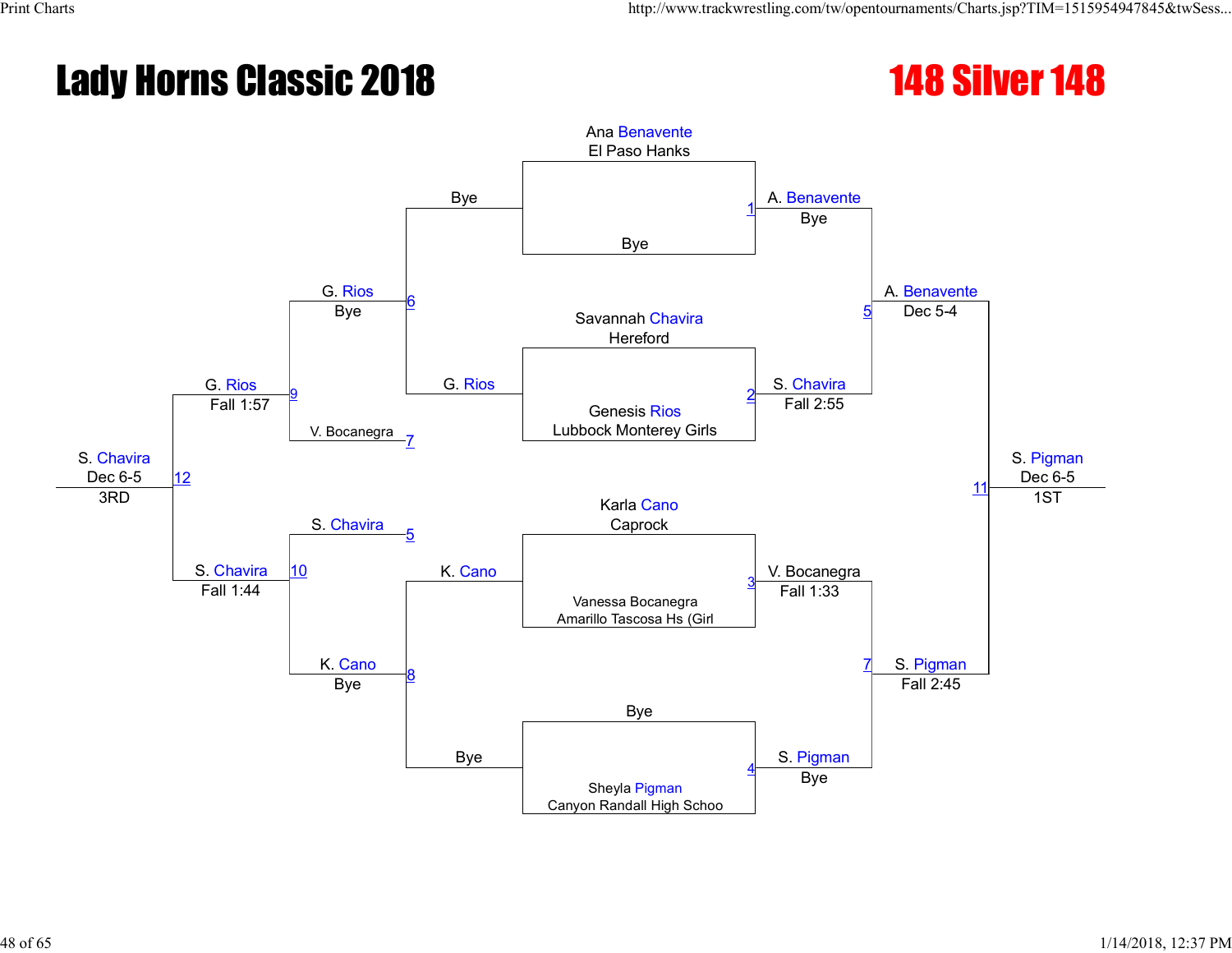#### **Lady Horns Classic 2018** 165 and 165 Gold 165

![](_page_48_Figure_4.jpeg)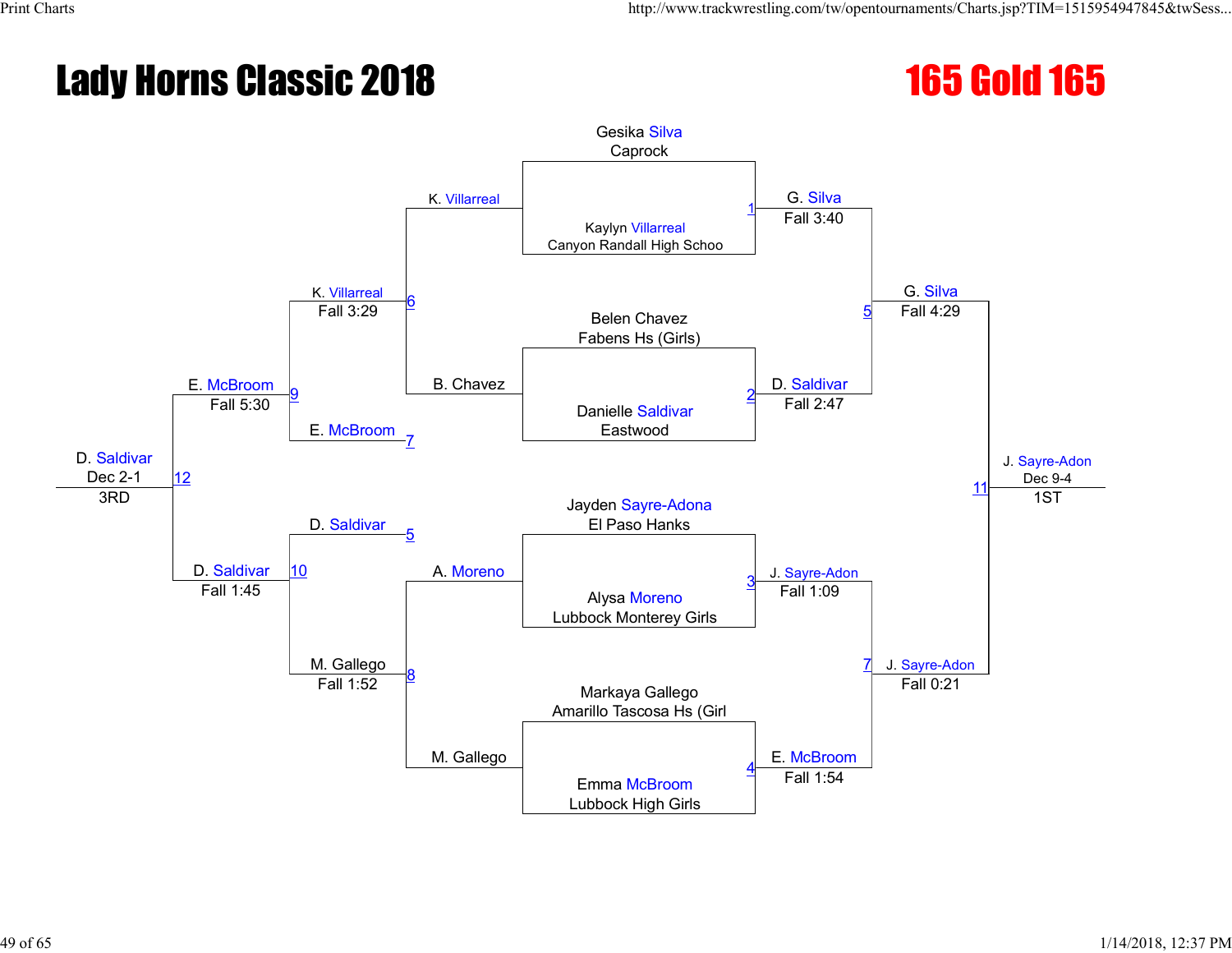#### **Lady Horns Classic 2018** 165 Silver 165

![](_page_49_Picture_3.jpeg)

![](_page_49_Figure_4.jpeg)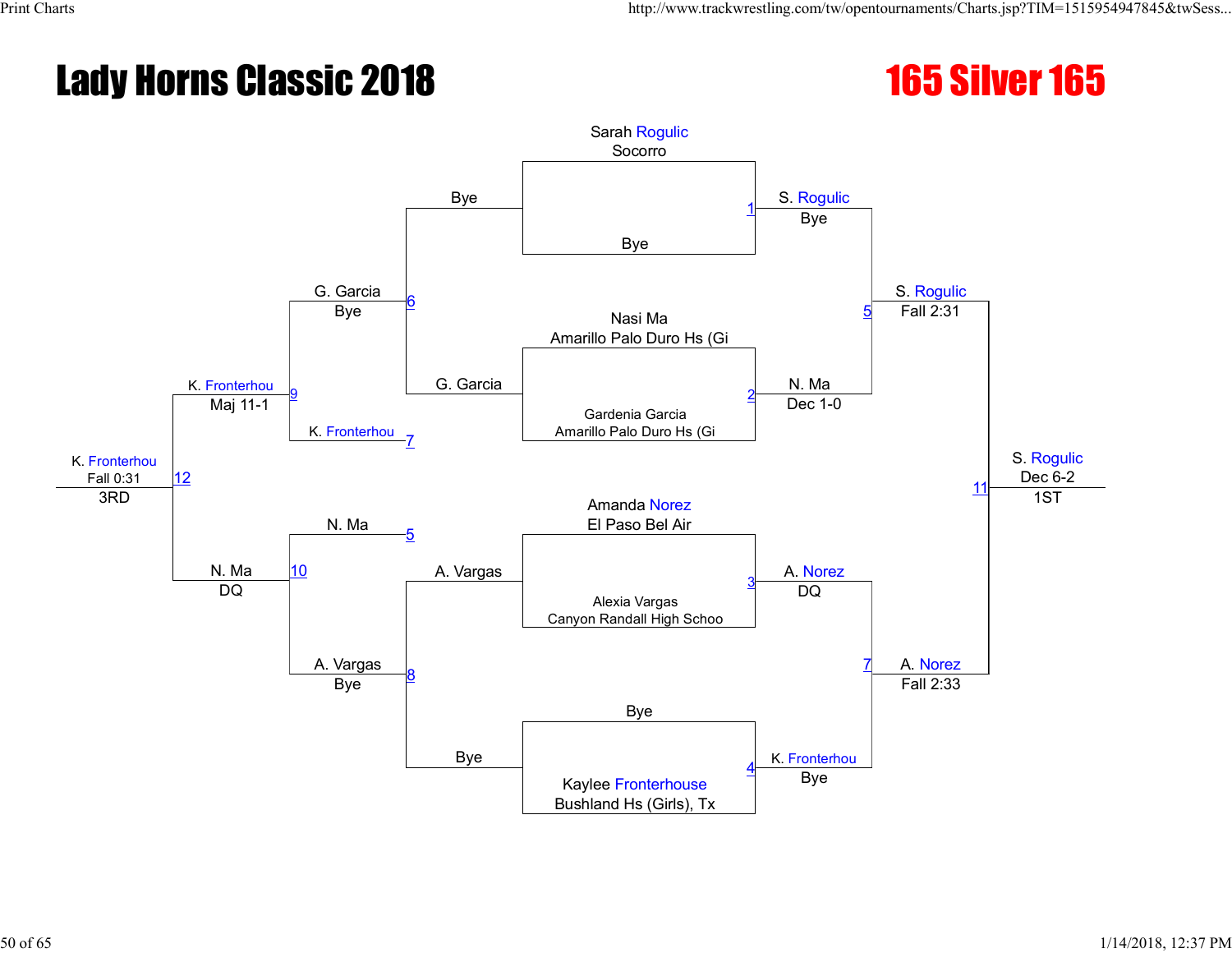#### **Lady Horns Classic 2018** 185 and 185 Gold 185

![](_page_50_Figure_4.jpeg)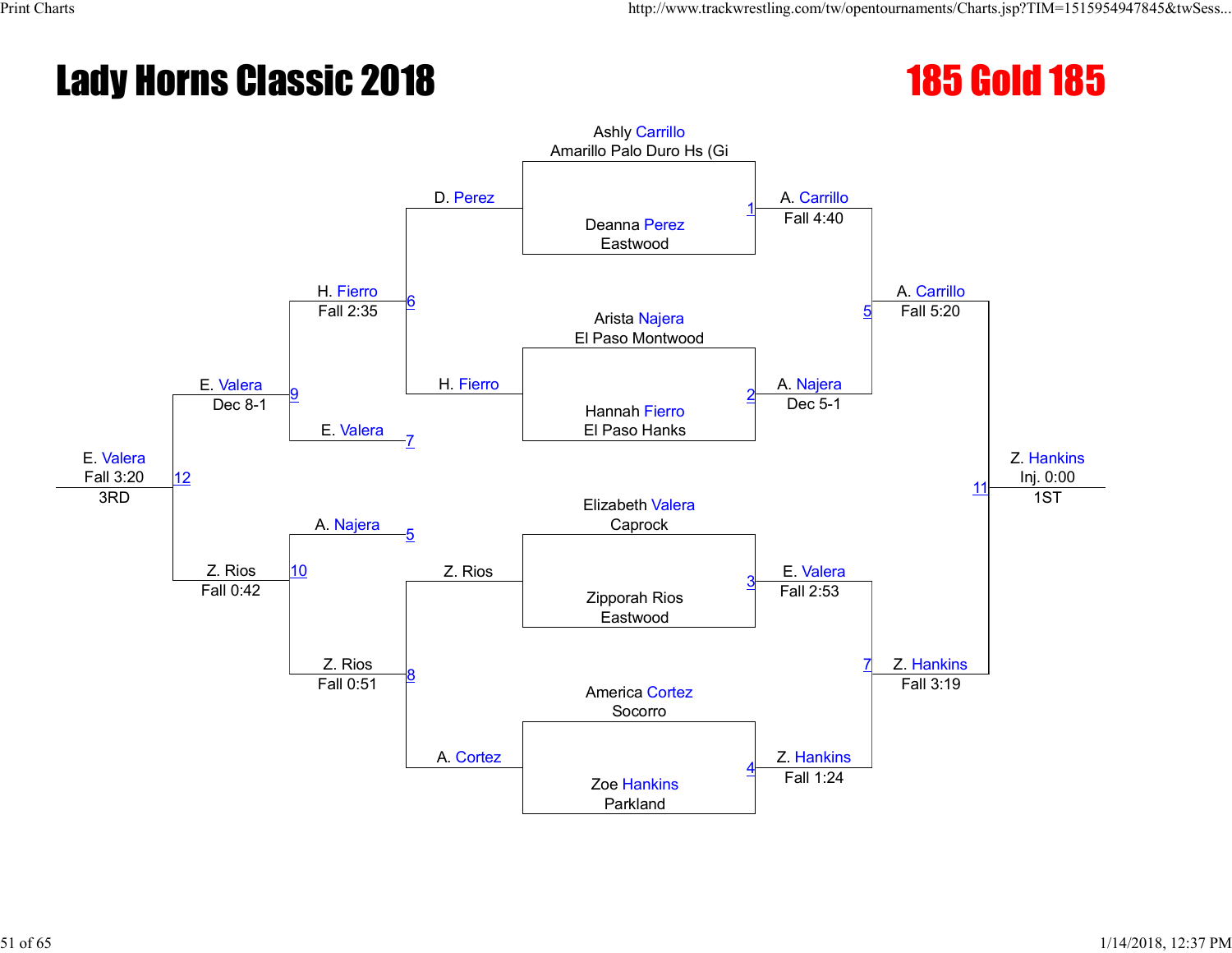#### **Lady Horns Classic 2018** 185 Silver 185

![](_page_51_Picture_3.jpeg)

![](_page_51_Figure_4.jpeg)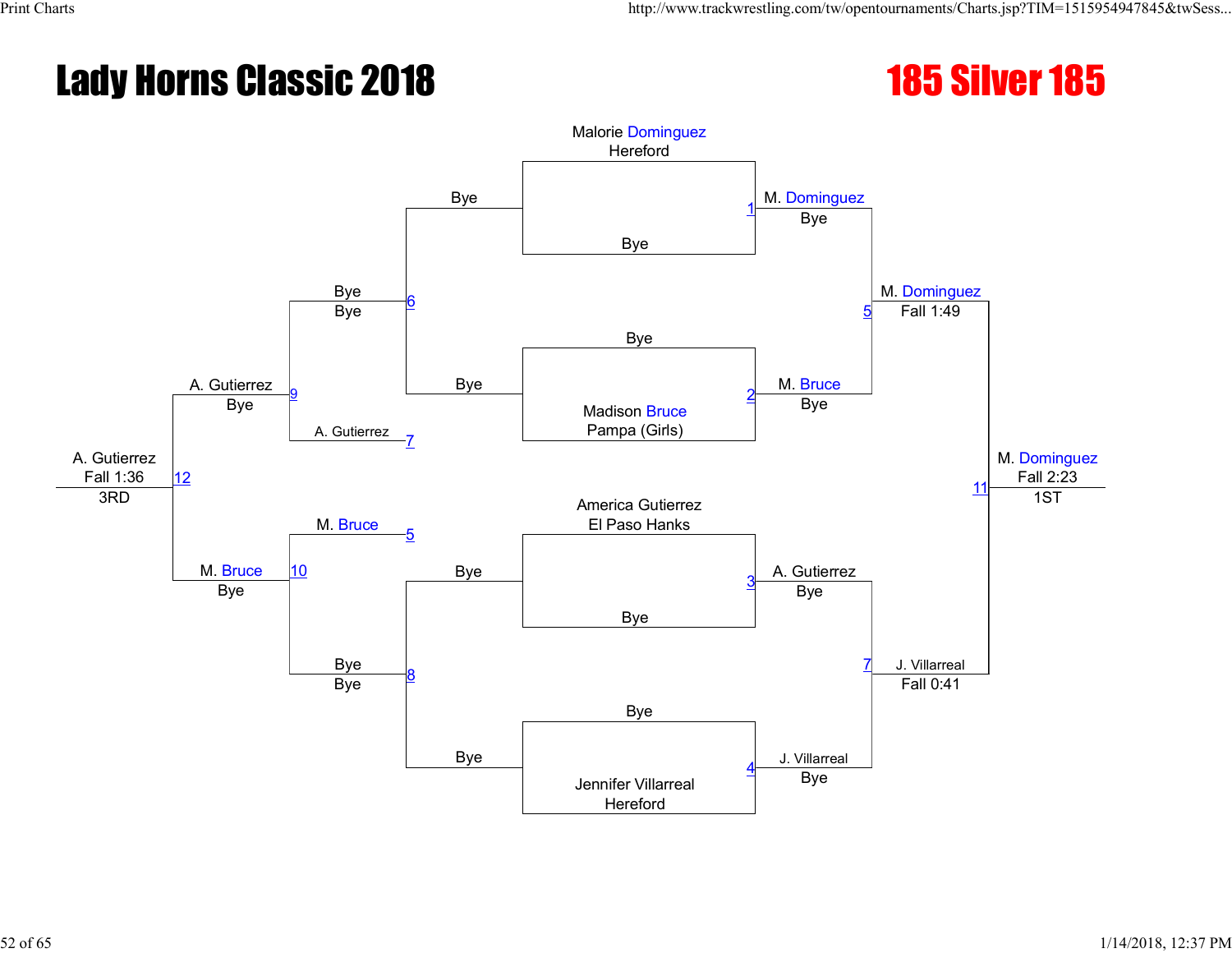#### **Lady Horns Classic 2018** 2018 215 215 Gold 215

![](_page_52_Figure_4.jpeg)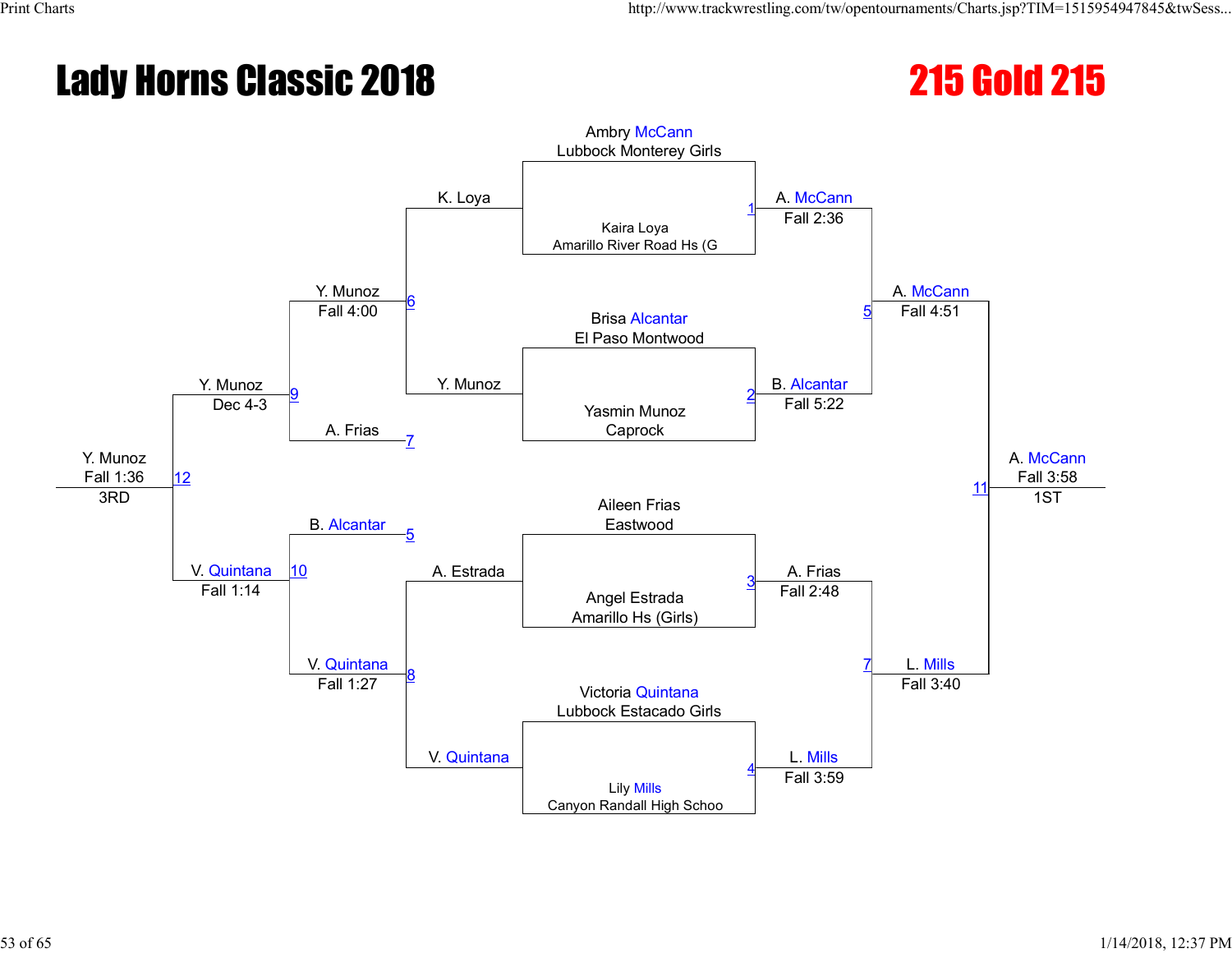#### **Lady Horns Classic 2018** 2018 215 215 215 215 215

![](_page_53_Picture_3.jpeg)

![](_page_53_Figure_4.jpeg)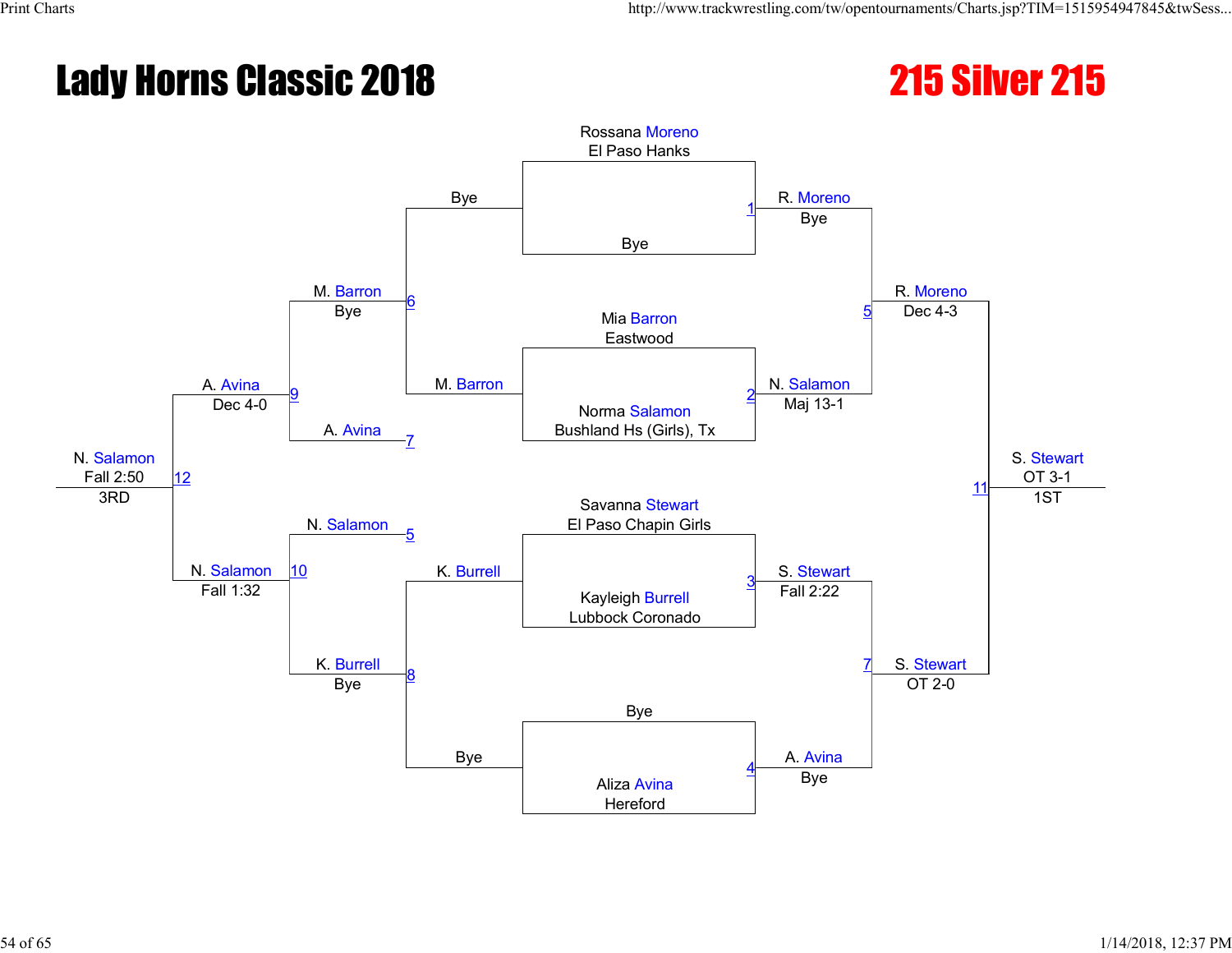#### **Lady Horns Classic 2018** 102 Gold 102

![](_page_54_Figure_4.jpeg)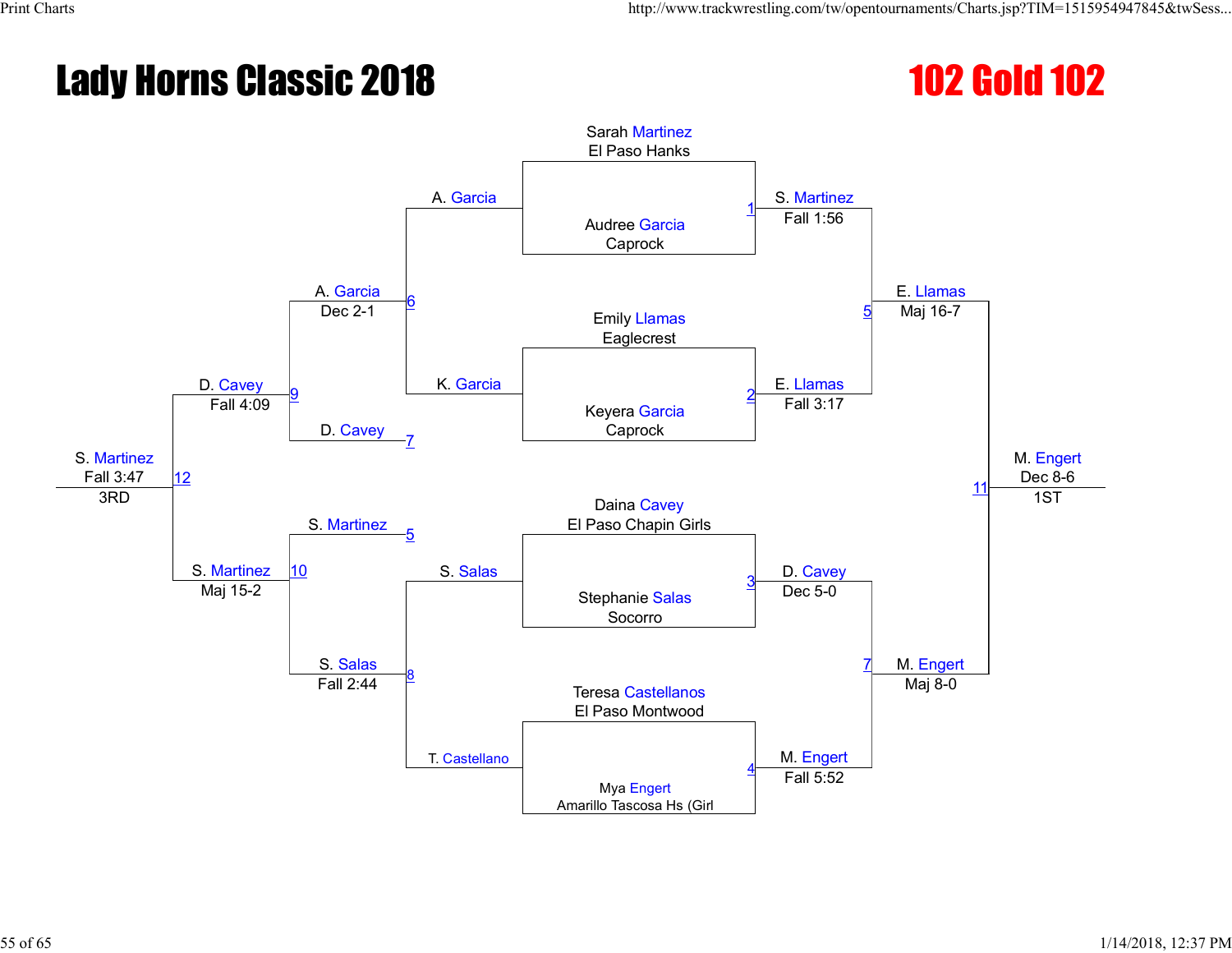#### **Lady Horns Classic 2018** 102 Silver 102

![](_page_55_Picture_3.jpeg)

![](_page_55_Figure_4.jpeg)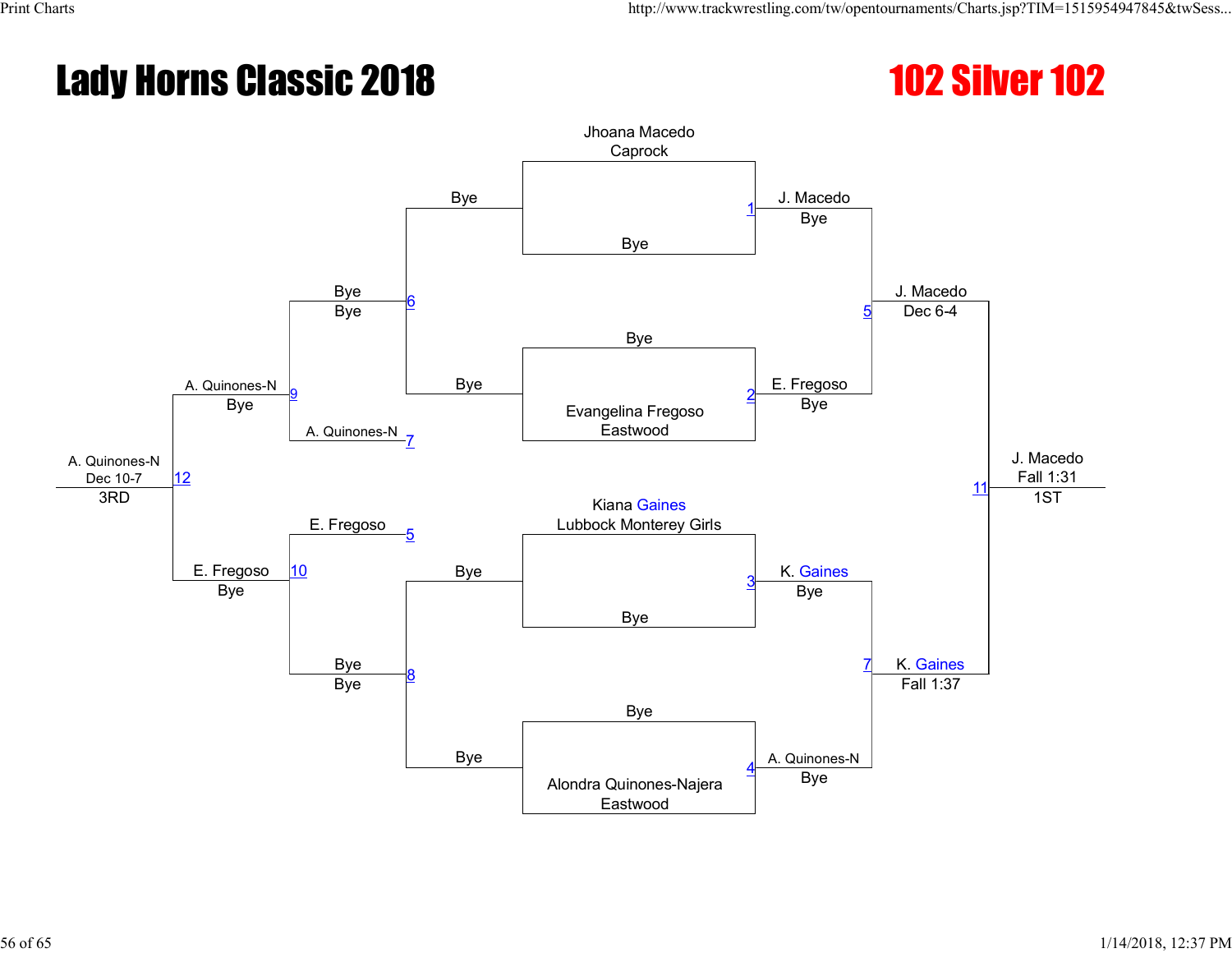#### Lady Horns Classic 2018 102 Silver B 102

![](_page_56_Picture_3.jpeg)

![](_page_56_Figure_4.jpeg)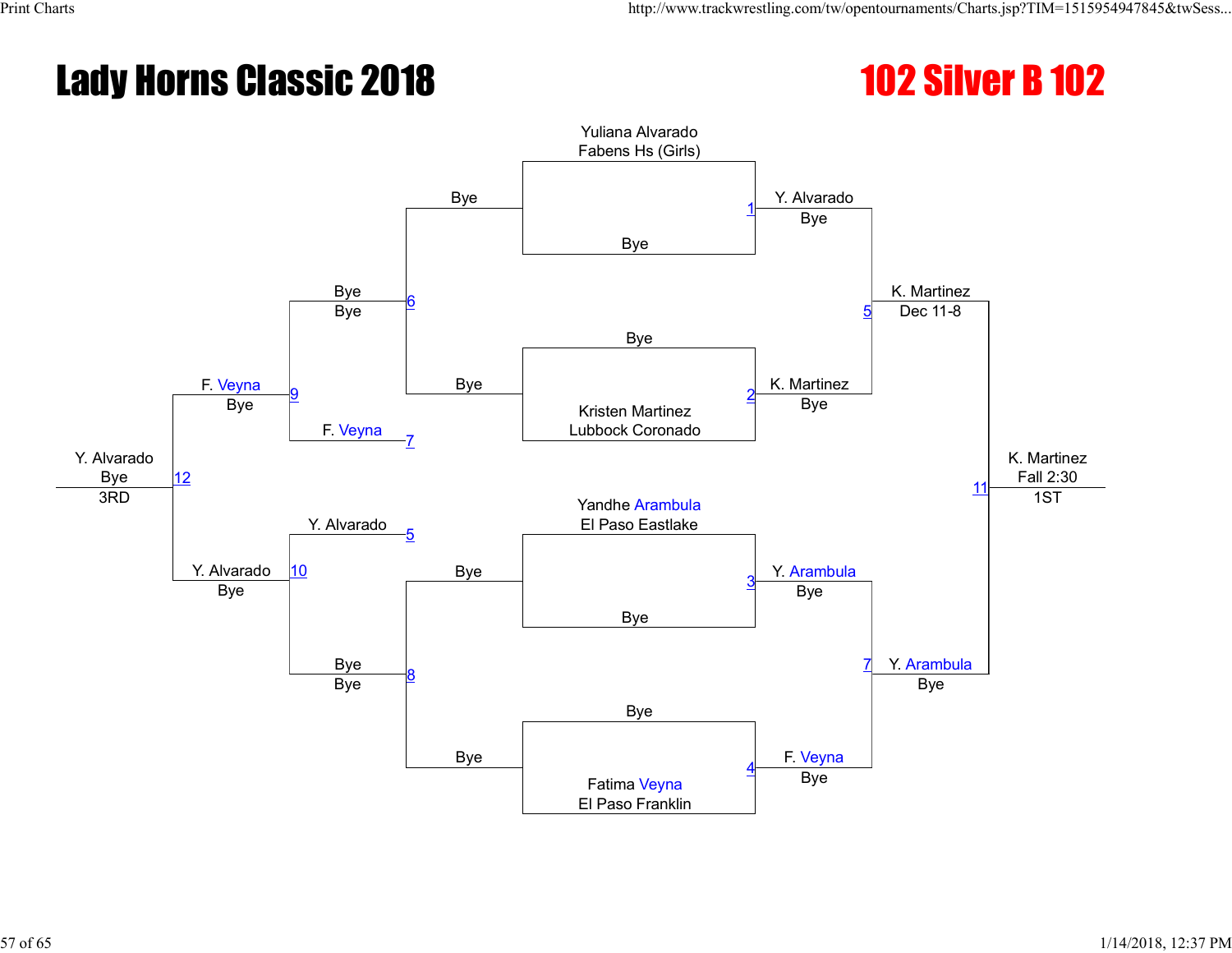#### Lady Horns Classic 2018 110 Silver B 110

![](_page_57_Picture_3.jpeg)

![](_page_57_Figure_4.jpeg)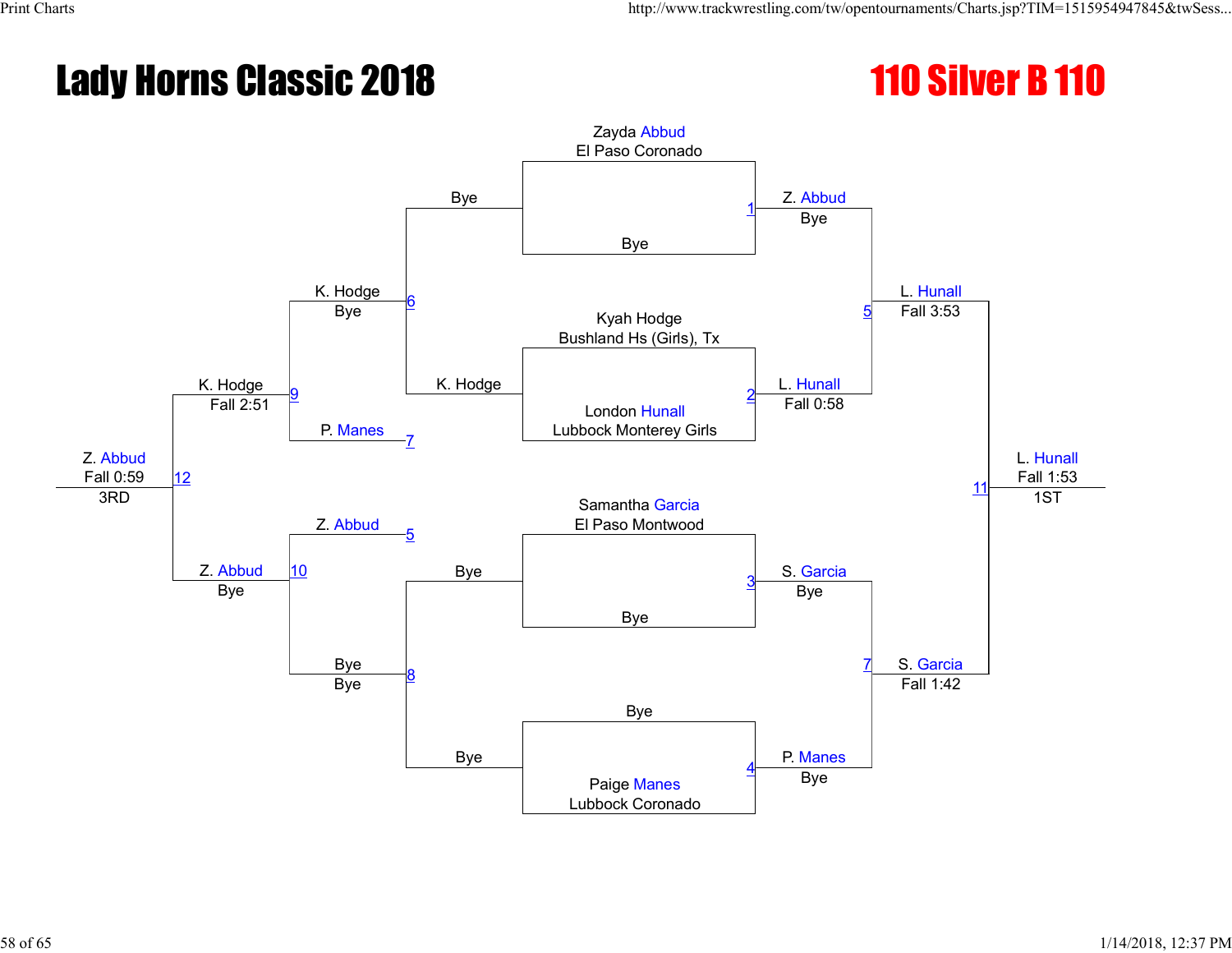#### Lady Horns Classic 2018 128 128 Silver B 128

![](_page_58_Picture_3.jpeg)

![](_page_58_Figure_4.jpeg)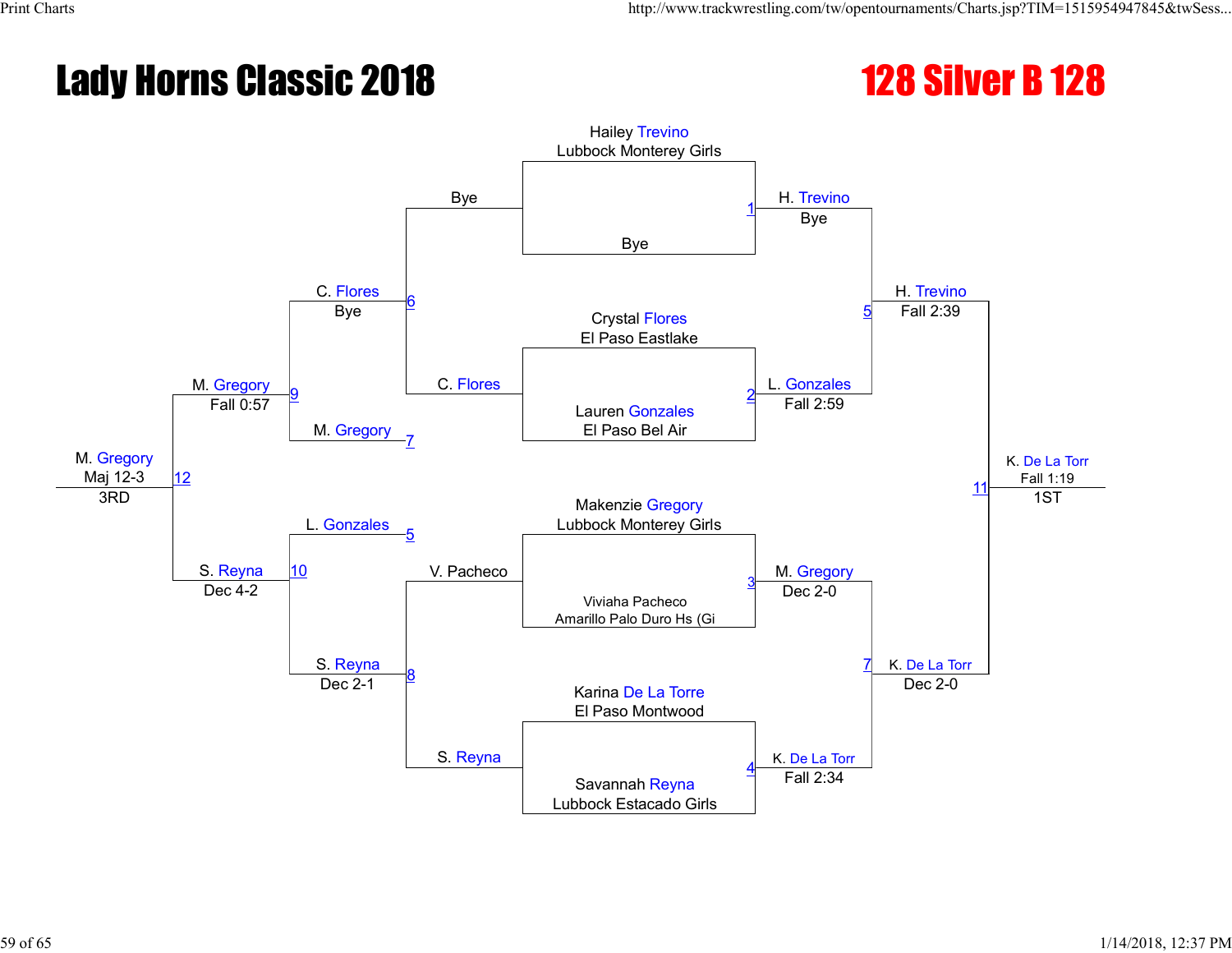#### Lady Horns Classic 2018 **148 Silver B 148**

![](_page_59_Picture_3.jpeg)

![](_page_59_Figure_4.jpeg)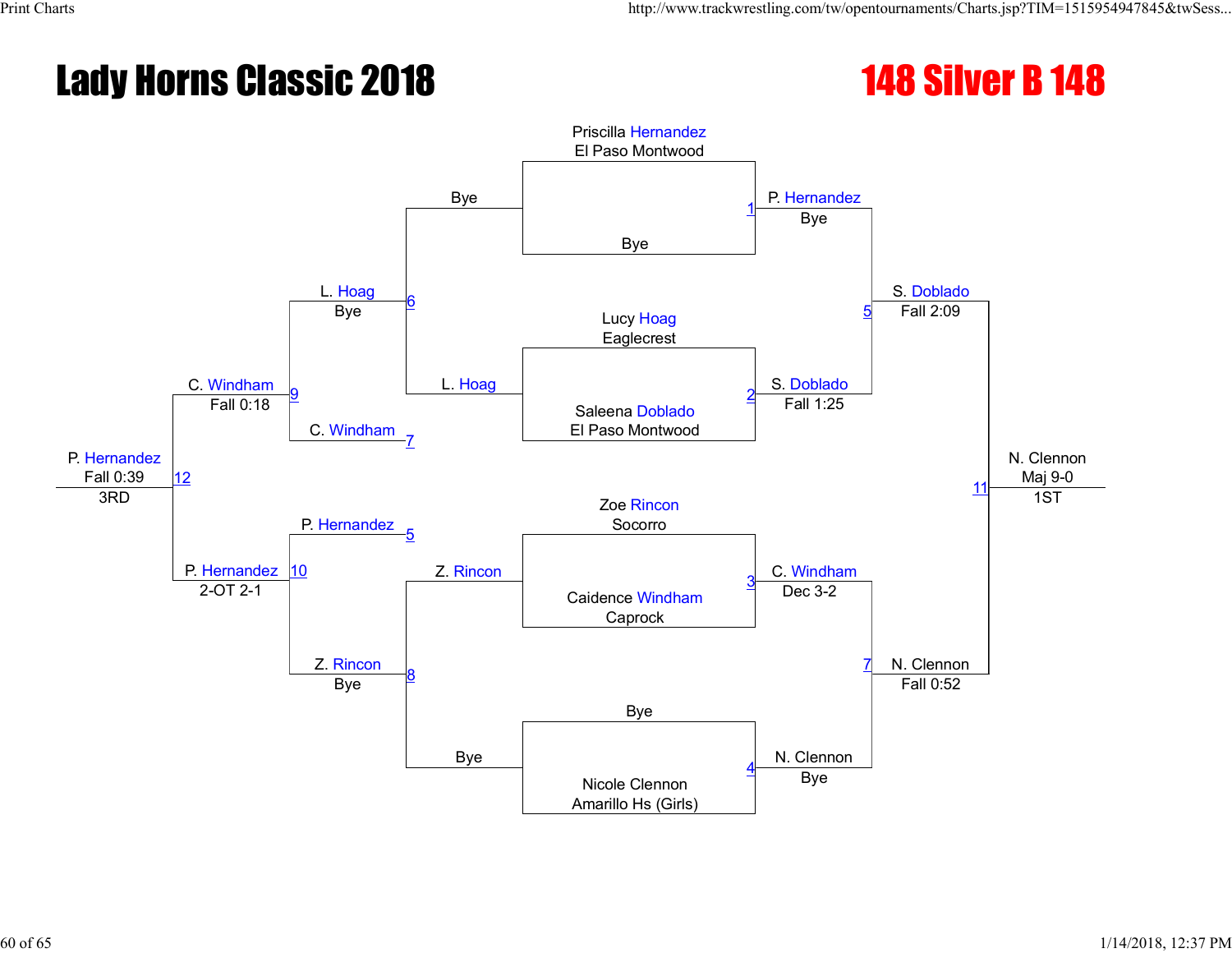# Lady Horns Classic 2018 185 185 185 185

![](_page_60_Picture_3.jpeg)

![](_page_60_Figure_4.jpeg)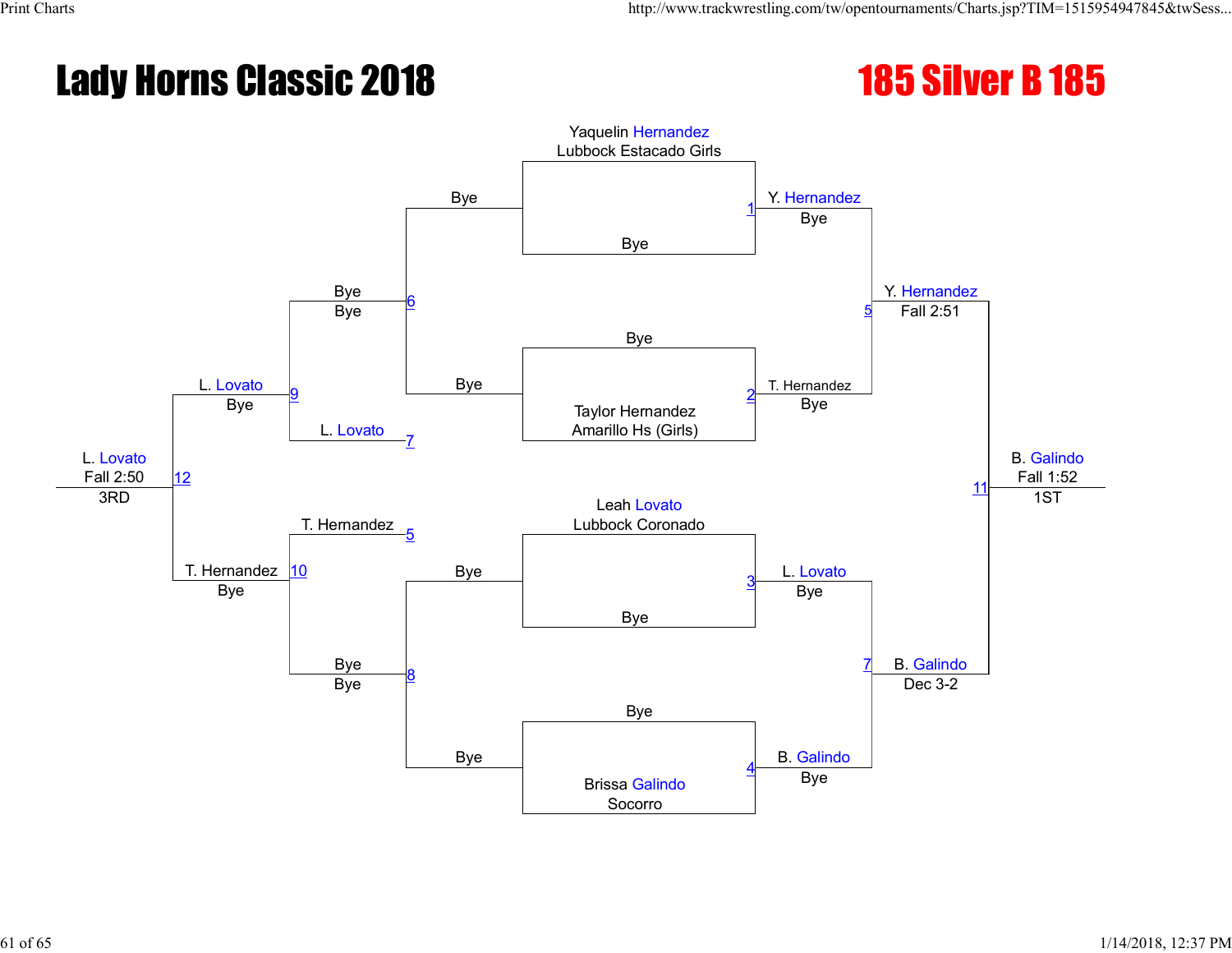#### Lady Horns Classic 2018 138 138 Silver B 138

![](_page_61_Picture_3.jpeg)

![](_page_61_Figure_4.jpeg)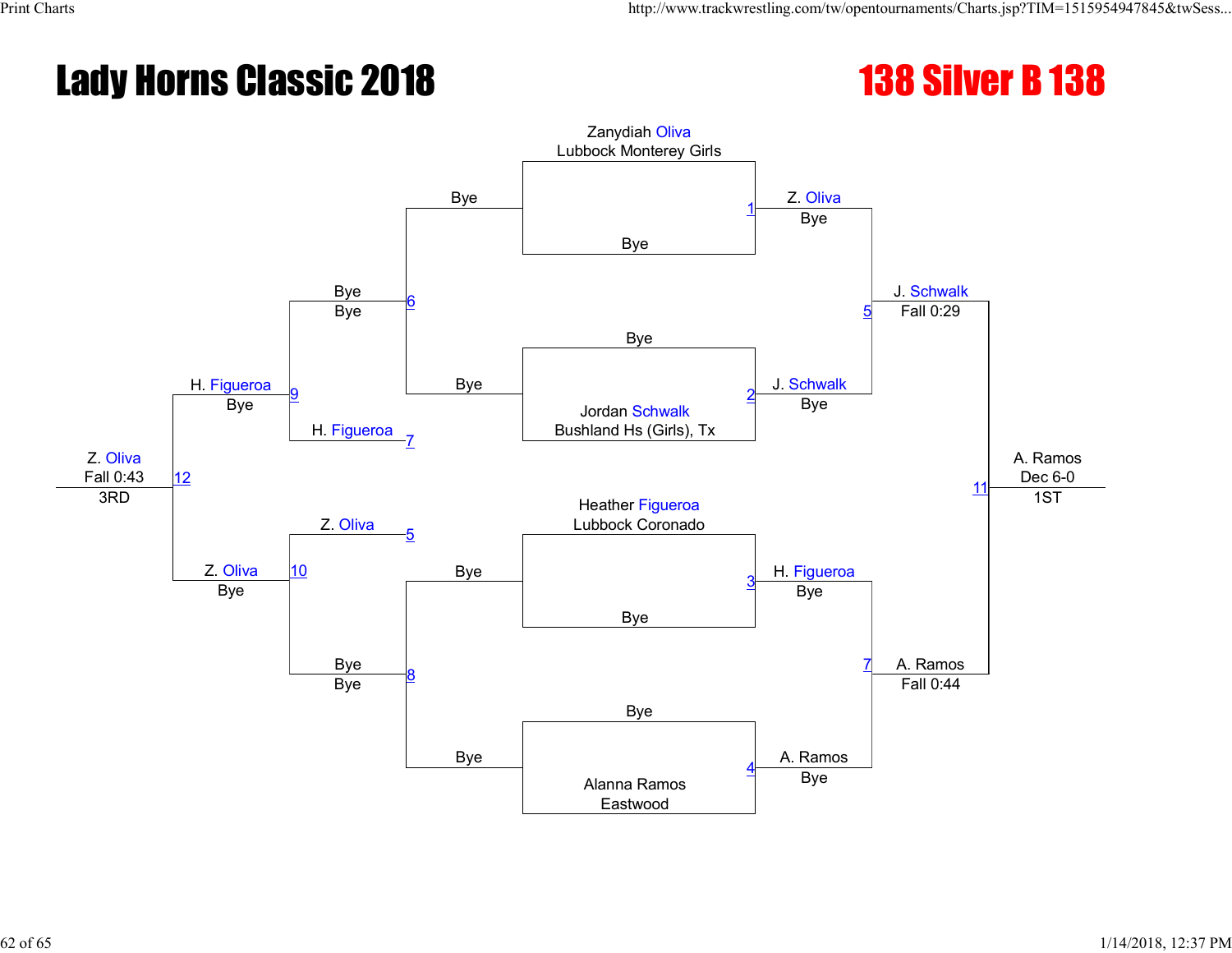#### Lady Horns Classic 2018 165 165 Silver B 165

![](_page_62_Picture_3.jpeg)

![](_page_62_Figure_4.jpeg)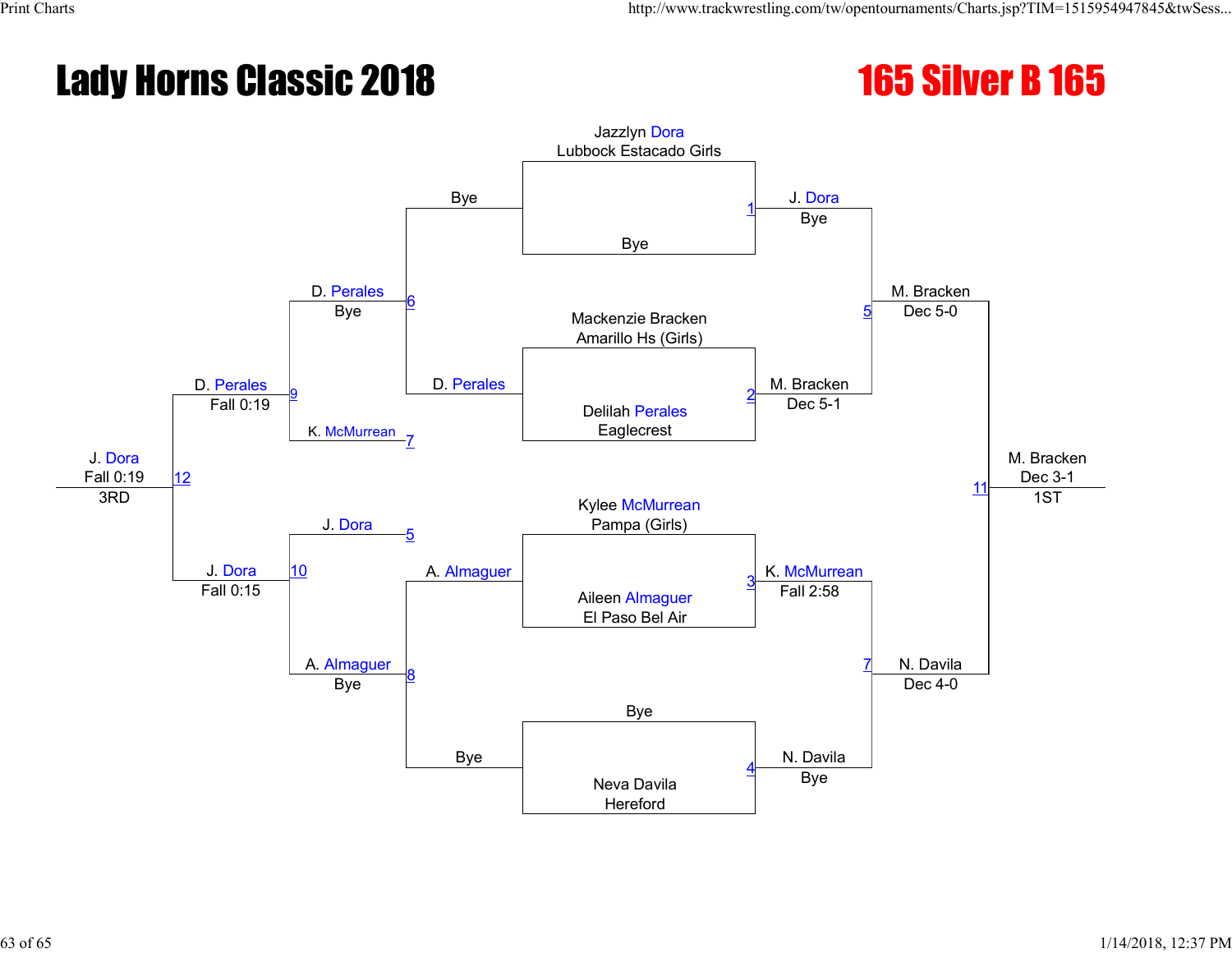# Lady Horns Classic 2018 119 119 Silver B 119

![](_page_63_Picture_3.jpeg)

![](_page_63_Figure_4.jpeg)